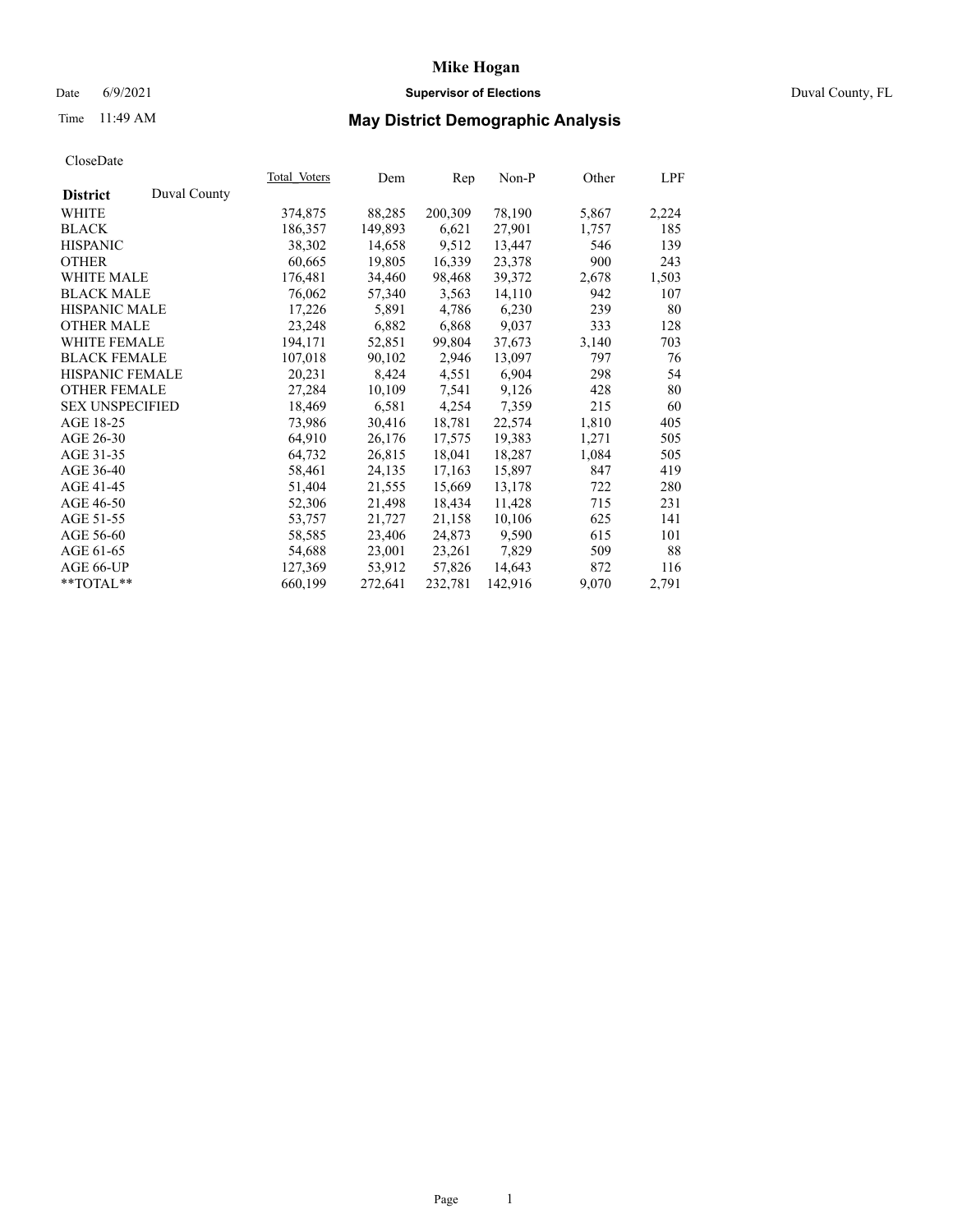### Date 6/9/2021 **Supervisor of Elections Supervisor of Elections** Duval County, FL

# Time 11:49 AM **May District Demographic Analysis**

|                                            | Total Voters | Dem    | Rep    | Non-P  | Other | LPF |
|--------------------------------------------|--------------|--------|--------|--------|-------|-----|
| City Council District 1<br><b>District</b> |              |        |        |        |       |     |
| WHITE                                      | 21,197       | 5,135  | 11,003 | 4,624  | 318   | 117 |
| <b>BLACK</b>                               | 14,678       | 11,390 | 593    | 2,520  | 155   | 20  |
| <b>HISPANIC</b>                            | 3,587        | 1,453  | 812    | 1,269  | 43    | 10  |
| <b>OTHER</b>                               | 4,121        | 1,446  | 992    | 1,613  | 51    | 19  |
| WHITE MALE                                 | 9,890        | 1,974  | 5,371  | 2,327  | 138   | 80  |
| <b>BLACK MALE</b>                          | 5,898        | 4,297  | 301    | 1,207  | 83    | 10  |
| <b>HISPANIC MALE</b>                       | 1,558        | 597    | 389    | 547    | 19    | 6   |
| <b>OTHER MALE</b>                          | 1,469        | 458    | 426    | 557    | 16    | 12  |
| WHITE FEMALE                               | 11,004       | 3,079  | 5,492  | 2,223  | 176   | 34  |
| <b>BLACK FEMALE</b>                        | 8,442        | 6,857  | 276    | 1,229  | 70    | 10  |
| HISPANIC FEMALE                            | 1,936        | 815    | 405    | 688    | 24    | 4   |
| <b>OTHER FEMALE</b>                        | 1,832        | 739    | 436    | 621    | 30    | 6   |
| <b>SEX UNSPECIFIED</b>                     | 1,552        | 607    | 304    | 626    | 11    | 4   |
| AGE 18-25                                  | 5,390        | 2,408  | 1,103  | 1,736  | 116   | 27  |
| AGE 26-30                                  | 4,470        | 2,028  | 911    | 1,429  | 77    | 25  |
| AGE 31-35                                  | 4,480        | 2,077  | 993    | 1,308  | 72    | 30  |
| AGE 36-40                                  | 3,859        | 1,717  | 934    | 1,124  | 61    | 23  |
| AGE 41-45                                  | 3,318        | 1,538  | 856    | 862    | 45    | 17  |
| AGE 46-50                                  | 3,309        | 1,499  | 1,020  | 728    | 47    | 15  |
| AGE 51-55                                  | 3,518        | 1,593  | 1,197  | 680    | 39    | 9   |
| AGE 56-60                                  | 3,849        | 1,687  | 1,443  | 670    | 44    | 5   |
| AGE 61-65                                  | 3,460        | 1,511  | 1,370  | 544    | 29    | 6   |
| AGE 66-UP                                  | 7,930        | 3,366  | 3,573  | 945    | 37    | 9   |
| **TOTAL**                                  | 43,583       | 19,424 | 13,400 | 10,026 | 567   | 166 |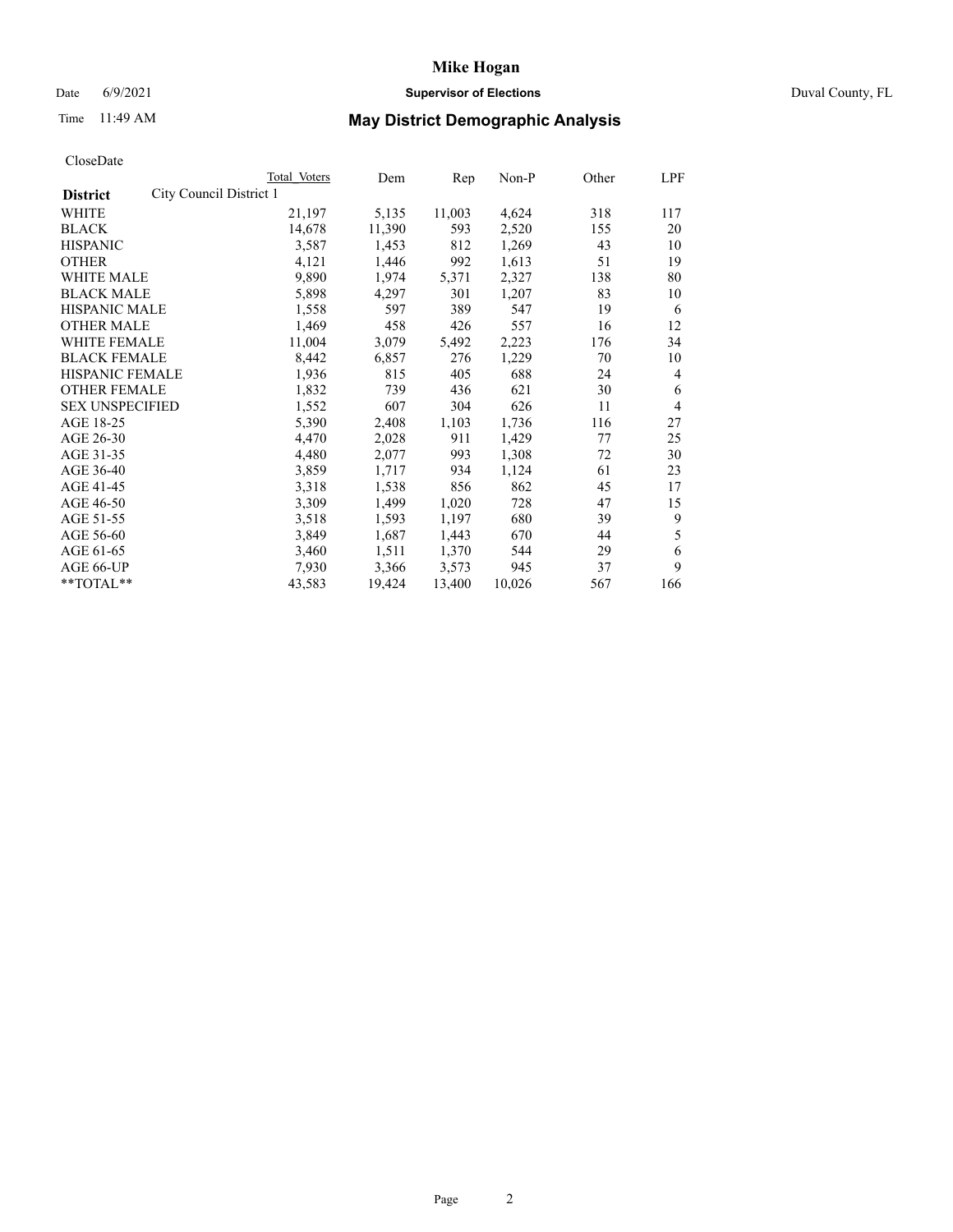## Date 6/9/2021 **Supervisor of Elections** Duval County, FL

# Time 11:49 AM **May District Demographic Analysis**

|                                            | Total Voters | Dem    | Rep    | Non-P  | Other | LPF            |
|--------------------------------------------|--------------|--------|--------|--------|-------|----------------|
| City Council District 2<br><b>District</b> |              |        |        |        |       |                |
| WHITE                                      | 33,929       | 6,268  | 20,451 | 6,525  | 498   | 187            |
| <b>BLACK</b>                               | 9,892        | 7,538  | 459    | 1,743  | 136   | 16             |
| <b>HISPANIC</b>                            | 3,117        | 1,102  | 890    | 1,086  | 35    | 4              |
| <b>OTHER</b>                               | 4,815        | 1,302  | 1,633  | 1,798  | 60    | 22             |
| WHITE MALE                                 | 16,324       | 2,515  | 10,081 | 3,374  | 237   | 117            |
| <b>BLACK MALE</b>                          | 4,389        | 3,077  | 263    | 965    | 69    | 15             |
| <b>HISPANIC MALE</b>                       | 1,437        | 444    | 464    | 509    | 18    | $\overline{2}$ |
| <b>OTHER MALE</b>                          | 1,916        | 474    | 690    | 720    | 19    | 13             |
| WHITE FEMALE                               | 17,245       | 3,694  | 10,162 | 3,062  | 258   | 69             |
| <b>BLACK FEMALE</b>                        | 5,357        | 4,357  | 194    | 739    | 66    | 1              |
| HISPANIC FEMALE                            | 1,614        | 633    | 412    | 551    | 16    | $\overline{2}$ |
| <b>OTHER FEMALE</b>                        | 2,196        | 685    | 753    | 719    | 32    | 7              |
| <b>SEX UNSPECIFIED</b>                     | 1,275        | 331    | 414    | 513    | 14    | 3              |
| AGE 18-25                                  | 5,465        | 1,789  | 1,878  | 1,639  | 135   | 24             |
| AGE 26-30                                  | 4,544        | 1,451  | 1,572  | 1,370  | 108   | 43             |
| AGE 31-35                                  | 5,152        | 1,555  | 1,975  | 1,501  | 78    | 43             |
| AGE 36-40                                  | 4,823        | 1,492  | 1,845  | 1,379  | 63    | 44             |
| AGE 41-45                                  | 4,347        | 1,441  | 1,692  | 1,122  | 62    | 30             |
| AGE 46-50                                  | 4,449        | 1,502  | 1,951  | 912    | 65    | 19             |
| AGE 51-55                                  | 4,567        | 1,419  | 2,239  | 846    | 56    | 7              |
| AGE 56-60                                  | 4,876        | 1,409  | 2,674  | 737    | 51    | 5              |
| AGE 61-65                                  | 4,255        | 1,315  | 2,320  | 570    | 46    | 4              |
| AGE 66-UP                                  | 9,275        | 2,837  | 5,287  | 1,076  | 65    | 10             |
| **TOTAL**                                  | 51,753       | 16,210 | 23,433 | 11,152 | 729   | 229            |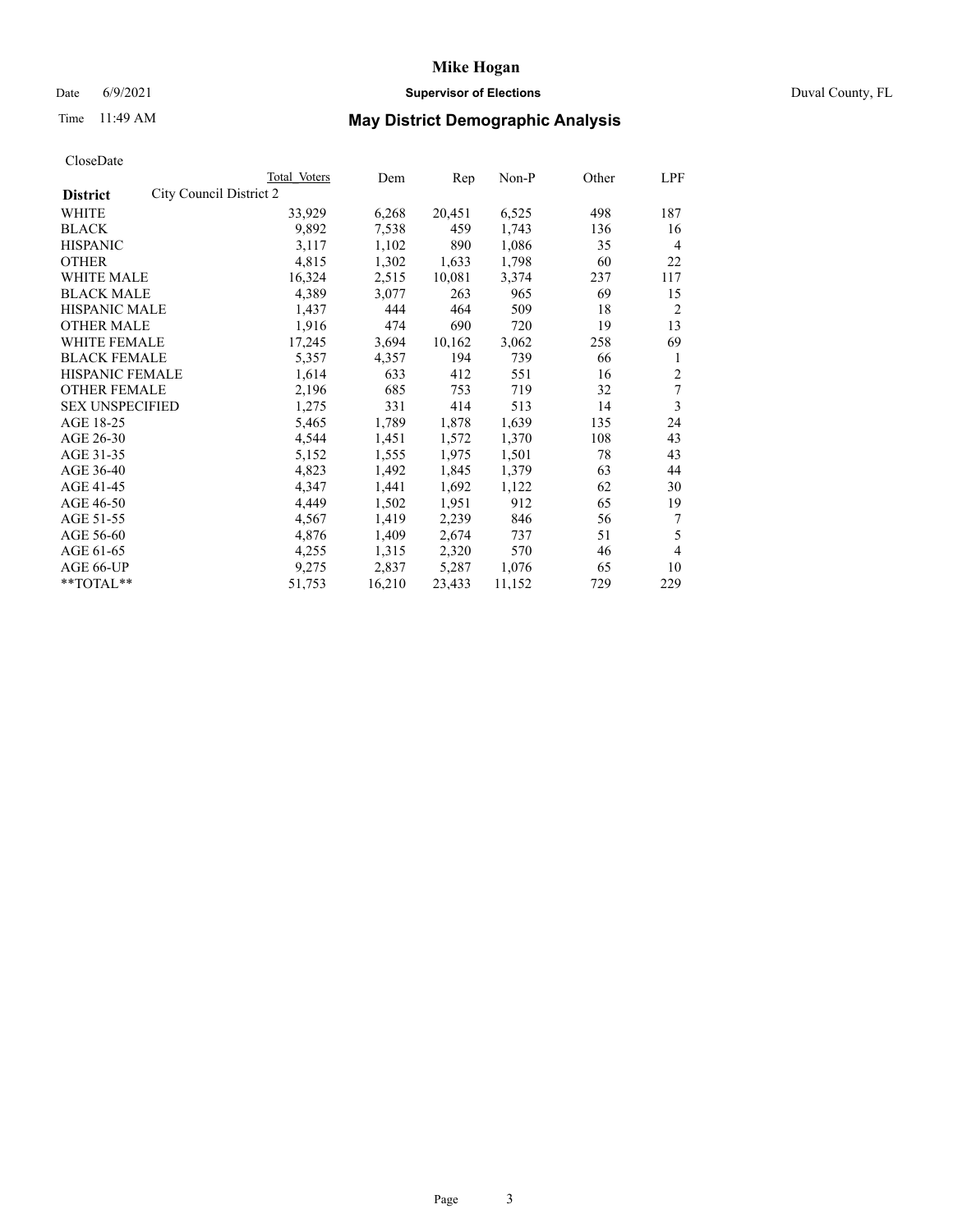### Date 6/9/2021 **Supervisor of Elections Supervisor of Elections** Duval County, FL

# Time 11:49 AM **May District Demographic Analysis**

|                                            | Total Voters | Dem    | Rep    | $Non-P$ | Other | LPF          |
|--------------------------------------------|--------------|--------|--------|---------|-------|--------------|
| City Council District 3<br><b>District</b> |              |        |        |         |       |              |
| WHITE                                      | 36,106       | 7,638  | 19,618 | 8,094   | 551   | 205          |
| <b>BLACK</b>                               | 4,792        | 3,527  | 267    | 944     | 51    | 3            |
| <b>HISPANIC</b>                            | 3,257        | 1,126  | 965    | 1,102   | 57    | 7            |
| <b>OTHER</b>                               | 6,653        | 1,830  | 2,169  | 2,558   | 75    | 21           |
| <b>WHITE MALE</b>                          | 17,039       | 2,823  | 9,793  | 4,015   | 258   | 150          |
| <b>BLACK MALE</b>                          | 2,270        | 1,535  | 169    | 533     | 31    | 2            |
| <b>HISPANIC MALE</b>                       | 1,420        | 419    | 447    | 521     | 28    | 5            |
| <b>OTHER MALE</b>                          | 2,688        | 691    | 890    | 1,062   | 32    | 13           |
| <b>WHITE FEMALE</b>                        | 18,661       | 4,729  | 9,640  | 3,957   | 283   | 52           |
| <b>BLACK FEMALE</b>                        | 2,458        | 1,952  | 93     | 392     | 20    | 1            |
| HISPANIC FEMALE                            | 1,762        | 686    | 502    | 546     | 28    | $\mathbf{0}$ |
| <b>OTHER FEMALE</b>                        | 3,144        | 943    | 1,071  | 1,088   | 37    | 5            |
| <b>SEX UNSPECIFIED</b>                     | 1,365        | 343    | 414    | 583     | 17    | 8            |
| AGE 18-25                                  | 5,433        | 1,686  | 1,876  | 1,691   | 148   | 32           |
| AGE 26-30                                  | 4,723        | 1,345  | 1,764  | 1,488   | 80    | 46           |
| AGE 31-35                                  | 4,684        | 1,332  | 1,757  | 1,489   | 70    | 36           |
| AGE 36-40                                  | 4,662        | 1,240  | 1,824  | 1,484   | 75    | 39           |
| AGE 41-45                                  | 4,150        | 1,157  | 1,660  | 1,266   | 47    | 20           |
| AGE 46-50                                  | 4,204        | 1,140  | 1,918  | 1,063   | 63    | 20           |
| AGE 51-55                                  | 4,183        | 1,101  | 2,135  | 886     | 44    | 17           |
| AGE 56-60                                  | 4,532        | 1,124  | 2,408  | 931     | 59    | 10           |
| AGE 61-65                                  | 4,221        | 1,174  | 2,183  | 794     | 60    | 10           |
| AGE 66-UP                                  | 10,016       | 2,822  | 5,494  | 1,606   | 88    | 6            |
| $*$ $TOTAL**$                              | 50,808       | 14,121 | 23,019 | 12,698  | 734   | 236          |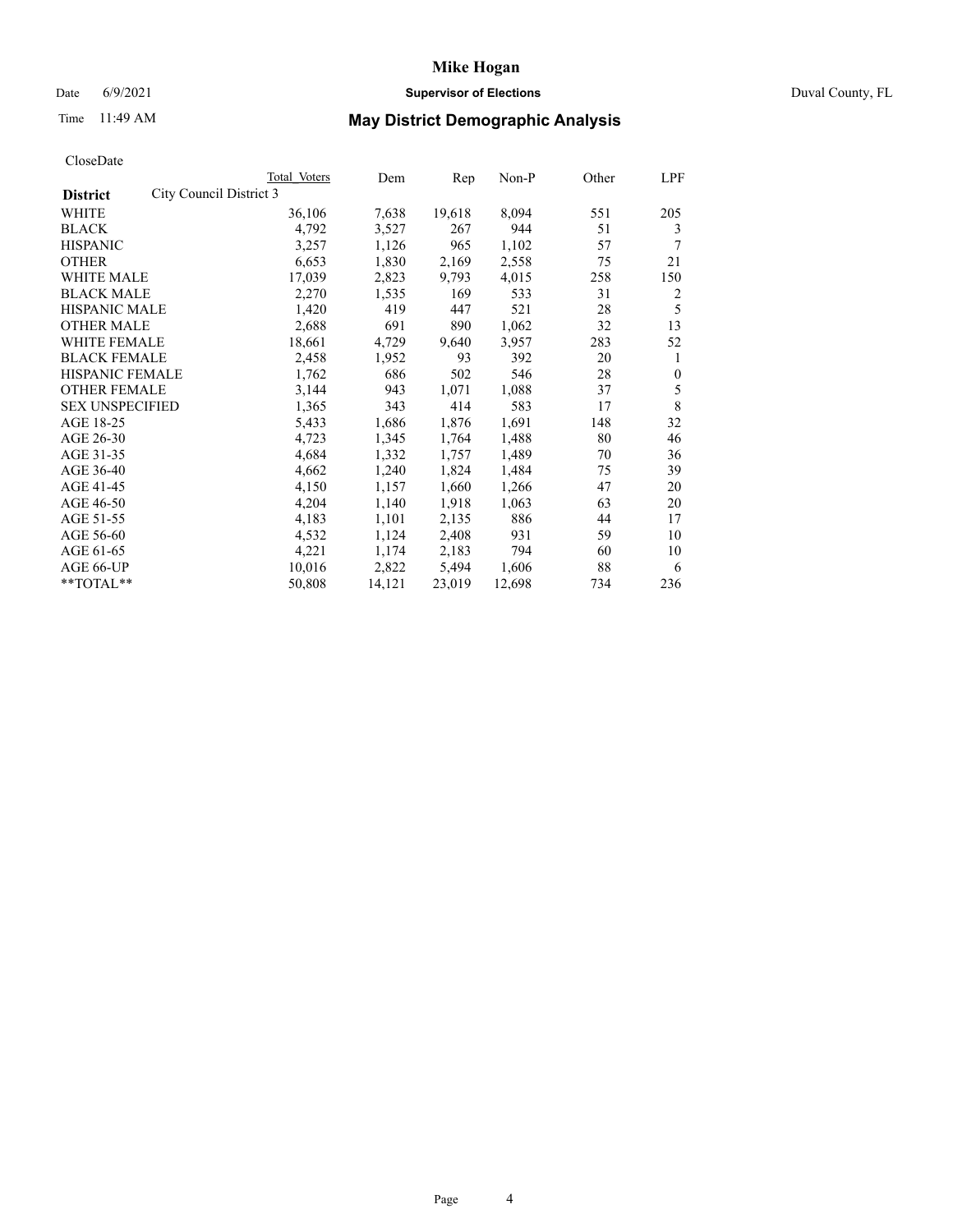# Date 6/9/2021 **Supervisor of Elections** Duval County, FL

# Time 11:49 AM **May District Demographic Analysis**

|                                            | Total Voters | Dem    | Rep    | Non-P  | Other | LPF |
|--------------------------------------------|--------------|--------|--------|--------|-------|-----|
| City Council District 4<br><b>District</b> |              |        |        |        |       |     |
| WHITE                                      | 26,731       | 6,544  | 13,530 | 6,035  | 448   | 174 |
| <b>BLACK</b>                               | 8,067        | 6,111  | 342    | 1,495  | 108   | 11  |
| <b>HISPANIC</b>                            | 4,198        | 1,611  | 951    | 1,555  | 65    | 16  |
| <b>OTHER</b>                               | 5,594        | 1,789  | 1,432  | 2,291  | 66    | 16  |
| WHITE MALE                                 | 12,573       | 2,573  | 6,634  | 3,037  | 216   | 113 |
| <b>BLACK MALE</b>                          | 3,237        | 2,238  | 184    | 751    | 56    | 8   |
| <b>HISPANIC MALE</b>                       | 1,848        | 627    | 476    | 707    | 30    | 8   |
| <b>OTHER MALE</b>                          | 2,214        | 644    | 604    | 924    | 34    | 8   |
| WHITE FEMALE                               | 13,810       | 3,888  | 6,742  | 2,892  | 229   | 59  |
| <b>BLACK FEMALE</b>                        | 4,685        | 3,766  | 153    | 713    | 50    | 3   |
| <b>HISPANIC FEMALE</b>                     | 2,251        | 946    | 452    | 811    | 34    | 8   |
| <b>OTHER FEMALE</b>                        | 2,522        | 918    | 673    | 898    | 28    | 5   |
| <b>SEX UNSPECIFIED</b>                     | 1,450        | 455    | 337    | 643    | 10    | 5   |
| AGE 18-25                                  | 5,348        | 2,057  | 1,329  | 1,789  | 140   | 33  |
| AGE 26-30                                  | 5,212        | 1,870  | 1,469  | 1,715  | 120   | 38  |
| AGE 31-35                                  | 4,628        | 1,675  | 1,341  | 1,488  | 88    | 36  |
| AGE 36-40                                  | 3,895        | 1,390  | 1,195  | 1,211  | 71    | 28  |
| AGE 41-45                                  | 3,325        | 1,251  | 1,016  | 978    | 53    | 27  |
| AGE 46-50                                  | 3,296        | 1,166  | 1,214  | 846    | 51    | 19  |
| AGE 51-55                                  | 3,444        | 1,200  | 1,409  | 787    | 37    | 11  |
| AGE 56-60                                  | 3,859        | 1,305  | 1,717  | 785    | 44    | 8   |
| AGE 61-65                                  | 3,575        | 1,198  | 1,671  | 667    | 29    | 10  |
| AGE 66-UP                                  | 8,008        | 2,943  | 3,894  | 1,110  | 54    | 7   |
| **TOTAL**                                  | 44,590       | 16,055 | 16,255 | 11,376 | 687   | 217 |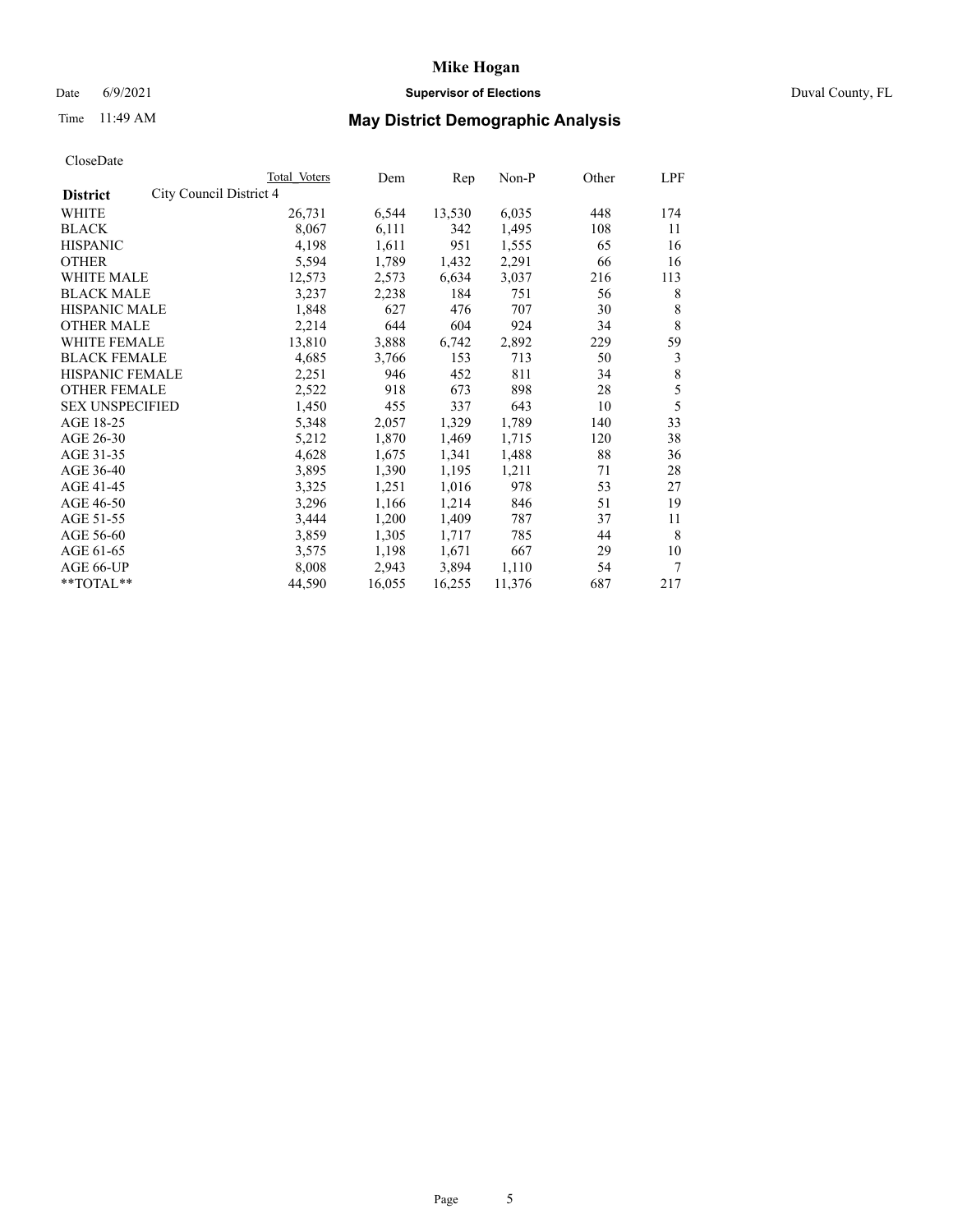## Date 6/9/2021 **Supervisor of Elections** Duval County, FL

# Time 11:49 AM **May District Demographic Analysis**

|                                            | Total Voters | Dem    | Rep    | Non-P | Other | LPF            |
|--------------------------------------------|--------------|--------|--------|-------|-------|----------------|
| City Council District 5<br><b>District</b> |              |        |        |       |       |                |
| WHITE                                      | 28,417       | 8,186  | 14,149 | 5,529 | 383   | 170            |
| <b>BLACK</b>                               | 7,023        | 5,358  | 283    | 1,314 | 60    | 8              |
| <b>HISPANIC</b>                            | 2,724        | 1,095  | 658    | 933   | 31    |                |
| <b>OTHER</b>                               | 3,769        | 1,140  | 1,100  | 1,455 | 59    | 15             |
| WHITE MALE                                 | 13,071       | 3,225  | 6,788  | 2,782 | 162   | 114            |
| <b>BLACK MALE</b>                          | 2,930        | 2,087  | 145    | 661   | 33    | 4              |
| <b>HISPANIC MALE</b>                       | 1,240        | 461    | 339    | 423   | 13    | 4              |
| <b>OTHER MALE</b>                          | 1,472        | 401    | 486    | 561   | 19    | 5              |
| WHITE FEMALE                               | 15,011       | 4,862  | 7,222  | 2,654 | 220   | 53             |
| <b>BLACK FEMALE</b>                        | 3,973        | 3,184  | 134    | 625   | 26    | 4              |
| <b>HISPANIC FEMALE</b>                     | 1,404        | 602    | 302    | 480   | 17    | 3              |
| <b>OTHER FEMALE</b>                        | 1,601        | 560    | 459    | 545   | 30    | 7              |
| <b>SEX UNSPECIFIED</b>                     | 1,230        | 397    | 315    | 499   | 13    | 6              |
| AGE 18-25                                  | 4,045        | 1,558  | 1,142  | 1,205 | 115   | 25             |
| AGE 26-30                                  | 3,996        | 1,496  | 1,144  | 1,242 | 76    | 38             |
| AGE 31-35                                  | 4,109        | 1,628  | 1,211  | 1,163 | 69    | 38             |
| AGE 36-40                                  | 3,572        | 1,362  | 1,110  | 1,027 | 40    | 33             |
| AGE 41-45                                  | 2,981        | 1,049  | 1,035  | 835   | 42    | 20             |
| AGE 46-50                                  | 3,122        | 1,108  | 1,176  | 789   | 34    | 15             |
| AGE 51-55                                  | 3,239        | 1,135  | 1,377  | 693   | 22    | 12             |
| AGE 56-60                                  | 3,677        | 1,330  | 1,657  | 637   | 46    | 7              |
| AGE 61-65                                  | 3,699        | 1,431  | 1,688  | 539   | 39    | $\overline{2}$ |
| AGE 66-UP                                  | 9,493        | 3,682  | 4,650  | 1,101 | 50    | 10             |
| **TOTAL**                                  | 41,933       | 15,779 | 16,190 | 9,231 | 533   | 200            |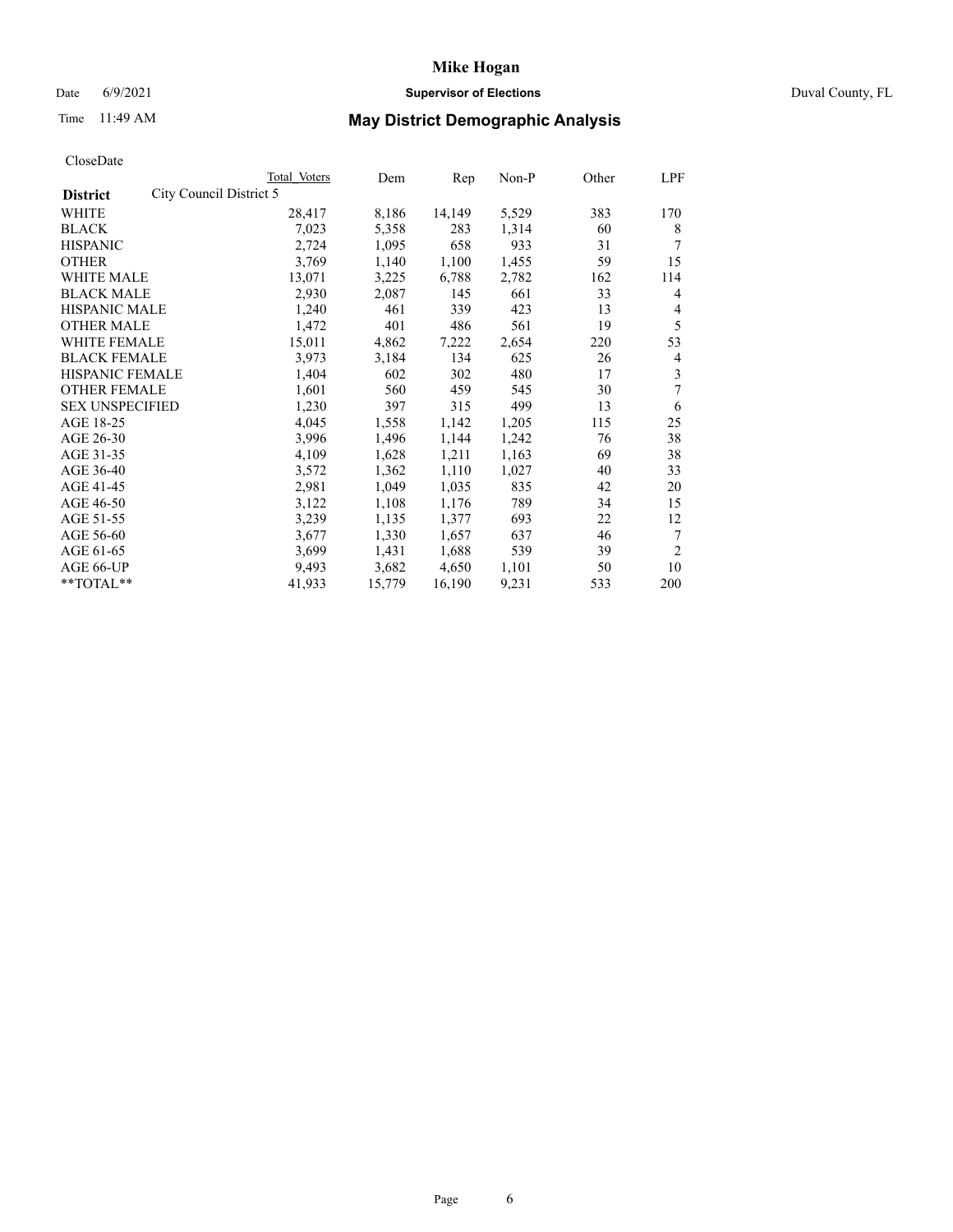## Date 6/9/2021 **Supervisor of Elections** Duval County, FL

# Time 11:49 AM **May District Demographic Analysis**

|                                            | Total Voters | Dem    | Rep    | Non-P  | Other | LPF            |
|--------------------------------------------|--------------|--------|--------|--------|-------|----------------|
| City Council District 6<br><b>District</b> |              |        |        |        |       |                |
| WHITE                                      | 41,663       | 8,945  | 23,981 | 7,949  | 541   | 247            |
| <b>BLACK</b>                               | 3,791        | 2,781  | 218    | 729    | 57    | 6              |
| <b>HISPANIC</b>                            | 3,048        | 982    | 1,011  | 1,002  | 43    | 10             |
| <b>OTHER</b>                               | 4,646        | 1,287  | 1,545  | 1,708  | 82    | 24             |
| WHITE MALE                                 | 19,740       | 3,438  | 11,791 | 4,109  | 238   | 164            |
| <b>BLACK MALE</b>                          | 1,721        | 1,167  | 132    | 386    | 35    | 1              |
| <b>HISPANIC MALE</b>                       | 1,396        | 395    | 501    | 473    | 19    | 8              |
| <b>OTHER MALE</b>                          | 1,870        | 471    | 656    | 703    | 30    | 10             |
| WHITE FEMALE                               | 21,552       | 5,427  | 11,978 | 3,764  | 301   | 82             |
| <b>BLACK FEMALE</b>                        | 2,020        | 1,582  | 82     | 329    | 22    | 5              |
| <b>HISPANIC FEMALE</b>                     | 1,598        | 574    | 496    | 503    | 23    | $\overline{2}$ |
| <b>OTHER FEMALE</b>                        | 2,123        | 685    | 705    | 684    | 38    | 11             |
| <b>SEX UNSPECIFIED</b>                     | 1,128        | 256    | 414    | 437    | 17    | $\overline{4}$ |
| AGE 18-25                                  | 5,308        | 1,398  | 2,199  | 1,542  | 136   | 33             |
| AGE 26-30                                  | 4,084        | 1,074  | 1,692  | 1,190  | 83    | 45             |
| AGE 31-35                                  | 4,419        | 1,238  | 1,814  | 1,234  | 75    | 58             |
| AGE 36-40                                  | 4,327        | 1,113  | 1,868  | 1,234  | 71    | 41             |
| AGE 41-45                                  | 3,899        | 993    | 1,697  | 1,119  | 61    | 29             |
| AGE 46-50                                  | 4,081        | 1,005  | 2,007  | 988    | 50    | 31             |
| AGE 51-55                                  | 4,539        | 1,036  | 2,495  | 924    | 71    | 13             |
| AGE 56-60                                  | 5,061        | 1,198  | 2,925  | 881    | 48    | 9              |
| AGE 61-65                                  | 4,750        | 1,264  | 2,725  | 713    | 35    | 13             |
| AGE 66-UP                                  | 12,680       | 3,676  | 7,333  | 1,563  | 93    | 15             |
| **TOTAL**                                  | 53,148       | 13,995 | 26,755 | 11,388 | 723   | 287            |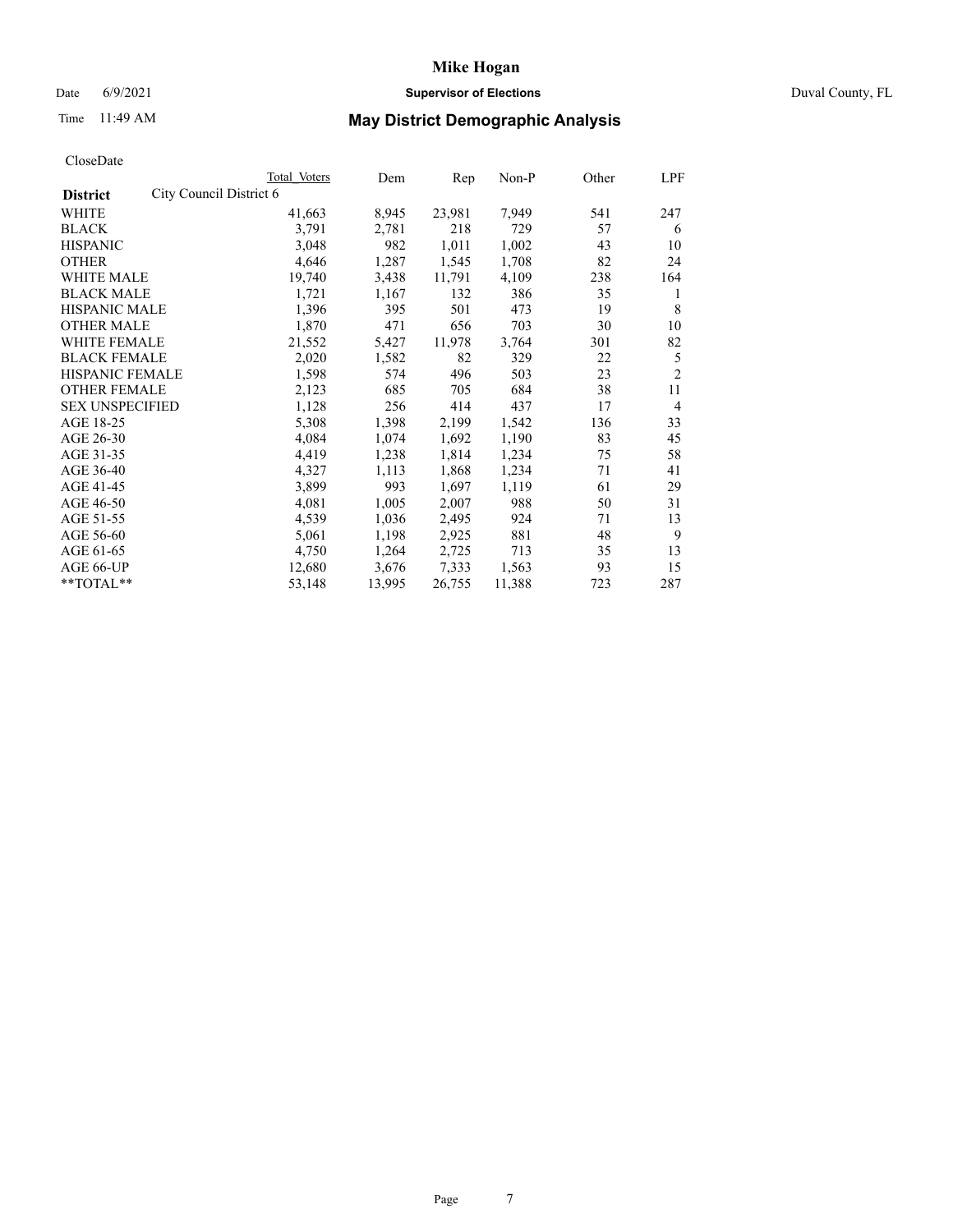### Date 6/9/2021 **Supervisor of Elections Supervisor of Elections** Duval County, FL

# Time 11:49 AM **May District Demographic Analysis**

| <b>Total Voters</b> | Dem                                               |       | $Non-P$ | Other | LPF            |
|---------------------|---------------------------------------------------|-------|---------|-------|----------------|
|                     |                                                   |       |         |       |                |
| 12,921              | 3,392                                             | 6,123 | 3,034   | 271   | 101            |
| 25,748              | 21,571                                            | 761   | 3,207   | 193   | 16             |
| 1,605               | 707                                               | 297   | 568     | 25    | 8              |
| 3,123               | 1,405                                             | 485   | 1,158   | 60    | 15             |
| 6,372               | 1,426                                             | 3,157 | 1,589   | 129   | 71             |
| 10,470              | 8,314                                             | 411   | 1,634   | 101   | 10             |
| 733                 | 286                                               | 163   | 267     | 11    | 6              |
| 1,116               | 476                                               | 191   | 417     | 27    | 5              |
| 6,375               | 1,924                                             | 2,887 | 1,393   | 141   | 30             |
| 14,823              | 12,913                                            | 343   | 1,474   | 88    | 5              |
| 836                 | 403                                               | 131   | 286     | 14    | $\overline{2}$ |
| 1,349               | 692                                               | 221   | 404     | 23    | 9              |
| 1,323               | 641                                               | 162   | 503     | 15    | $\overline{2}$ |
| 5,033               | 2,807                                             | 646   | 1,466   | 89    | 25             |
| 4,237               | 2,387                                             | 615   | 1,153   | 55    | 27             |
| 4,277               | 2,476                                             | 628   | 1,070   | 75    | 28             |
| 4,091               | 2,458                                             | 673   | 890     | 53    | 17             |
| 3,629               | 2,201                                             | 624   | 736     | 55    | 13             |
| 3,763               | 2,247                                             | 757   | 697     | 52    | 10             |
| 3,737               | 2,345                                             | 803   | 539     | 46    | 4              |
| 3,737               | 2,419                                             | 794   | 477     | 42    | 5              |
| 3,607               | 2,511                                             | 675   | 378     | 37    | 6              |
| 7,286               | 5,224                                             | 1,451 | 561     | 45    | 5              |
| 43,397              | 27,075                                            | 7,666 | 7,967   | 549   | 140            |
|                     | City Council District 7<br><b>HISPANIC FEMALE</b> |       |         | Rep   |                |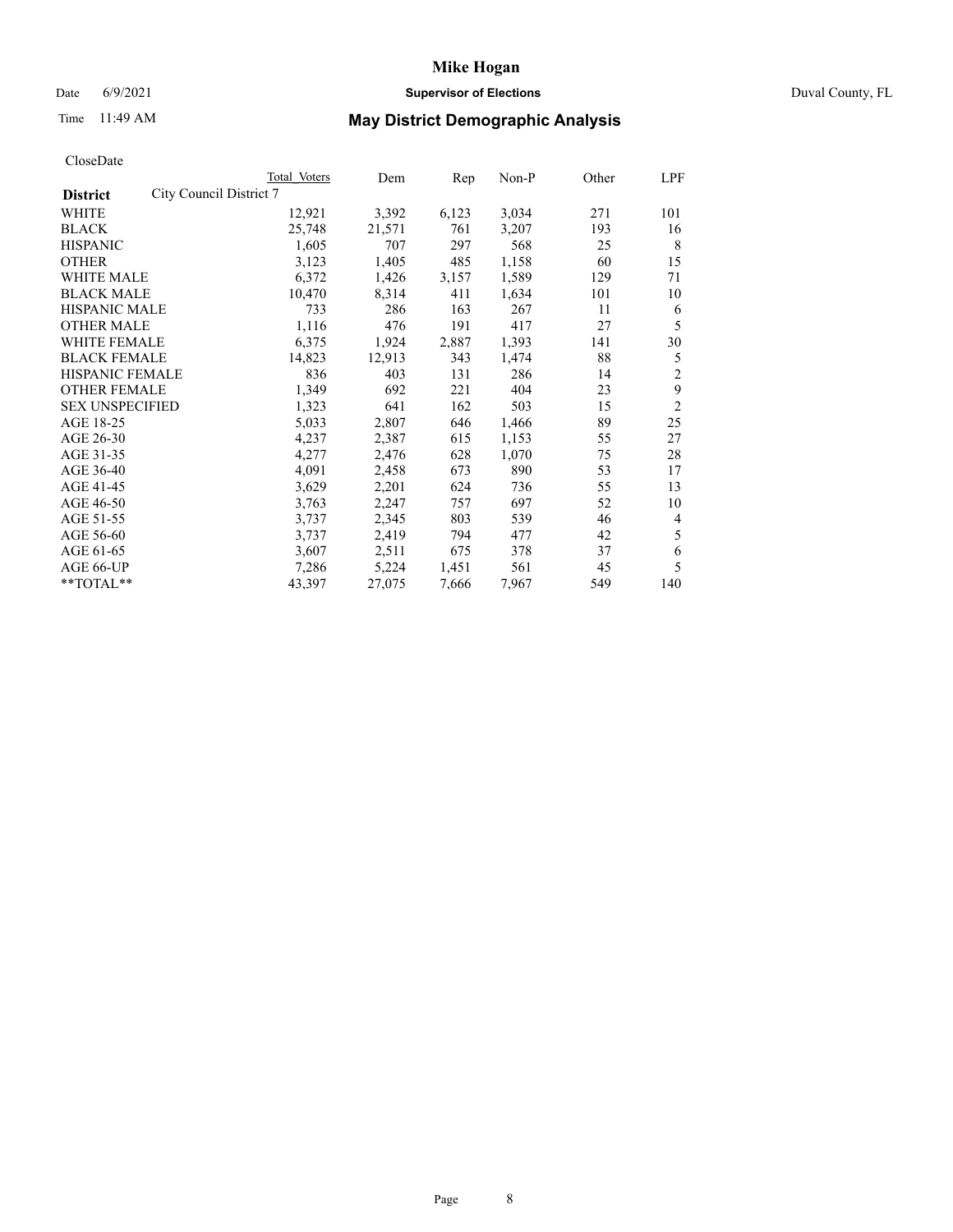# Date 6/9/2021 **Supervisor of Elections** Duval County, FL

| CloseDate |  |
|-----------|--|
|-----------|--|

|                                                   | Total Voters | Dem    | Rep   | Non-P | Other | LPF            |
|---------------------------------------------------|--------------|--------|-------|-------|-------|----------------|
| <b>City Council District 8</b><br><b>District</b> |              |        |       |       |       |                |
| WHITE                                             | 11,346       | 2,304  | 6,741 | 2,097 | 151   | 53             |
| BLACK                                             | 29,450       | 25,157 | 765   | 3,330 | 174   | 24             |
| <b>HISPANIC</b>                                   | 906          | 369    | 210   | 314   | 9     | $\overline{4}$ |
| <b>OTHER</b>                                      | 2,607        | 1,149  | 357   | 1,068 | 23    | 10             |
| <b>WHITE MALE</b>                                 | 5,289        | 911    | 3,269 | 1,007 | 70    | 32             |
| <b>BLACK MALE</b>                                 | 11,741       | 9,561  | 404   | 1,657 | 106   | 13             |
| <b>HISPANIC MALE</b>                              | 418          | 151    | 116   | 146   | 4     | 1              |
| <b>OTHER MALE</b>                                 | 865          | 367    | 140   | 345   | 7     | 6              |
| <b>WHITE FEMALE</b>                               | 5,907        | 1,364  | 3,392 | 1,049 | 81    | 21             |
| <b>BLACK FEMALE</b>                               | 17,220       | 15,215 | 350   | 1,577 | 67    | 11             |
| <b>HISPANIC FEMALE</b>                            | 466          | 209    | 87    | 162   | 5     | 3              |
| <b>OTHER FEMALE</b>                               | 1,023        | 535    | 156   | 320   | 9     | 3              |
| <b>SEX UNSPECIFIED</b>                            | 1,380        | 666    | 159   | 546   | 8     | 1              |
| AGE 18-25                                         | 5,450        | 3,199  | 644   | 1,515 | 76    | 16             |
| AGE 26-30                                         | 3,878        | 2,279  | 565   | 979   | 35    | 20             |
| AGE 31-35                                         | 4,015        | 2,538  | 547   | 870   | 40    | 20             |
| AGE 36-40                                         | 3,787        | 2,440  | 590   | 717   | 32    | 8              |
| AGE 41-45                                         | 3,413        | 2,301  | 504   | 569   | 35    | 4              |
| AGE 46-50                                         | 3,547        | 2,360  | 651   | 500   | 31    | 5              |
| AGE 51-55                                         | 3,707        | 2,451  | 785   | 424   | 39    | 8              |
| AGE 56-60                                         | 4,031        | 2,681  | 901   | 421   | 26    | $\overline{c}$ |
| AGE 61-65                                         | 4,044        | 2,787  | 890   | 345   | 17    | 5              |
| AGE 66-UP                                         | 8,437        | 5,943  | 1,996 | 469   | 26    | 3              |
| $*$ $TOTAL**$                                     | 44,309       | 28,979 | 8,073 | 6,809 | 357   | 91             |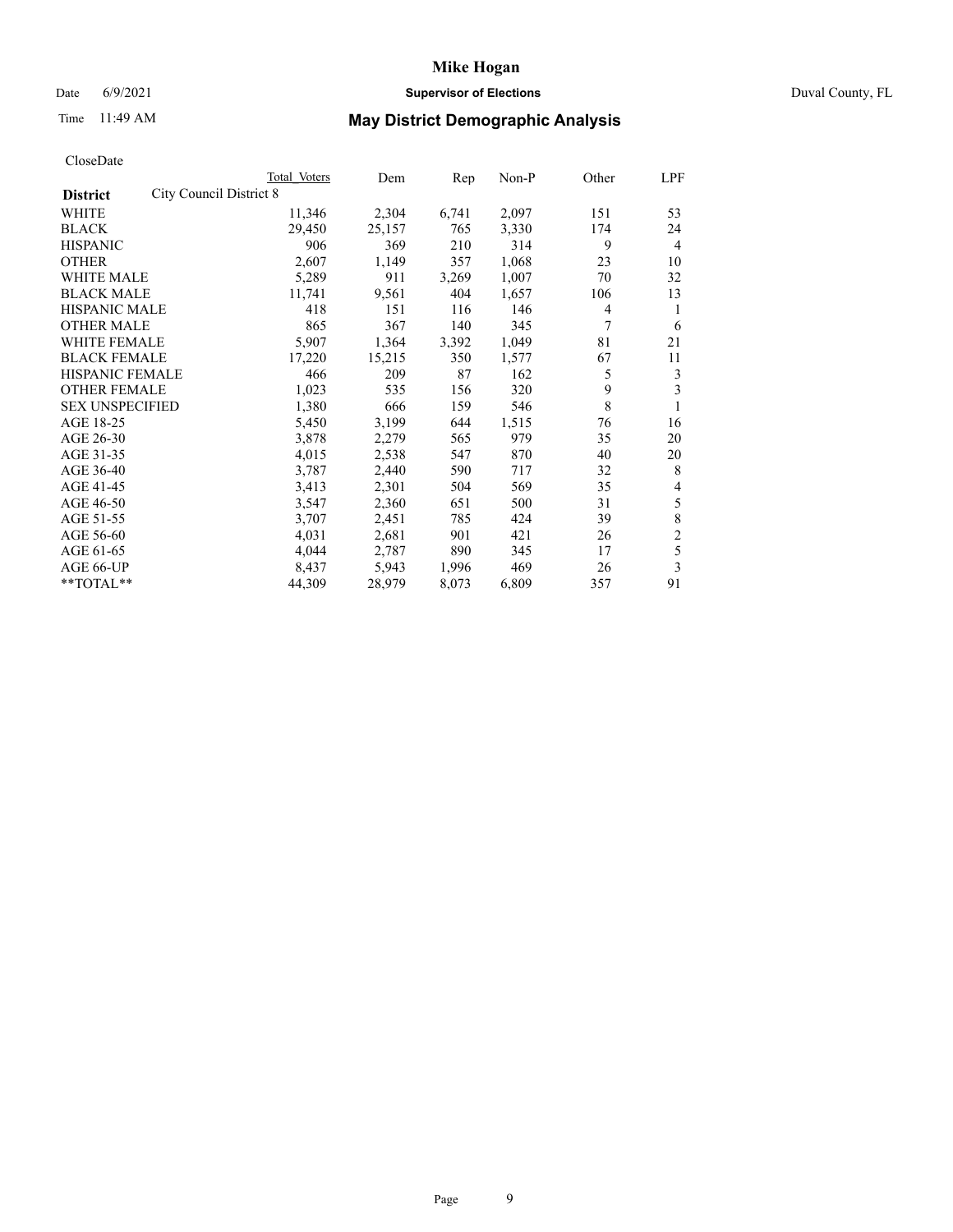### Date 6/9/2021 **Supervisor of Elections Supervisor of Elections** Duval County, FL

# Time 11:49 AM **May District Demographic Analysis**

|                                            | Total Voters | Dem    | Rep   | Non-P | Other | LPF                     |
|--------------------------------------------|--------------|--------|-------|-------|-------|-------------------------|
| City Council District 9<br><b>District</b> |              |        |       |       |       |                         |
| WHITE                                      | 11,813       | 3,465  | 5,257 | 2,771 | 223   | 97                      |
| <b>BLACK</b>                               | 22,607       | 18,542 | 702   | 3,171 | 169   | 23                      |
| <b>HISPANIC</b>                            | 1,885        | 780    | 307   | 761   | 31    | 6                       |
| <b>OTHER</b>                               | 3,217        | 1,275  | 600   | 1,282 | 49    | 11                      |
| WHITE MALE                                 | 5,467        | 1,367  | 2,625 | 1,301 | 110   | 64                      |
| <b>BLACK MALE</b>                          | 8,789        | 6,866  | 325   | 1,498 | 88    | 12                      |
| <b>HISPANIC MALE</b>                       | 818          | 309    | 162   | 329   | 15    | 3                       |
| <b>OTHER MALE</b>                          | 1,141        | 417    | 243   | 459   | 16    | 6                       |
| <b>WHITE FEMALE</b>                        | 6,188        | 2,050  | 2,577 | 1,419 | 110   | 32                      |
| <b>BLACK FEMALE</b>                        | 13,356       | 11,317 | 360   | 1,589 | 79    | 11                      |
| <b>HISPANIC FEMALE</b>                     | 1,009        | 444    | 138   | 411   | 13    | 3                       |
| <b>OTHER FEMALE</b>                        | 1,452        | 661    | 289   | 475   | 24    | 3                       |
| <b>SEX UNSPECIFIED</b>                     | 1,302        | 631    | 147   | 504   | 17    | $\overline{\mathbf{3}}$ |
| AGE 18-25                                  | 4,848        | 2,657  | 516   | 1,562 | 92    | 21                      |
| AGE 26-30                                  | 4,397        | 2,503  | 552   | 1,242 | 68    | 32                      |
| AGE 31-35                                  | 4,332        | 2,619  | 487   | 1,122 | 80    | 24                      |
| AGE 36-40                                  | 3,629        | 2,203  | 493   | 866   | 50    | 17                      |
| AGE 41-45                                  | 3,080        | 1,852  | 479   | 689   | 43    | 17                      |
| AGE 46-50                                  | 3,025        | 1,873  | 520   | 596   | 31    | 5                       |
| AGE 51-55                                  | 3,024        | 1,887  | 611   | 497   | 25    | 4                       |
| AGE 56-60                                  | 3,422        | 2,176  | 785   | 420   | 32    | 9                       |
| AGE 61-65                                  | 3,145        | 2,017  | 720   | 385   | 20    | 3                       |
| AGE 66-UP                                  | 6,620        | 4,275  | 1,703 | 606   | 31    | 5                       |
| $*$ $TOTAL**$                              | 39,522       | 24,062 | 6,866 | 7,985 | 472   | 137                     |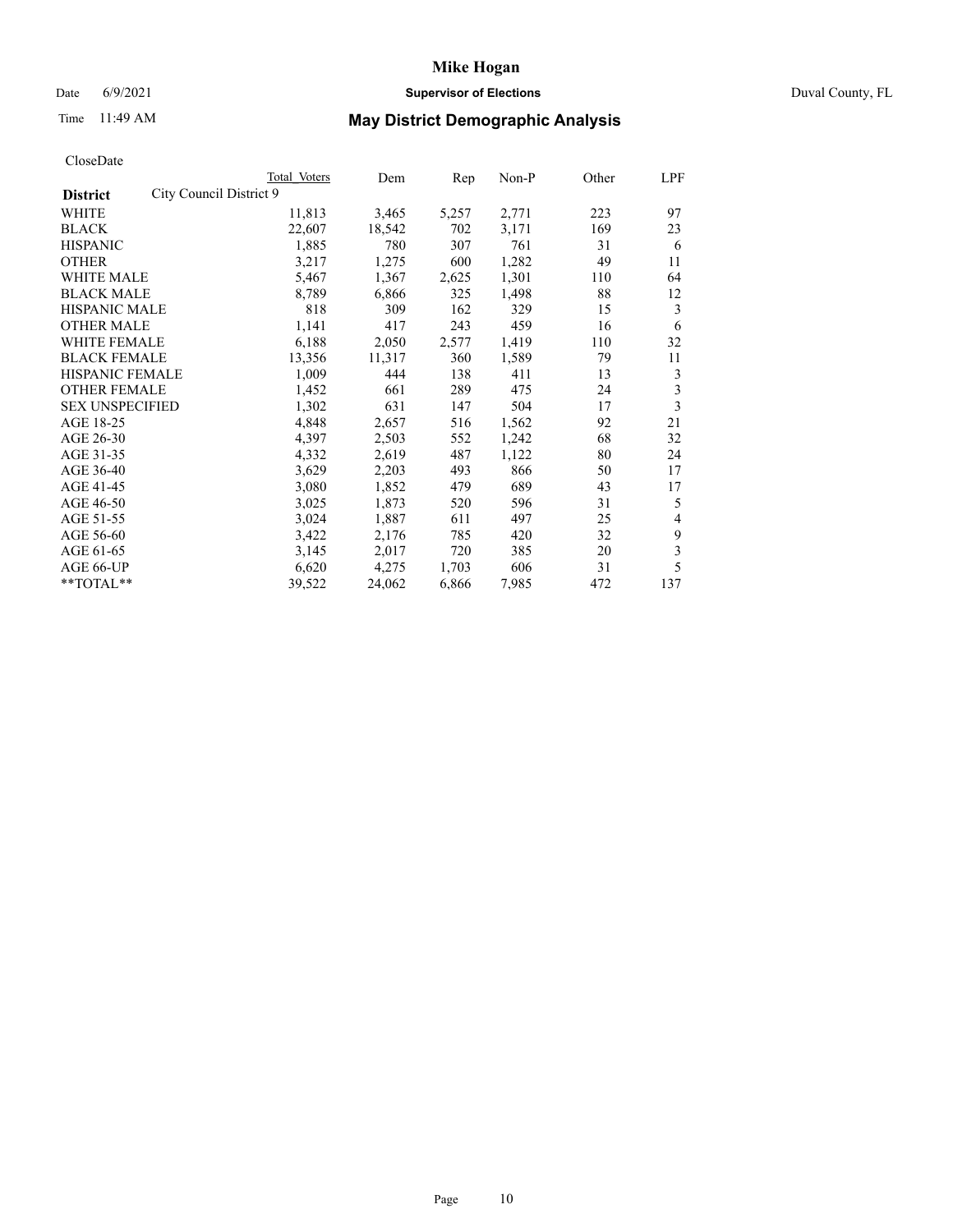### Date 6/9/2021 **Supervisor of Elections Supervisor of Elections** Duval County, FL

# Time 11:49 AM **May District Demographic Analysis**

|                        |                          | Total Voters | Dem    | Rep   | Non-P | Other | LPF |
|------------------------|--------------------------|--------------|--------|-------|-------|-------|-----|
| <b>District</b>        | City Council District 10 |              |        |       |       |       |     |
| WHITE                  |                          | 12,175       | 2,816  | 6,411 | 2,683 | 189   | 76  |
| <b>BLACK</b>           |                          | 26,420       | 22,201 | 750   | 3,256 | 201   | 12  |
| <b>HISPANIC</b>        |                          | 2,124        | 913    | 399   | 779   | 27    | 6   |
| <b>OTHER</b>           |                          | 3,506        | 1,336  | 801   | 1,323 | 35    | 11  |
| WHITE MALE             |                          | 5,620        | 1,098  | 3,112 | 1,268 | 86    | 56  |
| <b>BLACK MALE</b>      |                          | 10,469       | 8,312  | 396   | 1,649 | 104   | 8   |
| <b>HISPANIC MALE</b>   |                          | 963          | 356    | 214   | 375   | 13    | 5   |
| <b>OTHER MALE</b>      |                          | 1,293        | 446    | 346   | 484   | 12    | 5   |
| WHITE FEMALE           |                          | 6,398        | 1,678  | 3,230 | 1,368 | 102   | 20  |
| <b>BLACK FEMALE</b>    |                          | 15,497       | 13,526 | 343   | 1,531 | 93    | 4   |
| HISPANIC FEMALE        |                          | 1,112        | 533    | 179   | 385   | 14    | 1   |
| <b>OTHER FEMALE</b>    |                          | 1,533        | 648    | 373   | 494   | 15    | 3   |
| <b>SEX UNSPECIFIED</b> |                          | 1,340        | 669    | 168   | 487   | 13    | 3   |
| AGE 18-25              |                          | 5,174        | 2,819  | 616   | 1,628 | 94    | 17  |
| AGE 26-30              |                          | 4,192        | 2,355  | 592   | 1,163 | 60    | 22  |
| AGE 31-35              |                          | 4,127        | 2,442  | 575   | 1,043 | 48    | 19  |
| AGE 36-40              |                          | 3,711        | 2,271  | 555   | 830   | 46    | 9   |
| AGE 41-45              |                          | 3,362        | 2,099  | 566   | 654   | 37    | 6   |
| AGE 46-50              |                          | 3,571        | 2,227  | 674   | 616   | 42    | 12  |
| AGE 51-55              |                          | 3,467        | 2,173  | 731   | 522   | 32    | 9   |
| AGE 56-60              |                          | 3,893        | 2,437  | 891   | 537   | 25    | 3   |
| AGE 61-65              |                          | 3,693        | 2,282  | 953   | 431   | 26    | 1   |
| AGE 66-UP              |                          | 9,035        | 6,161  | 2,208 | 617   | 42    | 7   |
| **TOTAL**              |                          | 44,225       | 27,266 | 8,361 | 8,041 | 452   | 105 |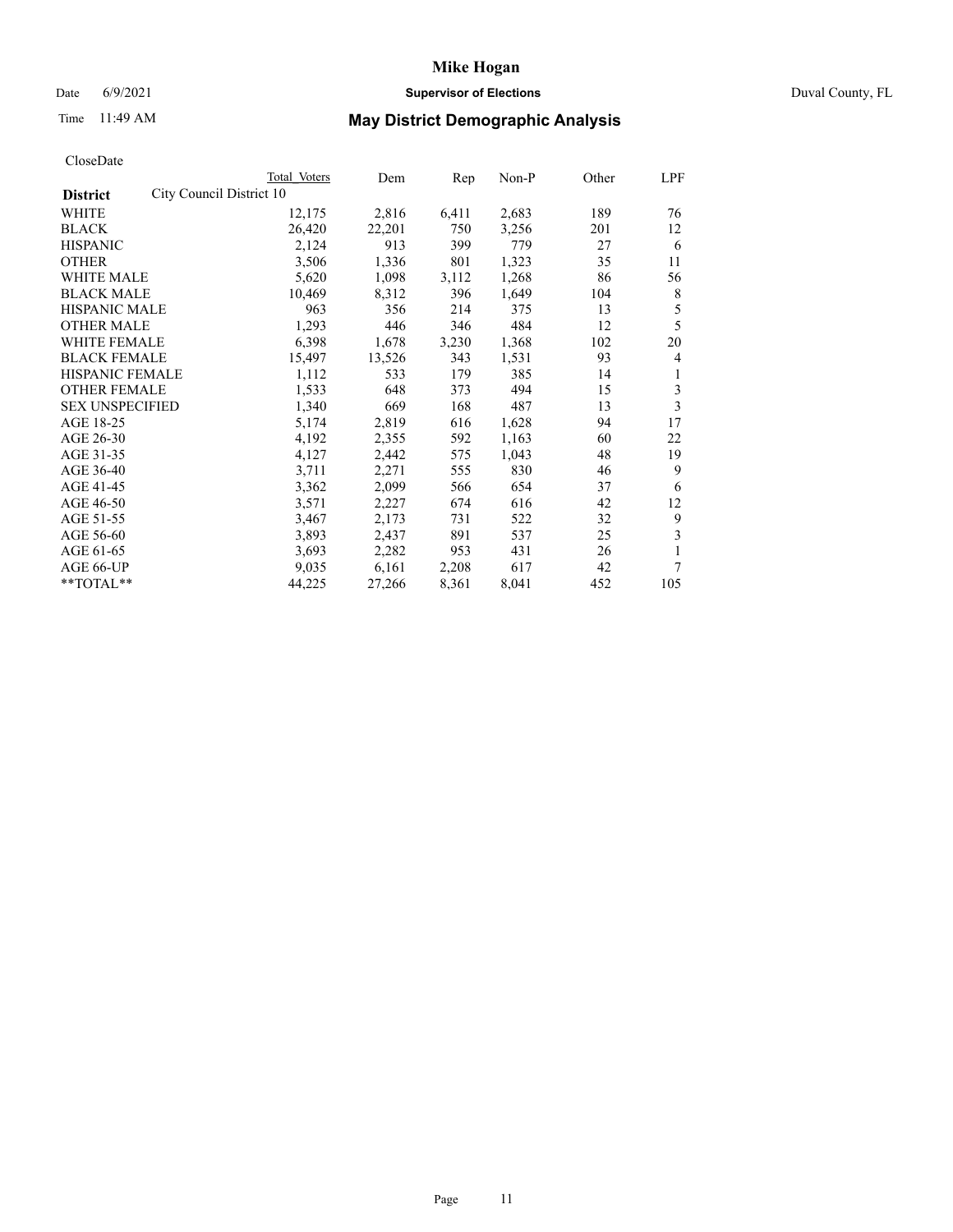### Date 6/9/2021 **Supervisor of Elections Supervisor of Elections** Duval County, FL

# Time 11:49 AM **May District Demographic Analysis**

| Total Voters                                                                                                                           | Dem                      | Rep    | Non-P  | Other | LPF                     |
|----------------------------------------------------------------------------------------------------------------------------------------|--------------------------|--------|--------|-------|-------------------------|
|                                                                                                                                        |                          |        |        |       |                         |
| 36,807                                                                                                                                 | 8,718                    | 18,708 | 8,404  | 762   | 215                     |
| 8,950                                                                                                                                  | 6,483                    | 394    | 1,898  | 159   | 16                      |
| 4,525                                                                                                                                  | 1,660                    | 1,162  | 1,617  | 60    | 26                      |
| 7,636                                                                                                                                  | 2,584                    | 1,852  | 3,055  | 118   | 27                      |
| 16,901                                                                                                                                 | 3,363                    | 8,935  | 4,140  | 317   | 146                     |
| 3,687                                                                                                                                  | 2,409                    | 211    | 987    | 75    | 5                       |
| 2,023                                                                                                                                  | 665                      | 557    | 763    | 21    | 17                      |
| 3,091                                                                                                                                  | 915                      | 806    | 1,305  | 45    | 20                      |
| 19,541                                                                                                                                 | 5,267                    | 9,624  | 4,147  | 435   | 68                      |
| 5,135                                                                                                                                  | 3,984                    | 176    | 881    | 83    | 11                      |
| 2,434                                                                                                                                  | 960                      | 591    | 835    | 39    | 9                       |
| 3,595                                                                                                                                  | 1,400                    | 856    | 1,276  | 58    | 5                       |
| 1,511                                                                                                                                  | 482                      | 360    | 640    | 26    | $\overline{\mathbf{3}}$ |
| 7,717                                                                                                                                  | 2,848                    | 2,248  | 2,313  | 252   | 56                      |
| 7,204                                                                                                                                  | 2,617                    | 2,098  | 2,245  | 189   | 55                      |
| 6,132                                                                                                                                  | 2,193                    | 1,887  | 1,868  | 125   | 59                      |
| 5,017                                                                                                                                  | 1,770                    | 1,570  | 1,569  | 72    | 36                      |
| 4,483                                                                                                                                  | 1,570                    | 1,468  | 1,361  | 61    | 23                      |
| 4,570                                                                                                                                  | 1,464                    | 1,782  | 1,218  | 81    | 25                      |
| 4,449                                                                                                                                  | 1,373                    | 1,904  | 1,098  | 70    | $\overline{4}$          |
| 4,493                                                                                                                                  | 1,349                    | 2,091  | 975    | 70    | 8                       |
| 3,885                                                                                                                                  | 1,185                    | 1,905  | 738    | 53    | $\overline{4}$          |
| 9.967                                                                                                                                  | 3,076                    | 5,163  | 1,588  | 126   | 14                      |
| 57,918                                                                                                                                 | 19,445                   | 22,116 | 14,974 | 1,099 | 284                     |
| <b>HISPANIC MALE</b><br><b>WHITE FEMALE</b><br><b>BLACK FEMALE</b><br>HISPANIC FEMALE<br><b>OTHER FEMALE</b><br><b>SEX UNSPECIFIED</b> | City Council District 11 |        |        |       |                         |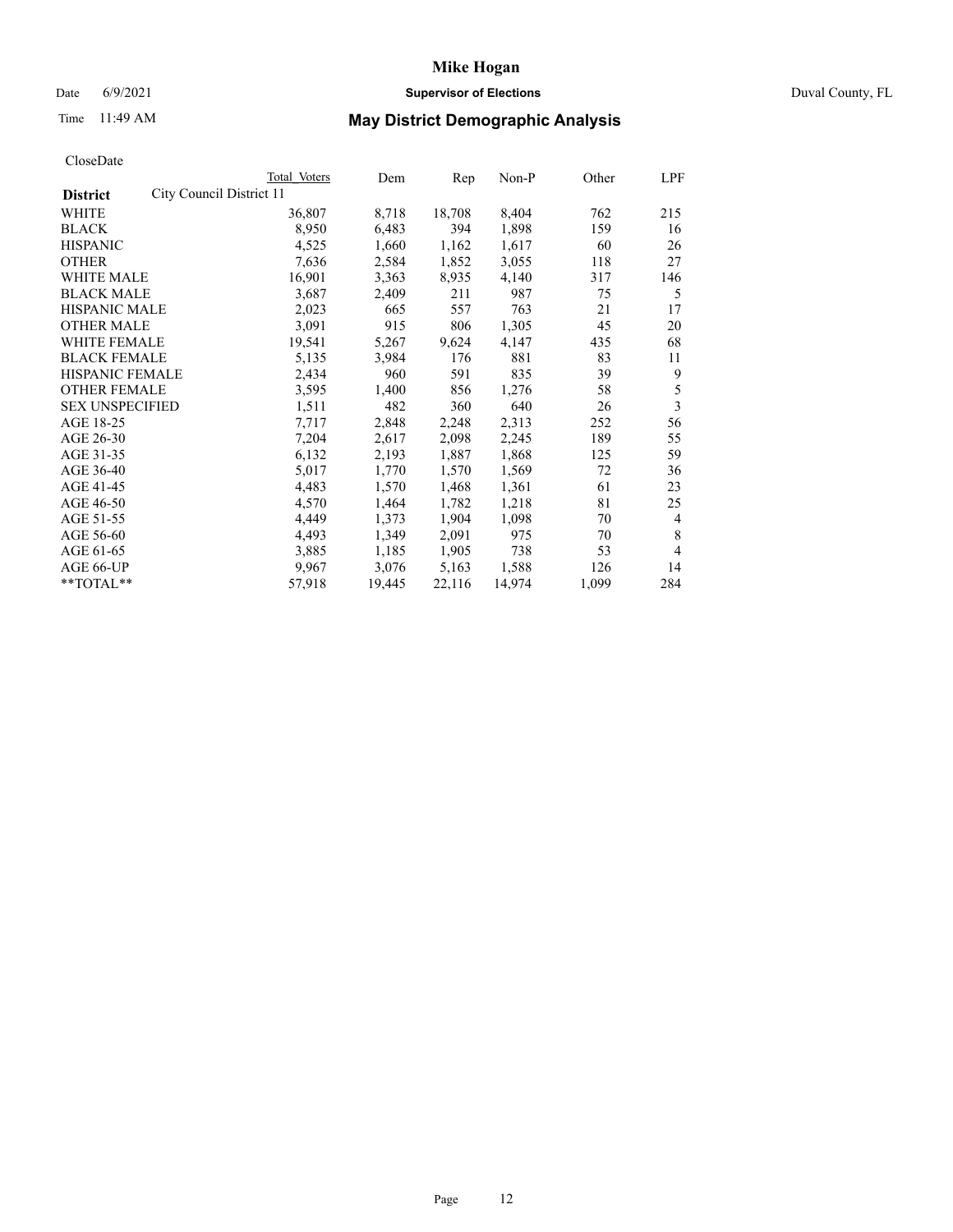### Date 6/9/2021 **Supervisor of Elections Supervisor of Elections** Duval County, FL

# Time 11:49 AM **May District Demographic Analysis**

|                                             | Total Voters | Dem    | Rep    | Non-P | Other | LPF            |
|---------------------------------------------|--------------|--------|--------|-------|-------|----------------|
| City Council District 12<br><b>District</b> |              |        |        |       |       |                |
| WHITE                                       | 26,300       | 4,433  | 16,583 | 4,821 | 332   | 131            |
| <b>BLACK</b>                                | 14,640       | 11,520 | 580    | 2,369 | 160   | 11             |
| <b>HISPANIC</b>                             | 2,865        | 1,084  | 688    | 1,054 | 32    | 7              |
| <b>OTHER</b>                                | 3,910        | 1,180  | 1,233  | 1,421 | 68    | 8              |
| WHITE MALE                                  | 12,355       | 1,728  | 8,089  | 2,296 | 159   | 83             |
| <b>BLACK MALE</b>                           | 6,120        | 4,508  | 332    | 1,189 | 85    | 6              |
| <b>HISPANIC MALE</b>                        | 1,345        | 474    | 372    | 480   | 15    | 4              |
| <b>OTHER MALE</b>                           | 1,429        | 396    | 506    | 501   | 22    | $\overline{4}$ |
| WHITE FEMALE                                | 13,614       | 2,653  | 8,297  | 2,445 | 172   | 47             |
| <b>BLACK FEMALE</b>                         | 8,265        | 6,826  | 237    | 1,122 | 75    | 5              |
| HISPANIC FEMALE                             | 1,461        | 585    | 305    | 551   | 17    | 3              |
| <b>OTHER FEMALE</b>                         | 1,817        | 610    | 577    | 593   | 35    | $\overline{c}$ |
| <b>SEX UNSPECIFIED</b>                      | 1,307        | 437    | 369    | 486   | 12    | 3              |
| AGE 18-25                                   | 5,576        | 2,112  | 1,616  | 1,696 | 129   | 23             |
| AGE 26-30                                   | 4,262        | 1,492  | 1,367  | 1,280 | 94    | 29             |
| AGE 31-35                                   | 4,388        | 1,643  | 1,430  | 1,230 | 66    | 19             |
| AGE 36-40                                   | 4,266        | 1,668  | 1,455  | 1,063 | 57    | 23             |
| AGE 41-45                                   | 3,964        | 1,656  | 1,346  | 893   | 51    | 18             |
| AGE 46-50                                   | 4,091        | 1,653  | 1,587  | 780   | 56    | 15             |
| AGE 51-55                                   | 4,315        | 1,784  | 1,779  | 701   | 39    | 12             |
| AGE 56-60                                   | 4,657        | 1,765  | 2,189  | 672   | 25    | 6              |
| AGE 61-65                                   | 4,030        | 1,564  | 1,923  | 509   | 26    | 8              |
| AGE 66-UP                                   | 8,166        | 2,880  | 4,392  | 841   | 49    | 4              |
| **TOTAL**                                   | 47,715       | 18,217 | 19,084 | 9,665 | 592   | 157            |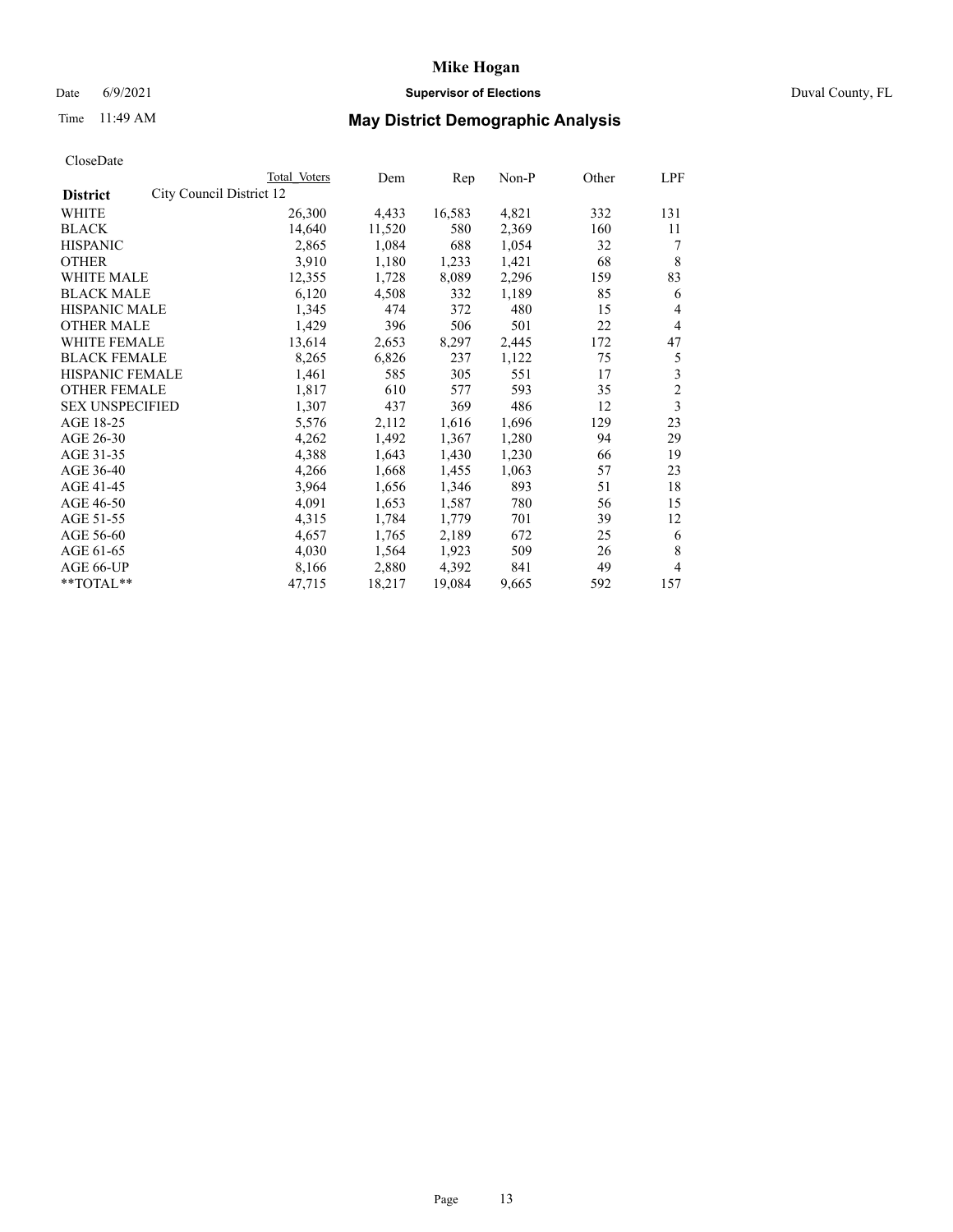## Date 6/9/2021 **Supervisor of Elections** Duval County, FL

# Time 11:49 AM **May District Demographic Analysis**

| Total Voters             | Dem    | Rep    | Non-P  | Other | LPF |
|--------------------------|--------|--------|--------|-------|-----|
| City Council District 13 |        |        |        |       |     |
| 41,742                   | 10,282 | 21,402 | 9,184  | 643   | 231 |
| 2,614                    | 1,871  | 164    | 537    | 34    | 8   |
| 1,626                    | 588    | 504    | 489    | 32    | 13  |
| 3,113                    | 808    | 1,066  | 1,150  | 65    | 24  |
| 20,114                   | 3,940  | 10,858 | 4,847  | 307   | 162 |
| 1,164                    | 741    | 92     | 307    | 19    | 5   |
| 737                      | 217    | 247    | 256    | 11    | 6   |
| 1,157                    | 268    | 422    | 432    | 25    | 10  |
| 21,219                   | 6,245  | 10,348 | 4,225  | 333   | 68  |
| 1,411                    | 1,101  | 70     | 223    | 15    | 2   |
| 857                      | 360    | 245    | 225    | 21    | 6   |
| 1,336                    | 397    | 486    | 418    | 25    | 10  |
| 1,097                    | 280    | 368    | 424    | 18    | 7   |
| 4,657                    | 1,307  | 1,786  | 1,384  | 141   | 39  |
| 4,649                    | 1,242  | 1,825  | 1,439  | 97    | 46  |
| 4,624                    | 1,239  | 1,814  | 1,439  | 91    | 41  |
| 4,352                    | 1,174  | 1,764  | 1,294  | 74    | 46  |
| 3,731                    | 1,001  | 1,551  | 1,094  | 59    | 26  |
| 3,715                    | 917    | 1,784  | 933    | 57    | 24  |
| 3,836                    | 887    | 2,110  | 767    | 52    | 20  |
| 4,489                    | 1,090  | 2,488  | 829    | 69    | 13  |
| 4,305                    | 1,258  | 2,284  | 707    | 47    | 9   |
| 10,737                   | 3,434  | 5,730  | 1,474  | 87    | 12  |
| 49,095                   | 13,549 | 23,136 | 11,360 | 774   | 276 |
|                          |        |        |        |       |     |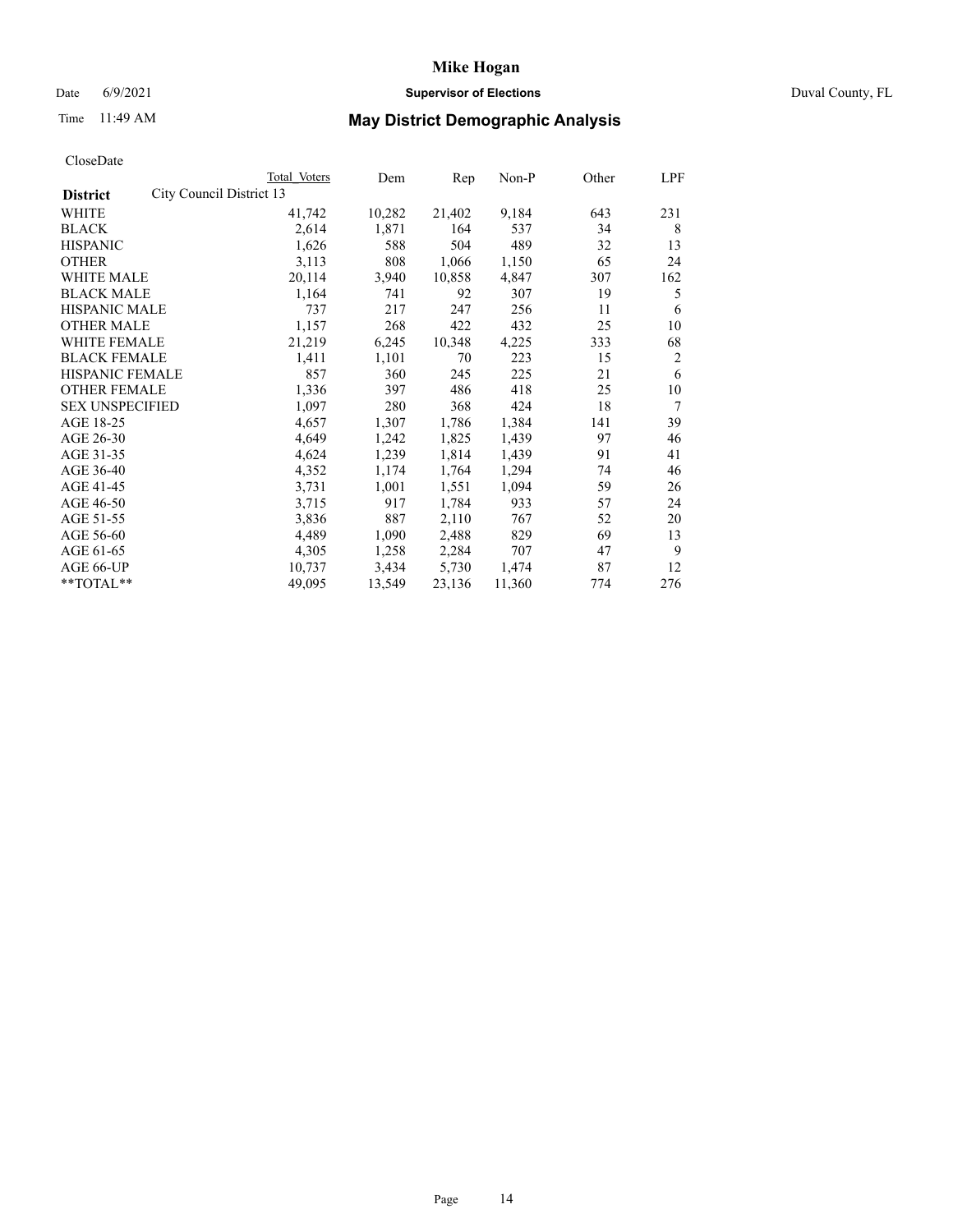## Date 6/9/2021 **Supervisor of Elections** Duval County, FL

# Time 11:49 AM **May District Demographic Analysis**

|                                             | Total Voters | Dem    | Rep    | Non-P  | Other | LPF |
|---------------------------------------------|--------------|--------|--------|--------|-------|-----|
| City Council District 14<br><b>District</b> |              |        |        |        |       |     |
| WHITE                                       | 33,728       | 10,159 | 16,352 | 6,440  | 557   | 220 |
| <b>BLACK</b>                                | 7,685        | 5,843  | 343    | 1,388  | 100   | 11  |
| <b>HISPANIC</b>                             | 2,835        | 1,188  | 658    | 918    | 56    | 15  |
| <b>OTHER</b>                                | 3,955        | 1,274  | 1,074  | 1,498  | 89    | 20  |
| WHITE MALE                                  | 15,726       | 4,079  | 7,965  | 3,280  | 251   | 151 |
| <b>BLACK MALE</b>                           | 3,177        | 2,228  | 198    | 686    | 57    | 8   |
| <b>HISPANIC MALE</b>                        | 1,290        | 490    | 339    | 434    | 22    | 5   |
| <b>OTHER MALE</b>                           | 1,527        | 458    | 462    | 567    | 29    | 11  |
| <b>WHITE FEMALE</b>                         | 17,646       | 5,991  | 8,213  | 3,075  | 299   | 68  |
| <b>BLACK FEMALE</b>                         | 4,376        | 3,522  | 135    | 673    | 43    | 3   |
| <b>HISPANIC FEMALE</b>                      | 1,491        | 674    | 306    | 470    | 33    | 8   |
| <b>OTHER FEMALE</b>                         | 1,761        | 636    | 486    | 591    | 44    | 4   |
| <b>SEX UNSPECIFIED</b>                      | 1,209        | 386    | 323    | 468    | 24    | 8   |
| AGE 18-25                                   | 4,542        | 1,771  | 1,182  | 1,408  | 147   | 34  |
| AGE 26-30                                   | 5,062        | 2,037  | 1,409  | 1,448  | 129   | 39  |
| AGE 31-35                                   | 5,365        | 2,160  | 1,582  | 1,462  | 107   | 54  |
| AGE 36-40                                   | 4,470        | 1,837  | 1,287  | 1,209  | 82    | 55  |
| AGE 41-45                                   | 3,722        | 1,446  | 1,175  | 1,000  | 71    | 30  |
| AGE 46-50                                   | 3,563        | 1,337  | 1,393  | 762    | 55    | 16  |
| AGE 51-55                                   | 3,732        | 1,343  | 1,583  | 742    | 53    | 11  |
| AGE 56-60                                   | 4,009        | 1,436  | 1,910  | 618    | 34    | 11  |
| AGE 61-65                                   | 4,019        | 1,504  | 1,954  | 509    | 45    | 7   |
| AGE 66-UP                                   | 9,719        | 3,593  | 4,952  | 1,086  | 79    | 9   |
| $*$ TOTAL $*$                               | 48,203       | 18,464 | 18,427 | 10,244 | 802   | 266 |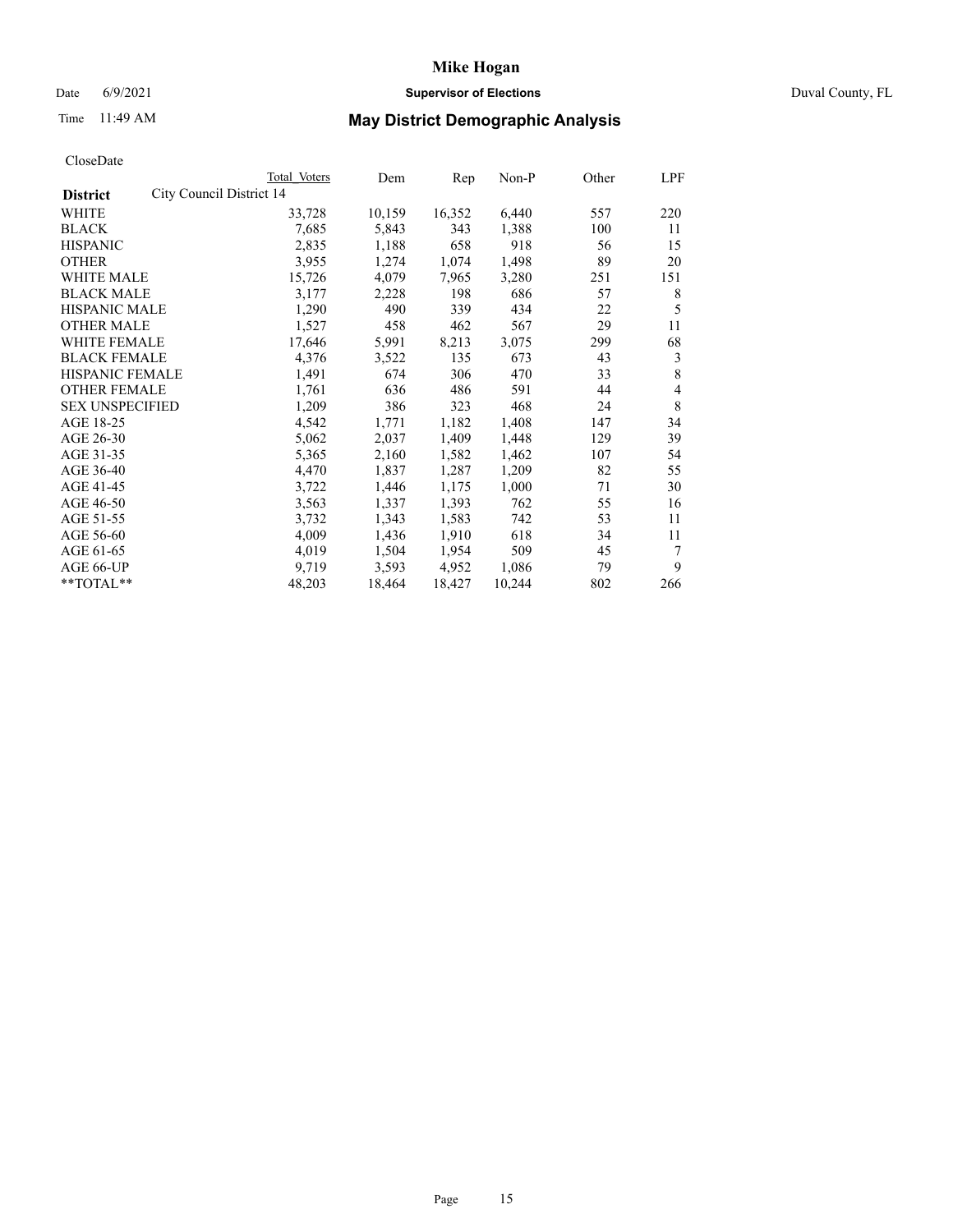## Date 6/9/2021 **Supervisor of Elections** Duval County, FL

# Time 11:49 AM **May District Demographic Analysis**

|                        |               | Total Voters | Dem | $\mathbf{Rep}$   | Non-P    | Other | LPF      |
|------------------------|---------------|--------------|-----|------------------|----------|-------|----------|
| <b>District</b>        | Isle of Palms |              |     |                  |          |       |          |
| WHITE                  |               | 983          | 125 | 696              | 155      | 6     |          |
| <b>BLACK</b>           |               | 0            | 0   | $\boldsymbol{0}$ | 0        | 0     | 0        |
| <b>HISPANIC</b>        |               | 17           | 3   | 7                | 5        | 2     | 0        |
| <b>OTHER</b>           |               | 44           | 4   | 26               | 13       |       | $\theta$ |
| WHITE MALE             |               | 505          | 45  | 374              | 85       |       | $\Omega$ |
| <b>BLACK MALE</b>      |               | $\theta$     | 0   | 0                | 0        |       | 0        |
| <b>HISPANIC MALE</b>   |               | 6            | 0   | 3                | 2        |       | 0        |
| <b>OTHER MALE</b>      |               | 14           |     |                  | 6        | 0     | 0        |
| <b>WHITE FEMALE</b>    |               | 474          | 80  | 318              | 70       | 5     |          |
| <b>BLACK FEMALE</b>    |               | $\theta$     | 0   | 0                | $\theta$ |       | 0        |
| <b>HISPANIC FEMALE</b> |               | 11           | 3   | 4                | 3        |       | $\Omega$ |
| <b>OTHER FEMALE</b>    |               | 18           | 3   | 11               | 3        |       | $\theta$ |
| <b>SEX UNSPECIFIED</b> |               | 16           | 0   | 12               |          |       | $\Omega$ |
| AGE 18-25              |               | 97           | 11  | 63               | 22       |       | 0        |
| AGE 26-30              |               | 47           | 5   | 31               | 11       |       | $\Omega$ |
| AGE 31-35              |               | 60           | 8   | 41               | 10       |       | 0        |
| AGE 36-40              |               | 92           | 8   | 61               | 20       | 2     |          |
| AGE 41-45              |               | 108          | 13  | 64               | 30       |       | 0        |
| AGE 46-50              |               | 117          | 9   | 87               | 20       |       | $\theta$ |
| AGE 51-55              |               | 96           | 12  | 69               | 15       | 0     | $\Omega$ |
| AGE 56-60              |               | 124          | 15  | 87               | 20       | 2     | 0        |
| AGE 61-65              |               | 79           | 10  | 62               | 7        |       | $\Omega$ |
| AGE 66-UP              |               | 224          | 41  | 164              | 18       |       | 0        |
| **TOTAL**              |               | 1,044        | 132 | 729              | 173      | 9     |          |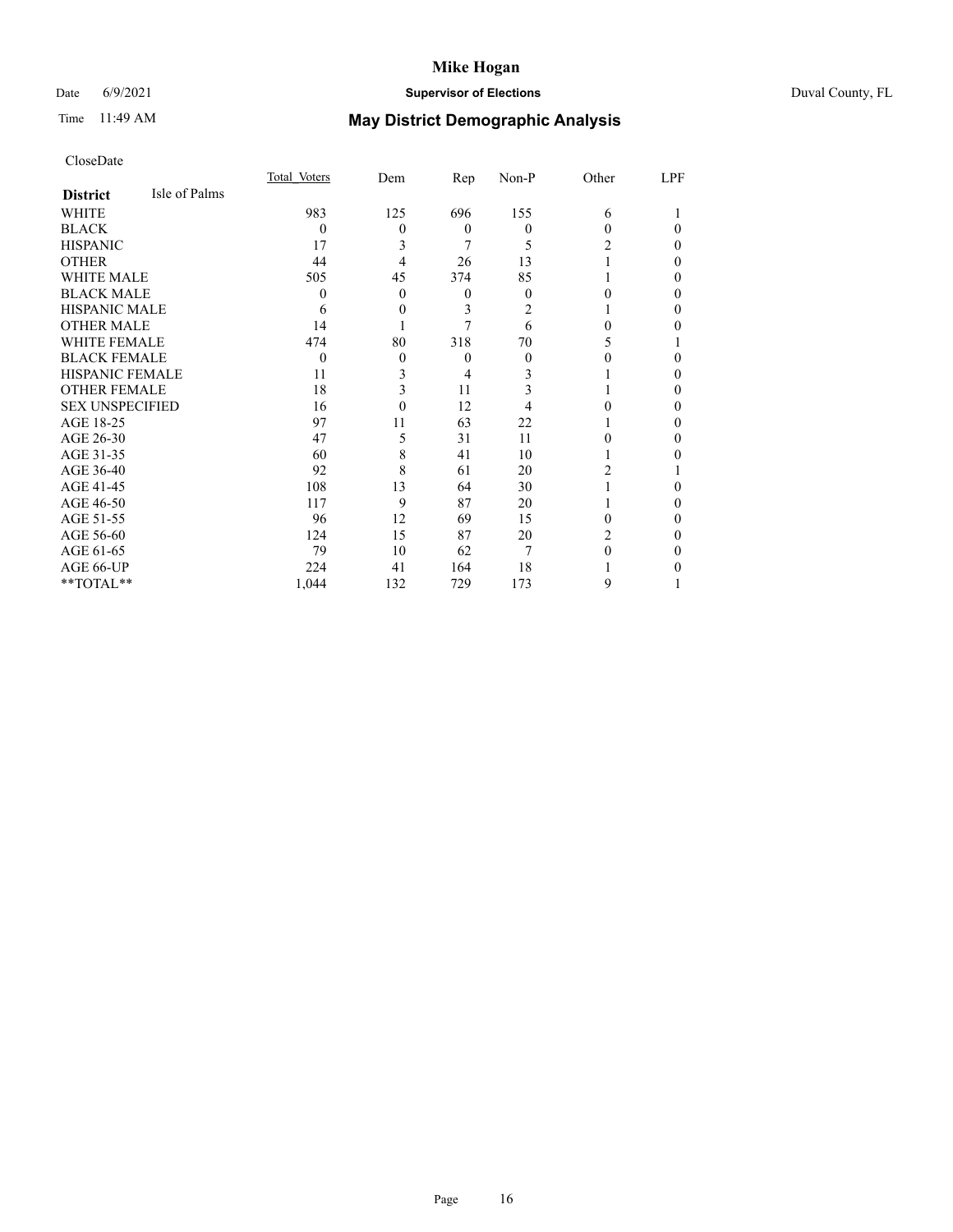## Date 6/9/2021 **Supervisor of Elections** Duval County, FL

# Time 11:49 AM **May District Demographic Analysis**

|                        |                        | Total Voters | Dem   | $\mathbf{Rep}$ | Non-P | Other          | LPF            |
|------------------------|------------------------|--------------|-------|----------------|-------|----------------|----------------|
| <b>District</b>        | <b>Bartram Springs</b> |              |       |                |       |                |                |
| WHITE                  |                        | 2,059        | 404   | 1,112          | 494   | 29             | 20             |
| <b>BLACK</b>           |                        | 526          | 393   | 29             | 99    | 5              | $\overline{0}$ |
| <b>HISPANIC</b>        |                        | 252          | 94    | 62             | 92    | 3              |                |
| <b>OTHER</b>           |                        | 473          | 155   | 146            | 164   | 7              |                |
| <b>WHITE MALE</b>      |                        | 969          | 145   | 546            | 251   | 13             | 14             |
| <b>BLACK MALE</b>      |                        | 231          | 158   | 20             | 48    | 5              | 0              |
| <b>HISPANIC MALE</b>   |                        | 121          | 38    | 32             | 49    | 1              |                |
| <b>OTHER MALE</b>      |                        | 196          | 59    | 67             | 68    | 2              | 0              |
| WHITE FEMALE           |                        | 1,072        | 256   | 557            | 237   | 16             | 6              |
| <b>BLACK FEMALE</b>    |                        | 290          | 230   | 9              | 51    | $\Omega$       | 0              |
| <b>HISPANIC FEMALE</b> |                        | 126          | 53    | 29             | 42    | 2              | 0              |
| <b>OTHER FEMALE</b>    |                        | 223          | 81    | 68             | 69    | $\overline{4}$ |                |
| <b>SEX UNSPECIFIED</b> |                        | 82           | 26    | 21             | 34    | 1              | 0              |
| AGE 18-25              |                        | 357          | 120   | 116            | 107   | 12             | 2              |
| AGE 26-30              |                        | 243          | 80    | 86             | 69    | 6              | 2              |
| AGE 31-35              |                        | 335          | 102   | 110            | 113   | 5              | 5              |
| AGE 36-40              |                        | 377          | 105   | 157            | 111   | 2              | 2              |
| AGE 41-45              |                        | 401          | 119   | 150            | 121   | 5              | 6              |
| AGE 46-50              |                        | 396          | 124   | 170            | 98    | 2              | 2              |
| AGE 51-55              |                        | 313          | 97    | 142            | 72    | 1              | 1              |
| AGE 56-60              |                        | 281          | 89    | 138            | 49    | 3              | 2              |
| AGE 61-65              |                        | 210          | 77    | 99             | 30    | 4              | $\mathbf{0}$   |
| AGE 66-UP              |                        | 397          | 133   | 181            | 79    | 4              | 0              |
| **TOTAL**              |                        | 3,310        | 1,046 | 1,349          | 849   | 44             | 22             |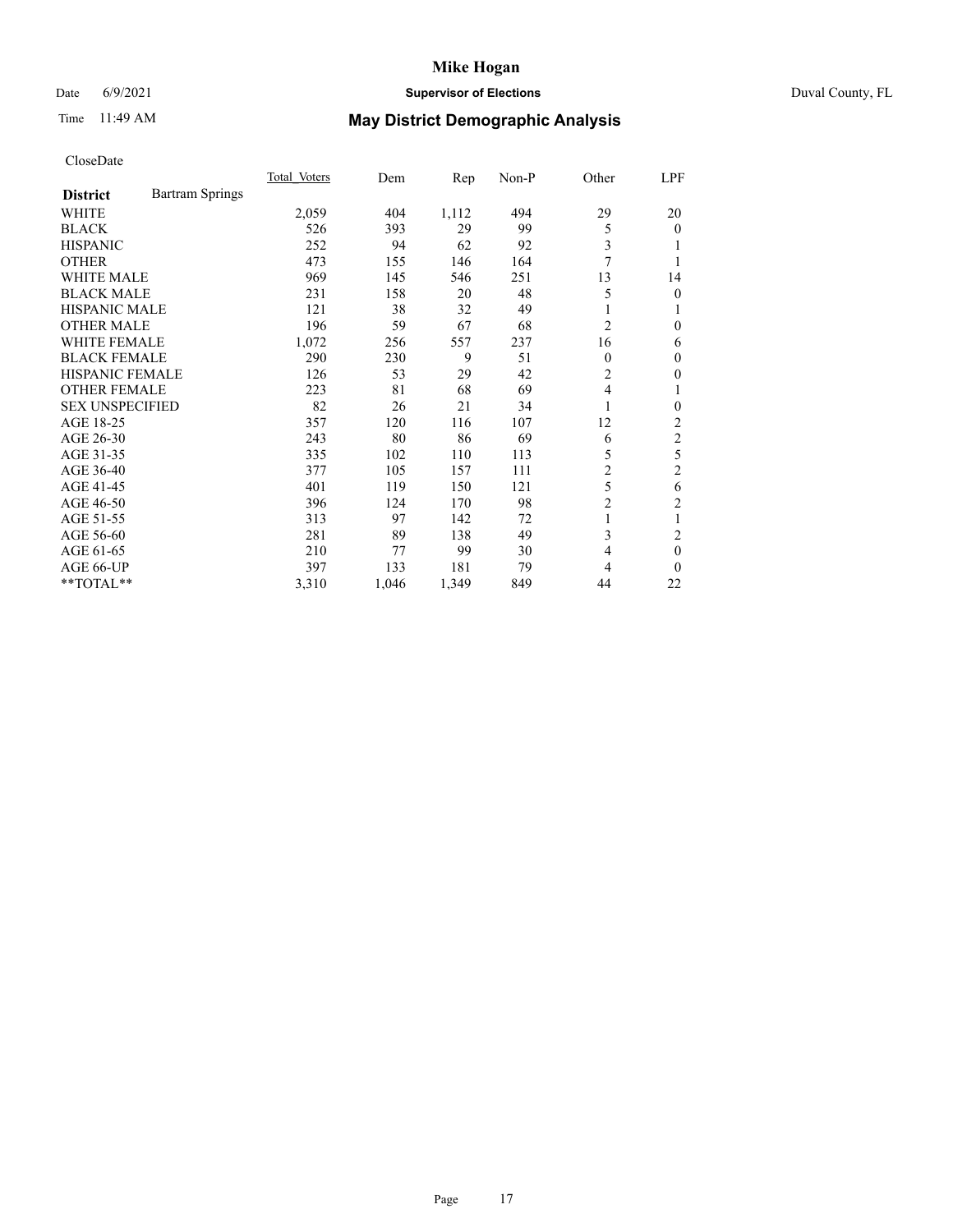## Date 6/9/2021 **Supervisor of Elections** Duval County, FL

# Time 11:49 AM **May District Demographic Analysis**

|                        |                 | Total Voters | Dem | Rep | Non-P | Other          | LPF          |
|------------------------|-----------------|--------------|-----|-----|-------|----------------|--------------|
| <b>District</b>        | Wynnfield Lakes |              |     |     |       |                |              |
| WHITE                  |                 | 517          | 104 | 273 | 126   | 9              | 5            |
| <b>BLACK</b>           |                 | 142          | 101 | 6   | 33    | $\overline{c}$ | $\Omega$     |
| <b>HISPANIC</b>        |                 | 87           | 24  | 31  | 29    | 3              | 0            |
| <b>OTHER</b>           |                 | 256          | 73  | 78  | 103   |                |              |
| WHITE MALE             |                 | 234          | 41  | 121 | 67    | 2              | 3            |
| <b>BLACK MALE</b>      |                 | 68           | 43  | 5   | 18    | $\overline{c}$ | $\theta$     |
| <b>HISPANIC MALE</b>   |                 | 46           | 8   | 19  | 16    | 3              | 0            |
| <b>OTHER MALE</b>      |                 | 110          | 28  | 34  | 47    | $\theta$       | 1            |
| WHITE FEMALE           |                 | 277          | 63  | 147 | 58    |                | 2            |
| <b>BLACK FEMALE</b>    |                 | 72           | 56  | 1   | 15    | $\Omega$       | $\theta$     |
| <b>HISPANIC FEMALE</b> |                 | 38           | 15  | 10  | 13    | $\theta$       | 0            |
| <b>OTHER FEMALE</b>    |                 | 121          | 35  | 41  | 44    |                | 0            |
| <b>SEX UNSPECIFIED</b> |                 | 36           | 13  | 10  | 13    | $\theta$       | 0            |
| AGE 18-25              |                 | 142          | 43  | 45  | 52    | 2              | 0            |
| AGE 26-30              |                 | 92           | 23  | 34  | 33    | $\overline{c}$ | $\mathbf{0}$ |
| AGE 31-35              |                 | 110          | 28  | 47  | 32    | $\overline{c}$ |              |
| AGE 36-40              |                 | 128          | 31  | 47  | 43    | 4              | 3            |
| AGE 41-45              |                 | 123          | 32  | 49  | 39    | 3              | 0            |
| AGE 46-50              |                 | 105          | 35  | 43  | 26    |                | 0            |
| AGE 51-55              |                 | 73           | 33  | 26  | 12    |                |              |
| AGE 56-60              |                 | 60           | 21  | 20  | 18    | $\theta$       |              |
| AGE 61-65              |                 | 49           | 17  | 20  | 12    | $\theta$       | 0            |
| AGE 66-UP              |                 | 120          | 39  | 57  | 24    | $\theta$       | $\mathbf{0}$ |
| **TOTAL**              |                 | 1,002        | 302 | 388 | 291   | 15             | 6            |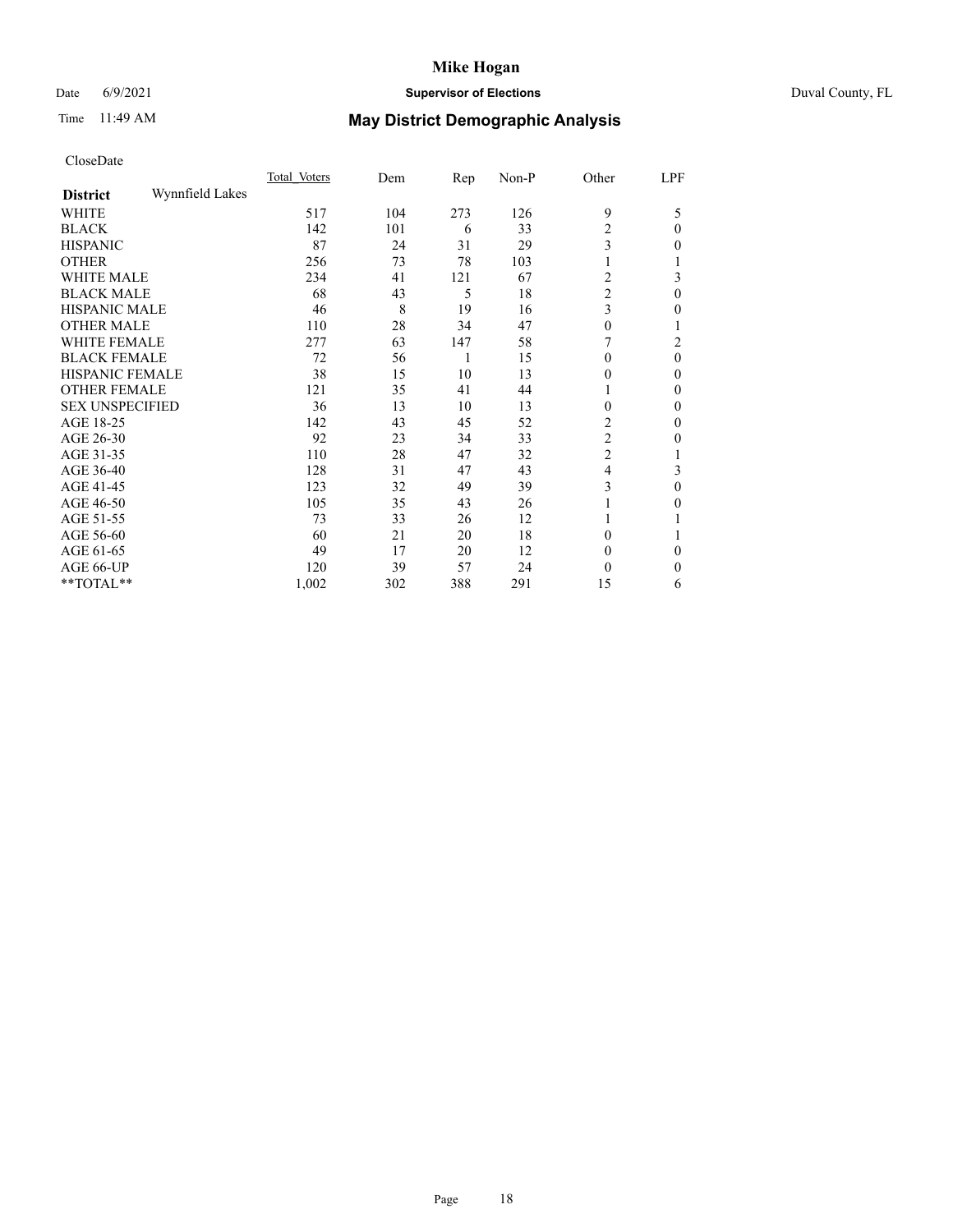## Date 6/9/2021 **Supervisor of Elections** Duval County, FL

# Time 11:49 AM **May District Demographic Analysis**

|                        |                  | Total Voters   | Dem            | Rep            | Non-P    | Other          | LPF |
|------------------------|------------------|----------------|----------------|----------------|----------|----------------|-----|
| <b>District</b>        | Harbour Waterway |                |                |                |          |                |     |
| <b>WHITE</b>           |                  | 253            | 39             | 174            | 38       | $\overline{c}$ | 0   |
| <b>BLACK</b>           |                  | 4              | 4              | $\theta$       | $\theta$ | $\Omega$       | 0   |
| <b>HISPANIC</b>        |                  | 12             | 2              | 8              | 2        | $\theta$       | 0   |
| <b>OTHER</b>           |                  | 16             | 6              | 5              | 5        |                | 0   |
| WHITE MALE             |                  | 122            | 12             | 89             | 20       |                | 0   |
| <b>BLACK MALE</b>      |                  | 2              | 2              | $\theta$       | 0        | 0              | 0   |
| <b>HISPANIC MALE</b>   |                  | 2              | 0              | 2              |          |                | 0   |
| <b>OTHER MALE</b>      |                  |                | 4              | $\overline{2}$ |          |                | 0   |
| WHITE FEMALE           |                  | 130            | 26             | 85             | 18       |                | 0   |
| <b>BLACK FEMALE</b>    |                  | $\overline{c}$ | 2              | $\overline{0}$ | 0        | $\theta$       | 0   |
| <b>HISPANIC FEMALE</b> |                  | 10             | $\overline{c}$ | 6              | 2        |                | 0   |
| <b>OTHER FEMALE</b>    |                  | 8              |                | 3              | 4        | $^{(1)}$       | 0   |
| <b>SEX UNSPECIFIED</b> |                  | 2              | 2              | $\theta$       | 0        |                | 0   |
| AGE 18-25              |                  | 24             | $\overline{c}$ | 13             | 8        |                | 0   |
| AGE 26-30              |                  | 16             | 6              |                | 3        |                | 0   |
| AGE 31-35              |                  | 13             |                |                |          |                | 0   |
| AGE 36-40              |                  | 17             | 5              | 9              | 3        | $_{0}$         | 0   |
| AGE 41-45              |                  | 15             | 6              | 5              |          | 0              | 0   |
| AGE 46-50              |                  | 29             |                | 16             | 6        | 0              | 0   |
| AGE 51-55              |                  | 25             | 6              | 16             | 3        |                | 0   |
| AGE 56-60              |                  | 37             | 3              | 29             | 5        |                | 0   |
| AGE 61-65              |                  | 32             | 5              | 25             | 2        |                | 0   |
| AGE 66-UP              |                  | 77             | 10             | 60             | 6        |                | 0   |
| **TOTAL**              |                  | 285            | 51             | 187            | 45       | 2              | 0   |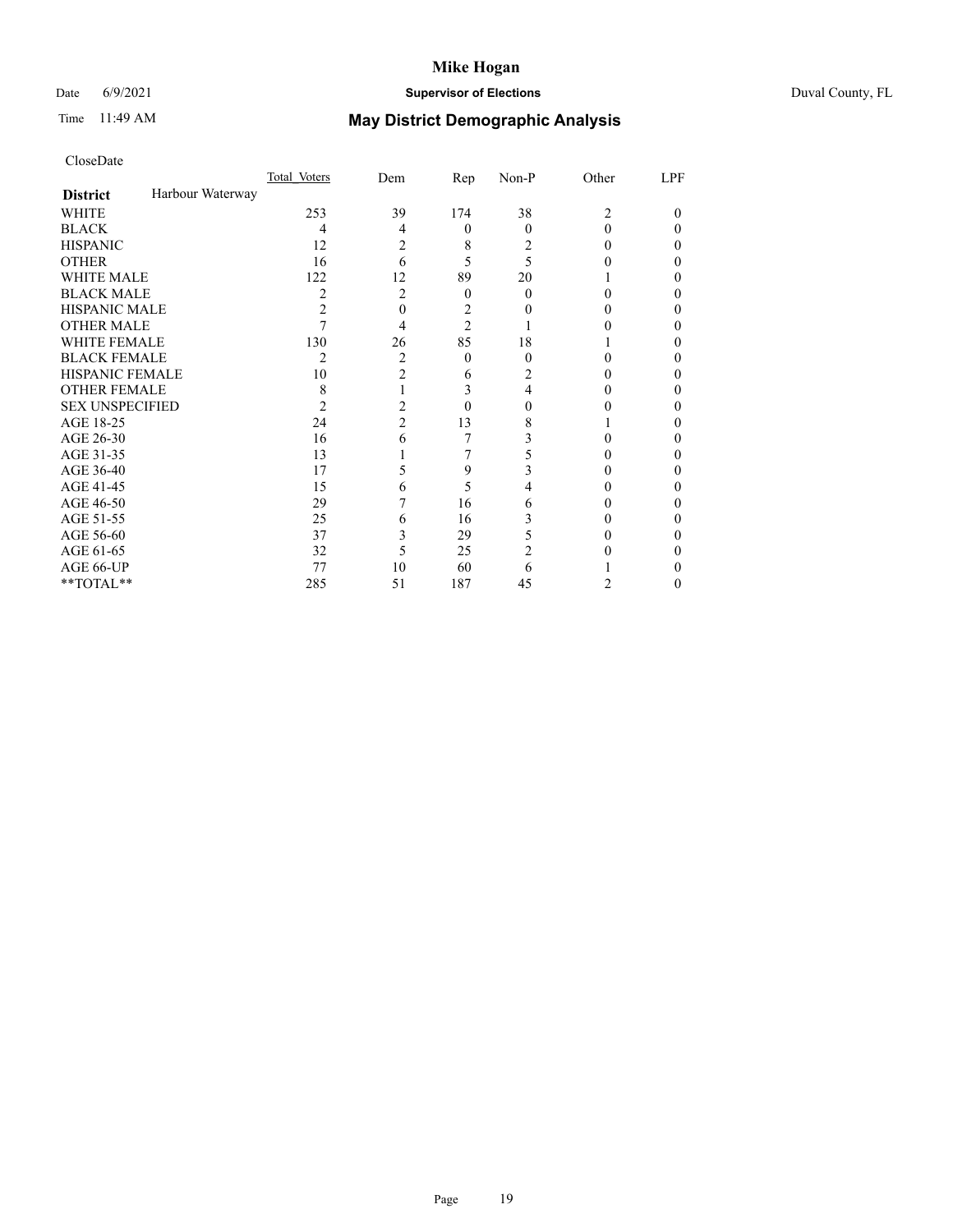## Date 6/9/2021 **Supervisor of Elections** Duval County, FL

# Time 11:49 AM **May District Demographic Analysis**

|                        |               | Total Voters | Dem            | Rep            | Non-P | Other          | LPF |
|------------------------|---------------|--------------|----------------|----------------|-------|----------------|-----|
| <b>District</b>        | Principle One |              |                |                |       |                |     |
| WHITE                  |               | 270          | 51             | 131            | 80    | 7              |     |
| <b>BLACK</b>           |               | 88           | 58             | $\overline{4}$ | 26    | 0              | 0   |
| <b>HISPANIC</b>        |               | 43           | 19             | 11             | 12    |                | 0   |
| <b>OTHER</b>           |               | 68           | 21             | 12             | 34    |                | 0   |
| <b>WHITE MALE</b>      |               | 133          | 17             | 62             | 48    | 5              |     |
| <b>BLACK MALE</b>      |               | 38           | 19             | 3              | 16    | $_{0}$         | 0   |
| <b>HISPANIC MALE</b>   |               | 15           | 7              | 4              | 3     |                | 0   |
| <b>OTHER MALE</b>      |               | 32           | 9              | 7              | 15    | 1              | 0   |
| <b>WHITE FEMALE</b>    |               | 136          | 34             | 69             | 31    | $\overline{c}$ | 0   |
| <b>BLACK FEMALE</b>    |               | 49           | 38             | 1              | 10    | 0              | 0   |
| HISPANIC FEMALE        |               | 27           | 12             | 6              | 9     | $\theta$       | 0   |
| <b>OTHER FEMALE</b>    |               | 31           | 11             | 4              | 16    | $\theta$       | 0   |
| <b>SEX UNSPECIFIED</b> |               | 8            | $\overline{2}$ | $\overline{2}$ | 4     | $_{0}$         | 0   |
| AGE 18-25              |               | 56           | 19             | 11             | 25    |                | 0   |
| AGE 26-30              |               | 61           | 19             | 20             | 19    | 2              |     |
| AGE 31-35              |               | 81           | 25             | 26             | 27    | 3              | 0   |
| AGE 36-40              |               | 38           | 15             | 6              | 16    |                | 0   |
| AGE 41-45              |               | 25           | 6              | 14             | 5     | 0              | 0   |
| AGE 46-50              |               | 35           | 14             | 12             | 8     | 1              | 0   |
| AGE 51-55              |               | 32           | 13             | 5              | 14    | 0              | 0   |
| AGE 56-60              |               | 37           | 13             | 14             | 9     |                | 0   |
| AGE 61-65              |               | 29           | 7              | 14             | 8     | 0              | 0   |
| AGE 66-UP              |               | 75           | 18             | 36             | 21    | 0              | 0   |
| **TOTAL**              |               | 469          | 149            | 158            | 152   | 9              |     |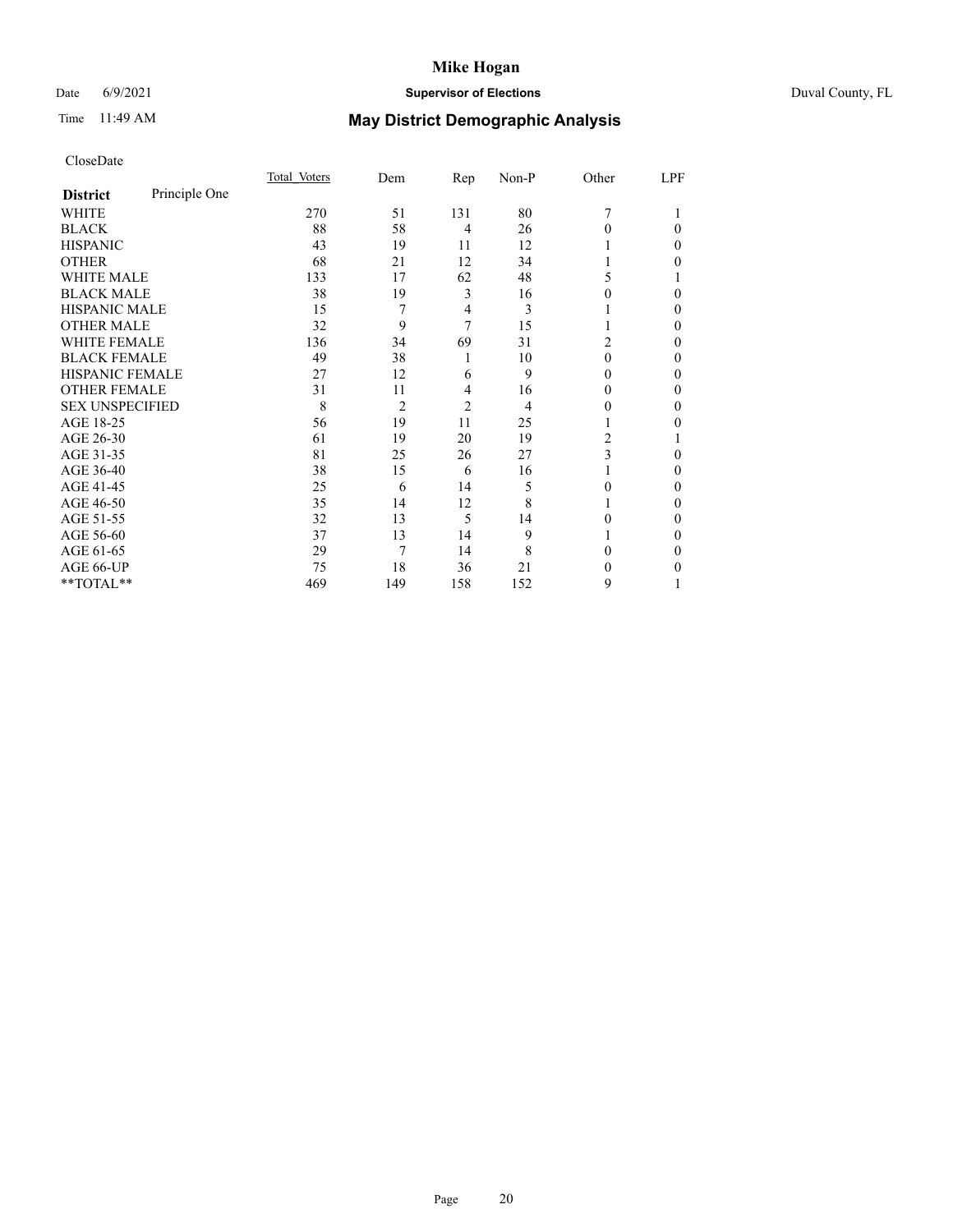# Date 6/9/2021 **Supervisor of Elections** Duval County, FL

# Time 11:49 AM **May District Demographic Analysis**

|                        |          | Total Voters | Dem | Rep   | Non-P | Other          | LPF      |
|------------------------|----------|--------------|-----|-------|-------|----------------|----------|
| <b>District</b>        | Tolomato |              |     |       |       |                |          |
| WHITE                  |          | 1,776        | 389 | 983   | 359   | 40             | 5        |
| <b>BLACK</b>           |          | 75           | 51  | 6     | 15    | 3              | $\theta$ |
| <b>HISPANIC</b>        |          | 85           | 31  | 33    | 21    | $\Omega$       | $\theta$ |
| <b>OTHER</b>           |          | 106          | 28  | 35    | 42    | $\Omega$       |          |
| WHITE MALE             |          | 855          | 146 | 495   | 188   | 23             | 3        |
| <b>BLACK MALE</b>      |          | 40           | 25  | 3     | 10    | $\overline{2}$ | $\theta$ |
| <b>HISPANIC MALE</b>   |          | 40           | 14  | 15    | 11    | $\theta$       | $\Omega$ |
| <b>OTHER MALE</b>      |          | 43           | 13  | 12    | 17    | $\theta$       |          |
| <b>WHITE FEMALE</b>    |          | 912          | 242 | 482   | 169   | 17             | 2        |
| <b>BLACK FEMALE</b>    |          | 35           | 26  | 3     | 5     |                | $\theta$ |
| <b>HISPANIC FEMALE</b> |          | 44           | 17  | 18    | 9     | 0              | $\Omega$ |
| <b>OTHER FEMALE</b>    |          | 48           | 13  | 19    | 16    | $\Omega$       | $\theta$ |
| <b>SEX UNSPECIFIED</b> |          | 25           | 3   | 10    | 12    | $\Omega$       | $\theta$ |
| AGE 18-25              |          | 133          | 45  | 48    | 33    | 5              | 2        |
| AGE 26-30              |          | 84           | 18  | 33    | 31    |                |          |
| AGE 31-35              |          | 124          | 31  | 54    | 38    |                | 0        |
| AGE 36-40              |          | 133          | 31  | 62    | 37    |                | 2        |
| AGE 41-45              |          | 125          | 31  | 52    | 41    |                | $\theta$ |
| AGE 46-50              |          | 109          | 27  | 48    | 30    | 4              | $\theta$ |
| AGE 51-55              |          | 183          | 40  | 91    | 48    | 4              | $\Omega$ |
| AGE 56-60              |          | 213          | 46  | 121   | 39    | 6              |          |
| AGE 61-65              |          | 245          | 63  | 139   | 41    | $\overline{2}$ | $\theta$ |
| AGE 66-UP              |          | 693          | 167 | 409   | 99    | 18             | $\Omega$ |
| **TOTAL**              |          | 2,042        | 499 | 1,057 | 437   | 43             | 6        |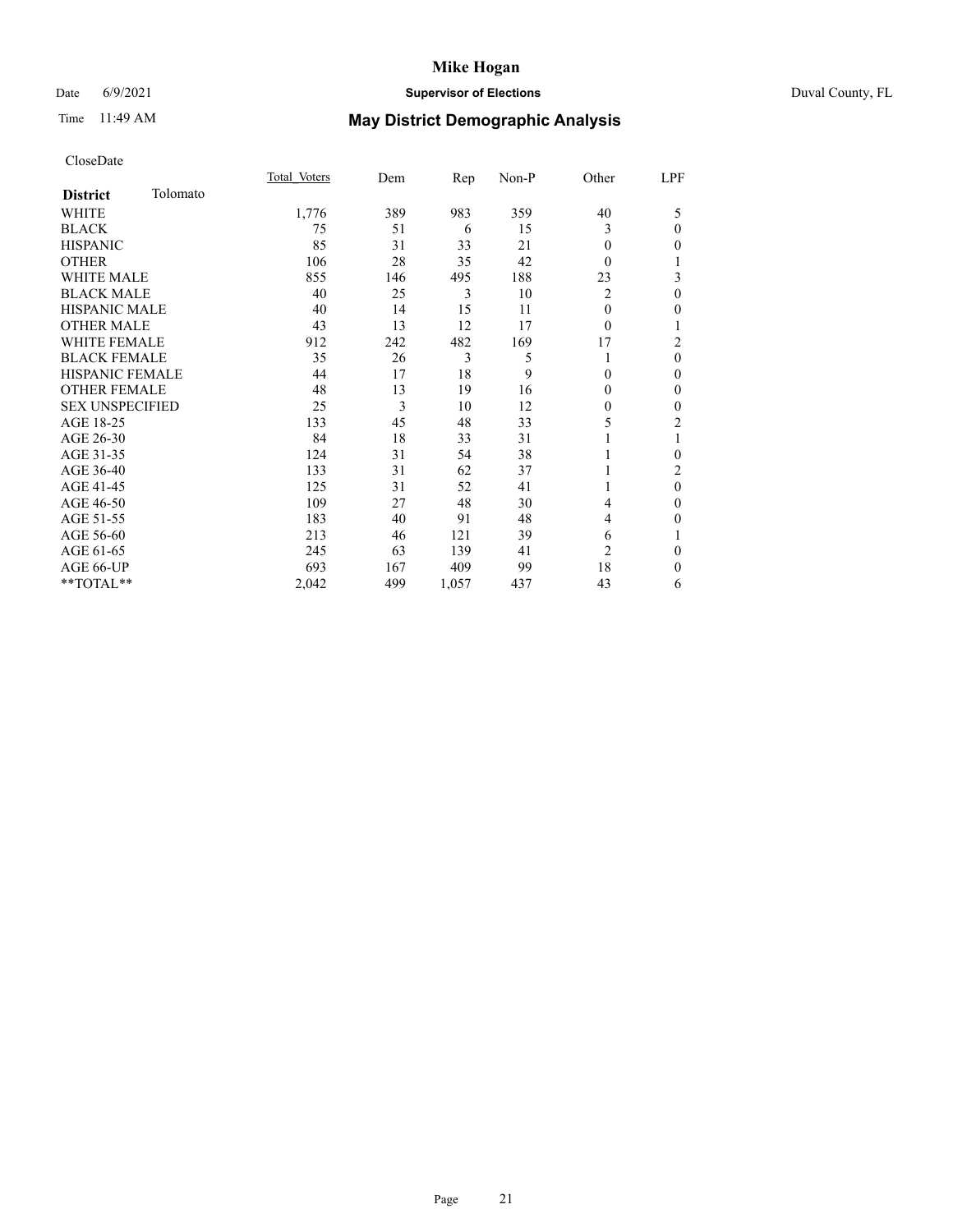## Date 6/9/2021 **Supervisor of Elections** Duval County, FL

# Time 11:49 AM **May District Demographic Analysis**

|                        |             | Total Voters | Dem | Rep            | Non-P | Other          | LPF            |
|------------------------|-------------|--------------|-----|----------------|-------|----------------|----------------|
| <b>District</b>        | Bainebridge |              |     |                |       |                |                |
| WHITE                  |             | 311          | 59  | 150            | 90    | 7              | 5              |
| <b>BLACK</b>           |             | 466          | 365 | 11             | 82    | 7              |                |
| <b>HISPANIC</b>        |             | 52           | 20  | 12             | 19    |                | 0              |
| <b>OTHER</b>           |             | 75           | 38  | 11             | 23    | $\overline{2}$ |                |
| WHITE MALE             |             | 153          | 22  | 81             | 40    | 5              | 5              |
| <b>BLACK MALE</b>      |             | 203          | 155 | 5              | 38    | 5              | 0              |
| <b>HISPANIC MALE</b>   |             | 18           | 8   | 5              | 4     |                | 0              |
| <b>OTHER MALE</b>      |             | 24           | 14  | $\overline{2}$ | 7     | 1              | 0              |
| WHITE FEMALE           |             | 155          | 37  | 67             | 49    | $\overline{2}$ | 0              |
| <b>BLACK FEMALE</b>    |             | 258          | 207 | 6              | 42    | $\overline{c}$ |                |
| <b>HISPANIC FEMALE</b> |             | 33           | 12  | 7              | 14    | $\theta$       | 0              |
| <b>OTHER FEMALE</b>    |             | 32           | 15  | 7              | 8     | 1              |                |
| <b>SEX UNSPECIFIED</b> |             | 28           | 12  | 4              | 12    | $\theta$       | 0              |
| AGE 18-25              |             | 98           | 53  | 15             | 30    | $\Omega$       | 0              |
| AGE 26-30              |             | 95           | 39  | 17             | 32    | 6              |                |
| AGE 31-35              |             | 127          | 55  | 30             | 40    | $\theta$       | 2              |
| AGE 36-40              |             | 113          | 54  | 20             | 35    | 2              | $\overline{c}$ |
| AGE 41-45              |             | 117          | 66  | 23             | 23    | 3              | 2              |
| AGE 46-50              |             | 94           | 60  | 17             | 15    | $\overline{c}$ | $\mathbf{0}$   |
| AGE 51-55              |             | 89           | 51  | 18             | 18    | 2              | 0              |
| AGE 56-60              |             | 54           | 31  | 11             | 12    | $\theta$       | 0              |
| AGE 61-65              |             | 48           | 30  | 13             | 5     | $\theta$       | 0              |
| AGE 66-UP              |             | 69           | 43  | 20             | 4     | 2              | 0              |
| **TOTAL**              |             | 904          | 482 | 184            | 214   | 17             | 7              |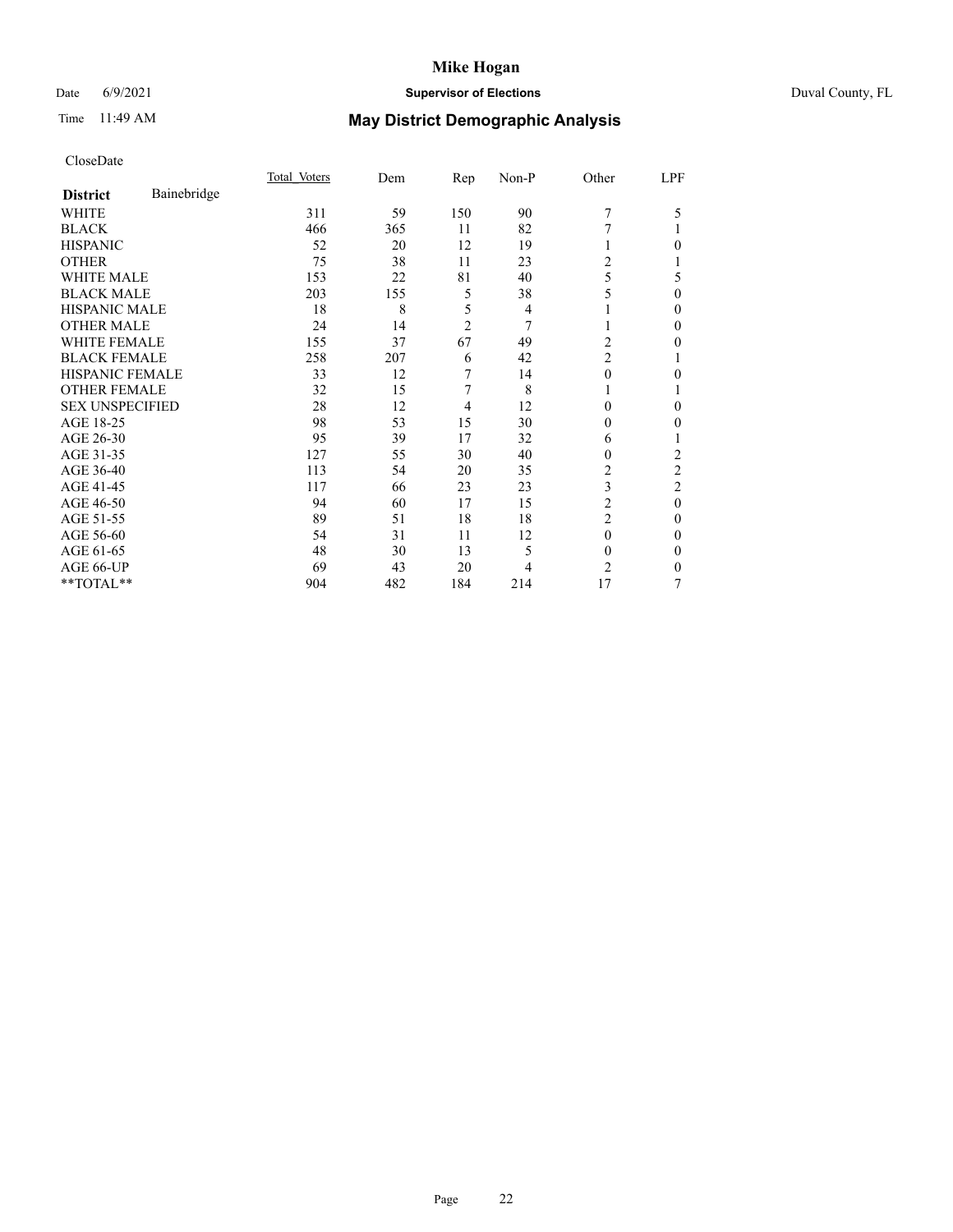## Date 6/9/2021 **Supervisor of Elections** Duval County, FL

# Time 11:49 AM **May District Demographic Analysis**

|                        |                          | Total Voters | Dem     | Rep     | Non-P  | Other | LPF   |
|------------------------|--------------------------|--------------|---------|---------|--------|-------|-------|
| <b>District</b>        | Congressional District 4 |              |         |         |        |       |       |
| WHITE                  |                          | 275,591      | 64,040  | 149,404 | 56,338 | 4,200 | 1,609 |
| <b>BLACK</b>           |                          | 44,360       | 33,107  | 2,124   | 8,467  | 595   | 67    |
| <b>HISPANIC</b>        |                          | 21,989       | 7,920   | 6,178   | 7,484  | 322   | 85    |
| <b>OTHER</b>           |                          | 36,492       | 10,745  | 11,034  | 13,998 | 559   | 156   |
| WHITE MALE             |                          | 130,031      | 24,985  | 73,334  | 28,715 | 1,923 | 1,074 |
| <b>BLACK MALE</b>      |                          | 19,272       | 13,180  | 1,219   | 4,521  | 315   | 37    |
| <b>HISPANIC MALE</b>   |                          | 9,974        | 3,175   | 3,049   | 3,564  | 135   | 51    |
| <b>OTHER MALE</b>      |                          | 14,489       | 3,869   | 4,614   | 5,711  | 214   | 81    |
| <b>WHITE FEMALE</b>    |                          | 142,679      | 38,420  | 74,653  | 26,841 | 2,244 | 521   |
| <b>BLACK FEMALE</b>    |                          | 24,433       | 19,468  | 877     | 3,784  | 275   | 29    |
| <b>HISPANIC FEMALE</b> |                          | 11,572       | 4,580   | 3,023   | 3,757  | 182   | 30    |
| <b>OTHER FEMALE</b>    |                          | 16,499       | 5,568   | 5,081   | 5,534  | 265   | 51    |
| <b>SEX UNSPECIFIED</b> |                          | 9,479        | 2,567   | 2,890   | 3,856  | 123   | 43    |
| AGE 18-25              |                          | 40,244       | 13,018  | 13,825  | 12,023 | 1,107 | 271   |
| AGE 26-30              |                          | 36,720       | 11,563  | 12,871  | 11,133 | 827   | 326   |
| AGE 31-35              |                          | 36,565       | 11,603  | 13,217  | 10,743 | 653   | 349   |
| AGE 36-40              |                          | 33,381       | 10,228  | 12,532  | 9,804  | 515   | 302   |
| AGE 41-45              |                          | 29,096       | 9,011   | 11,274  | 8,190  | 417   | 204   |
| AGE 46-50              |                          | 29,793       | 8,871   | 13,242  | 7,098  | 420   | 162   |
| AGE 51-55              |                          | 30,789       | 8,690   | 15,273  | 6,346  | 385   | 95    |
| AGE 56-60              |                          | 33,338       | 9,244   | 17,590  | 6,025  | 410   | 69    |
| AGE 61-65              |                          | 31,199       | 9,329   | 16,554  | 4,920  | 336   | 60    |
| AGE 66-UP              |                          | 77,306       | 24,255  | 42,362  | 10,004 | 606   | 79    |
| $*$ $TOTAL**$          |                          | 378,432      | 115,812 | 168,740 | 86,287 | 5,676 | 1,917 |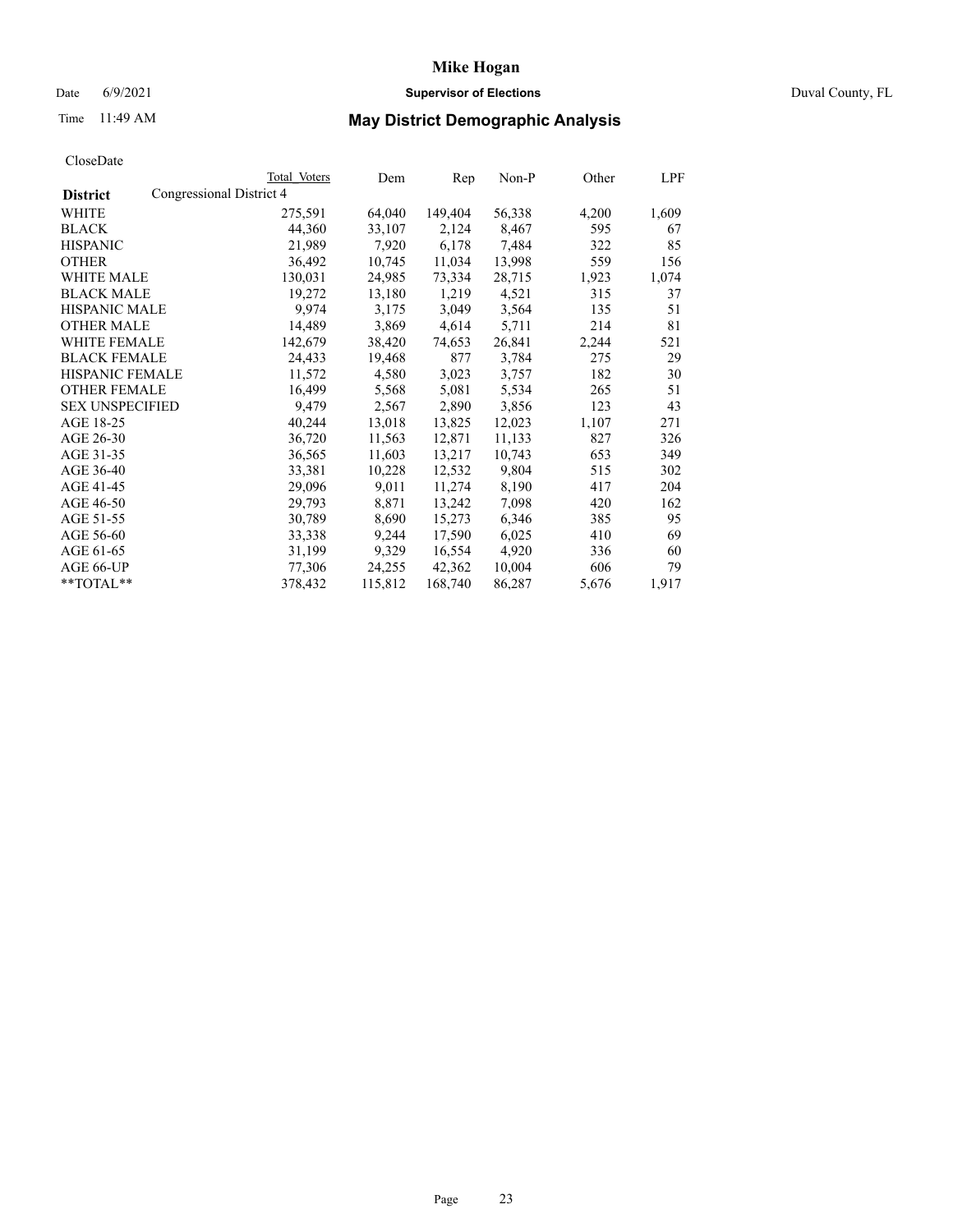# Date 6/9/2021 **Supervisor of Elections** Duval County, FL

# Time 11:49 AM **May District Demographic Analysis**

|                        |                          | Total Voters | Dem     | $\mathbf{Rep}$ | Non-P  | Other | LPF |
|------------------------|--------------------------|--------------|---------|----------------|--------|-------|-----|
| <b>District</b>        | Congressional District 5 |              |         |                |        |       |     |
| WHITE                  |                          | 99,284       | 24,245  | 50,905         | 21,852 | 1,667 | 615 |
| <b>BLACK</b>           |                          | 141,997      | 116,786 | 4,497          | 19,434 | 1,162 | 118 |
| <b>HISPANIC</b>        |                          | 16,313       | 6,738   | 3,334          | 5,963  | 224   | 54  |
| <b>OTHER</b>           |                          | 24,173       | 9,060   | 5,305          | 9,380  | 341   | 87  |
| <b>WHITE MALE</b>      |                          | 46,450       | 9,475   | 25,134         | 10,657 | 755   | 429 |
| <b>BLACK MALE</b>      |                          | 56,790       | 44,160  | 2,344          | 9,589  | 627   | 70  |
| <b>HISPANIC MALE</b>   |                          | 7,252        | 2,716   | 1,737          | 2,666  | 104   | 29  |
| <b>OTHER MALE</b>      |                          | 8,759        | 3,013   | 2,254          | 3,326  | 119   | 47  |
| <b>WHITE FEMALE</b>    |                          | 51,492       | 14,431  | 25,151         | 10,832 | 896   | 182 |
| <b>BLACK FEMALE</b>    |                          | 82,585       | 70,634  | 2,069          | 9,313  | 522   | 47  |
| <b>HISPANIC FEMALE</b> |                          | 8,659        | 3,844   | 1,528          | 3,147  | 116   | 24  |
| <b>OTHER FEMALE</b>    |                          | 10,785       | 4,541   | 2,460          | 3,592  | 163   | 29  |
| <b>SEX UNSPECIFIED</b> |                          | 8,990        | 4,014   | 1,364          | 3,503  | 92    | 17  |
| AGE 18-25              |                          | 33,742       | 17,398  | 4,956          | 10,551 | 703   | 134 |
| AGE 26-30              |                          | 28,190       | 14,613  | 4,704          | 8,250  | 444   | 179 |
| AGE 31-35              |                          | 28,167       | 15,212  | 4,824          | 7,544  | 431   | 156 |
| AGE 36-40              |                          | 25,080       | 13,907  | 4,631          | 6,093  | 332   | 117 |
| AGE 41-45              |                          | 22,308       | 12,544  | 4,395          | 4,988  | 305   | 76  |
| AGE 46-50              |                          | 22,513       | 12,627  | 5,192          | 4,330  | 295   | 69  |
| AGE 51-55              |                          | 22,968       | 13,037  | 5,885          | 3,760  | 240   | 46  |
| AGE 56-60              |                          | 25,247       | 14,162  | 7,283          | 3,565  | 205   | 32  |
| AGE 61-65              |                          | 23,489       | 13,672  | 6,707          | 2,909  | 173   | 28  |
| AGE 66-UP              |                          | 50,063       | 29,657  | 15,464         | 4,639  | 266   | 37  |
| $*$ TOTAL $*$          |                          | 281,767      | 156,829 | 64,041         | 56,629 | 3,394 | 874 |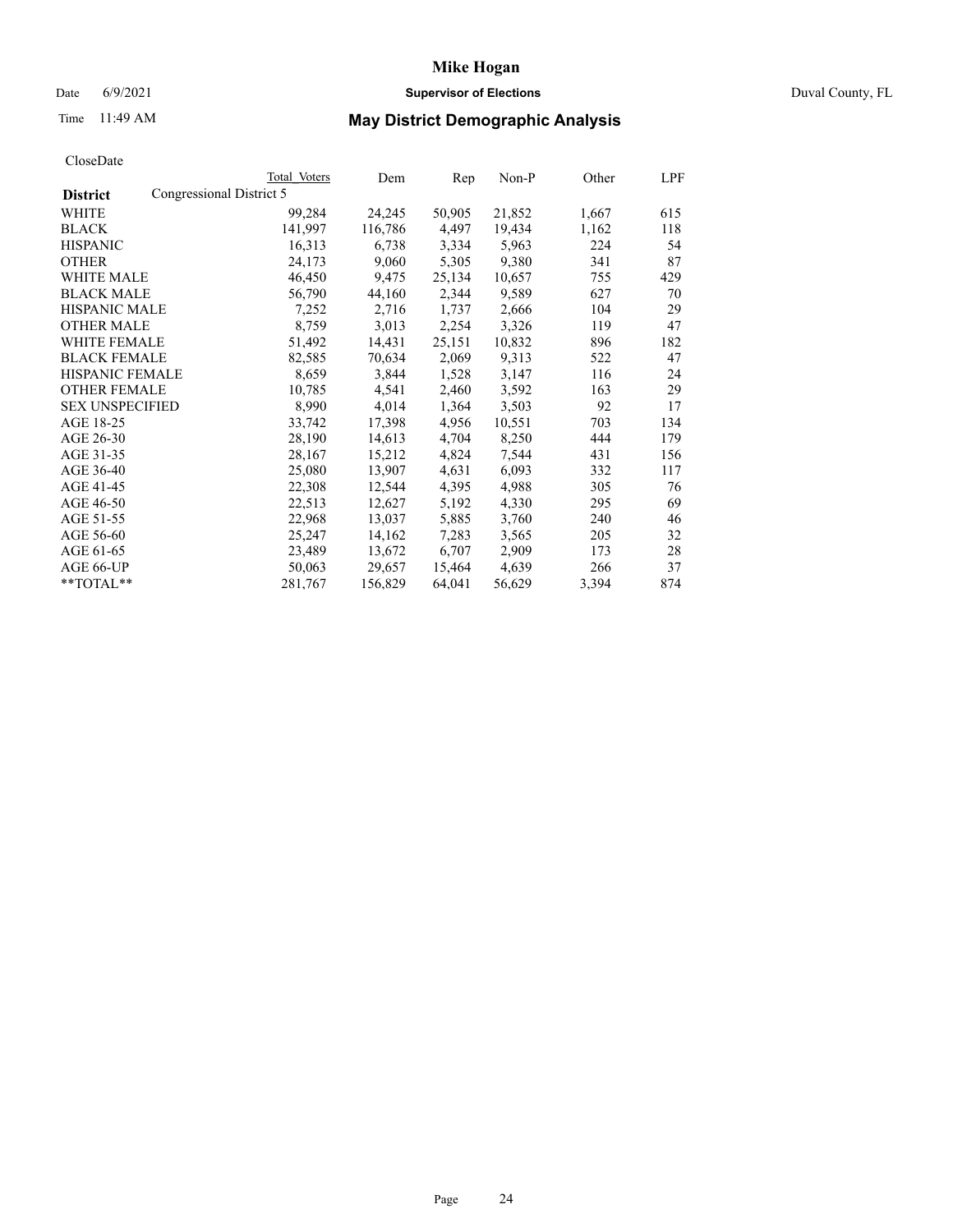## Date 6/9/2021 **Supervisor of Elections** Duval County, FL

# Time 11:49 AM **May District Demographic Analysis**

|                        |              | Total Voters | Dem     | Rep     | Non-P   | Other | LPF   |
|------------------------|--------------|--------------|---------|---------|---------|-------|-------|
| <b>District</b>        | Duval County |              |         |         |         |       |       |
| WHITE                  |              | 341,400      | 79,711  | 183,261 | 71,028  | 5,357 | 2,043 |
| <b>BLACK</b>           |              | 184,692      | 148,625 | 6,527   | 27,615  | 1,744 | 181   |
| <b>HISPANIC</b>        |              | 37,368       | 14,317  | 9,191   | 13,199  | 526   | 135   |
| <b>OTHER</b>           |              | 58,550       | 19,247  | 15,611  | 22,617  | 852   | 223   |
| <b>WHITE MALE</b>      |              | 160,420      | 31,164  | 89,869  | 35,579  | 2,435 | 1,373 |
| <b>BLACK MALE</b>      |              | 75,332       | 56,839  | 3,510   | 13,946  | 932   | 105   |
| <b>HISPANIC MALE</b>   |              | 16,821       | 5,773   | 4,634   | 6,100   | 235   | 79    |
| <b>OTHER MALE</b>      |              | 22,458       | 6,695   | 6,579   | 8,750   | 313   | 121   |
| <b>WHITE FEMALE</b>    |              | 177,076      | 47,650  | 91,507  | 34,391  | 2,875 | 653   |
| <b>BLACK FEMALE</b>    |              | 106,114      | 89,356  | 2,907   | 12,983  | 794   | 74    |
| <b>HISPANIC FEMALE</b> |              | 19,718       | 8,205   | 4,389   | 6,791   | 282   | 51    |
| <b>OTHER FEMALE</b>    |              | 26,408       | 9,835   | 7,218   | 8,874   | 410   | 71    |
| <b>SEX UNSPECIFIED</b> |              | 17,657       | 6,382   | 3,977   | 7,040   | 203   | 55    |
| AGE 18-25              |              | 70,523       | 29,448  | 17,390  | 21,607  | 1,702 | 376   |
| AGE 26-30              |              | 61,373       | 25,238  | 16,120  | 18,340  | 1,198 | 477   |
| AGE 31-35              |              | 61,230       | 25,907  | 16,620  | 17,214  | 1,013 | 476   |
| AGE 36-40              |              | 55,217       | 23,268  | 15,818  | 14,951  | 793   | 387   |
| AGE 41-45              |              | 48,619       | 20,781  | 14,503  | 12,399  | 679   | 257   |
| AGE 46-50              |              | 49,524       | 20,800  | 17,104  | 10,737  | 674   | 209   |
| AGE 51-55              |              | 50,725       | 21,013  | 19,483  | 9,520   | 586   | 123   |
| AGE 56-60              |              | 55,042       | 22,537  | 22,915  | 8,944   | 557   | 89    |
| AGE 61-65              |              | 51,205       | 21,945  | 21,405  | 7,295   | 477   | 83    |
| AGE 66-UP              |              | 118,551      | 50,963  | 53,232  | 13,451  | 800   | 105   |
| $*$ TOTAL $*$          |              | 622,010      | 261,900 | 214,590 | 134,459 | 8,479 | 2,582 |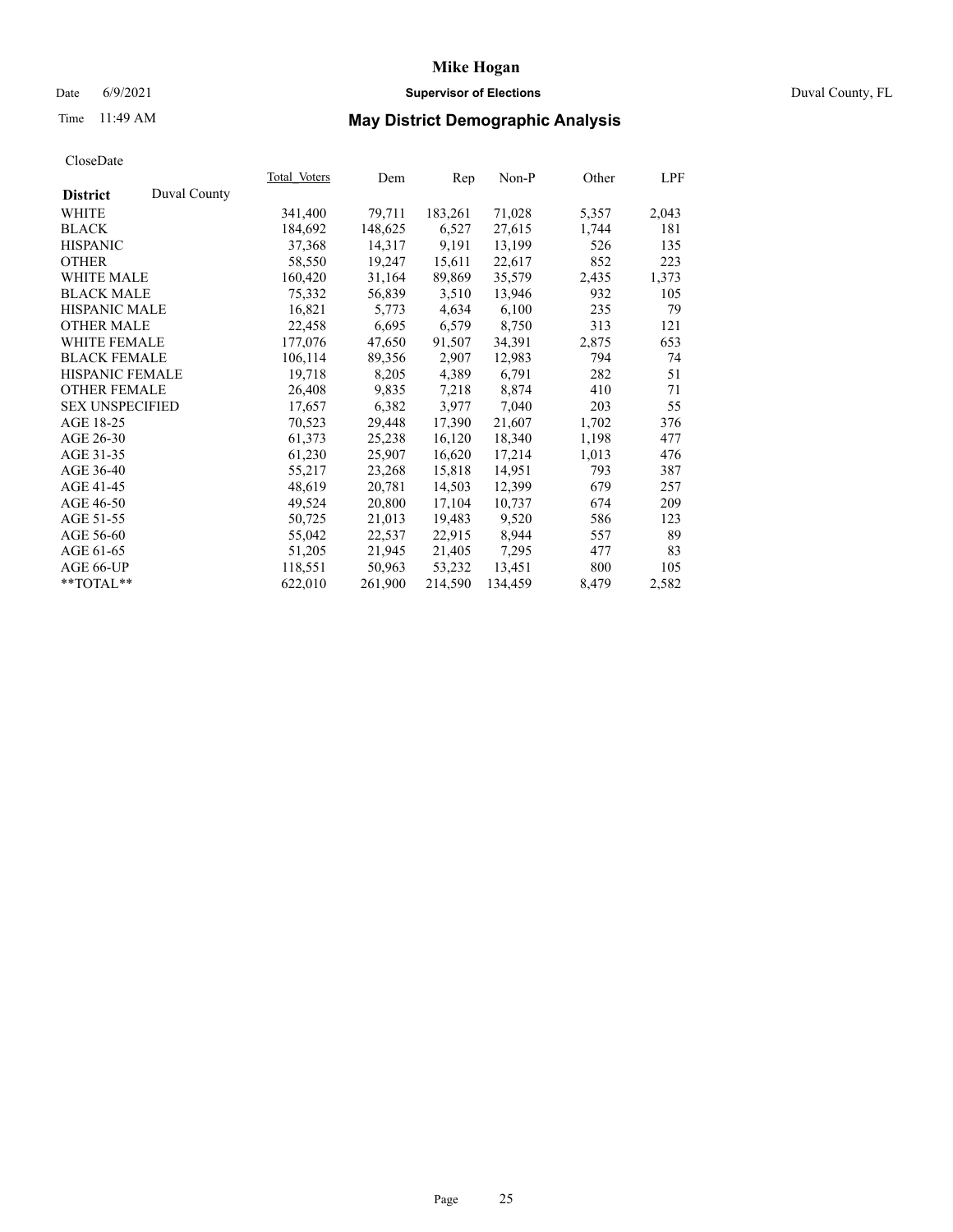### Date 6/9/2021 **Supervisor of Elections Supervisor of Elections** Duval County, FL

# Time 11:49 AM **May District Demographic Analysis**

|                                   | Total Voters | Dem   | Rep   | Non-P | Other        | LPF            |
|-----------------------------------|--------------|-------|-------|-------|--------------|----------------|
| Atlantic Beach<br><b>District</b> |              |       |       |       |              |                |
| WHITE                             | 9,629        | 2,756 | 4,594 | 2,100 | 131          | 48             |
| <b>BLACK</b>                      | 813          | 622   | 39    | 146   | 4            | 2              |
| <b>HISPANIC</b>                   | 304          | 132   | 85    | 84    | 3            | $\theta$       |
| <b>OTHER</b>                      | 656          | 192   | 216   | 230   | 13           | 5              |
| <b>WHITE MALE</b>                 | 4,541        | 1,042 | 2,309 | 1,100 | 56           | 34             |
| <b>BLACK MALE</b>                 | 361          | 248   | 25    | 85    | 2            | 1              |
| <b>HISPANIC MALE</b>              | 138          | 48    | 42    | 48    | $\mathbf{0}$ | 0              |
| <b>OTHER MALE</b>                 | 226          | 55    | 80    | 88    | 3            | $\theta$       |
| <b>WHITE FEMALE</b>               | 5,010        | 1,684 | 2,256 | 982   | 74           | 14             |
| <b>BLACK FEMALE</b>               | 438          | 365   | 13    | 57    | 2            | 1              |
| <b>HISPANIC FEMALE</b>            | 161          | 83    | 40    | 35    | 3            | 0              |
| <b>OTHER FEMALE</b>               | 282          | 97    | 97    | 79    | 6            | 3              |
| <b>SEX UNSPECIFIED</b>            | 244          | 80    | 72    | 85    | 5            | $\overline{c}$ |
| AGE 18-25                         | 1,040        | 337   | 373   | 294   | 29           | 7              |
| AGE 26-30                         | 883          | 291   | 302   | 264   | 20           | 6              |
| AGE 31-35                         | 893          | 288   | 294   | 281   | 23           | 7              |
| AGE 36-40                         | 896          | 281   | 311   | 282   | 13           | 9              |
| AGE 41-45                         | 786          | 248   | 295   | 231   | 6            | 6              |
| AGE 46-50                         | 804          | 246   | 328   | 216   | 8            | 6              |
| AGE 51-55                         | 899          | 248   | 452   | 181   | 11           | 7              |
| AGE 56-60                         | 1,102        | 297   | 579   | 216   | 8            | 2              |
| AGE 61-65                         | 1,066        | 390   | 512   | 151   | 11           | $\overline{2}$ |
| AGE 66-UP                         | 3,033        | 1,076 | 1,488 | 444   | 22           | 3              |
| **TOTAL**                         | 11,402       | 3,702 | 4,934 | 2,560 | 151          | 55             |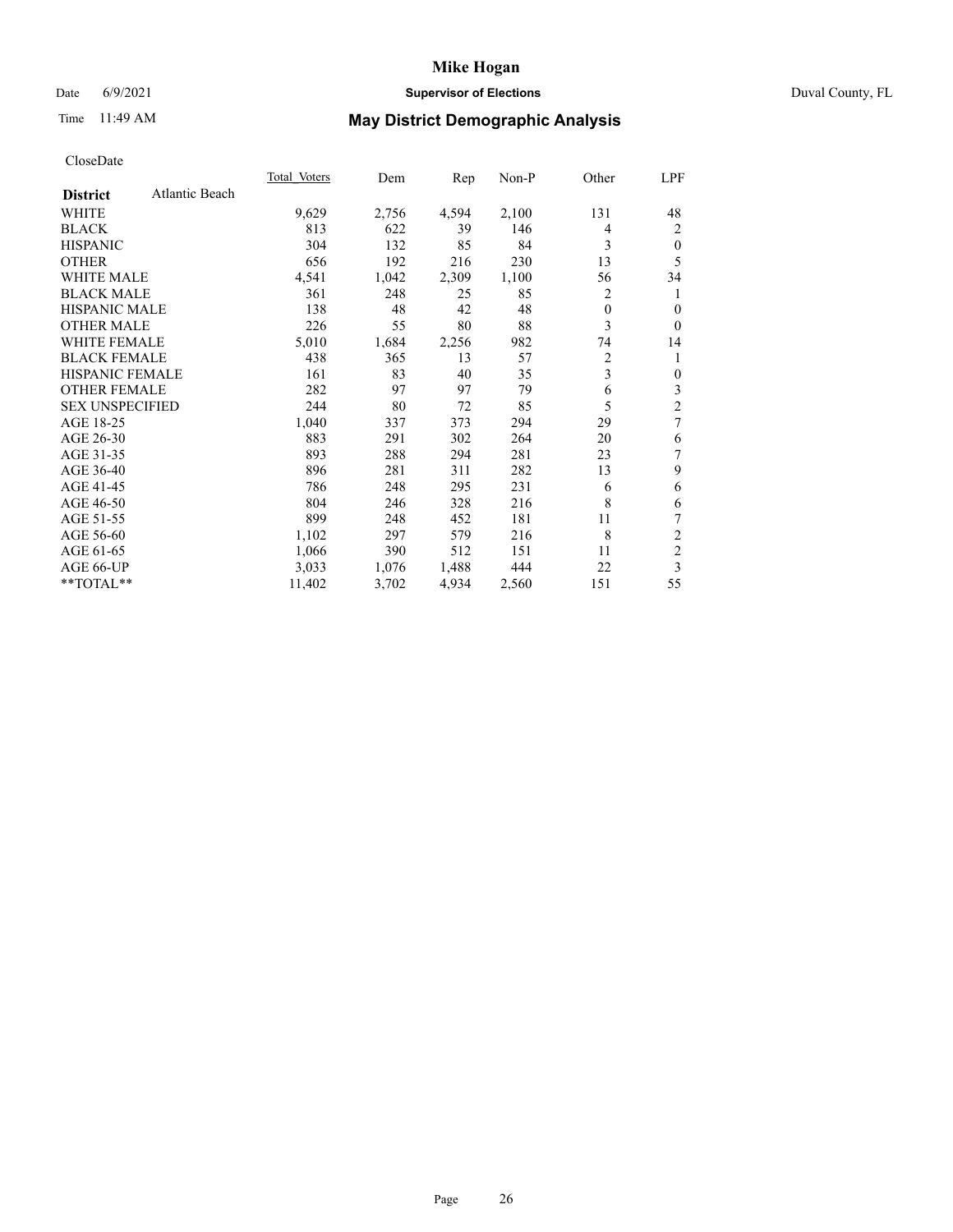## Date 6/9/2021 **Supervisor of Elections** Duval County, FL

# Time 11:49 AM **May District Demographic Analysis**

|                        |         | Total Voters | Dem | Rep | $Non-P$ | Other    | LPF      |
|------------------------|---------|--------------|-----|-----|---------|----------|----------|
| <b>District</b>        | Baldwin |              |     |     |         |          |          |
| WHITE                  |         | 668          | 124 | 409 | 123     | 9        | 3        |
| <b>BLACK</b>           |         | 244          | 218 | 9   | 17      | $\Omega$ | $\Omega$ |
| <b>HISPANIC</b>        |         | 13           | 4   | 7   | 2       | 0        | 0        |
| <b>OTHER</b>           |         | 37           | 8   | 14  | 14      |          | 0        |
| WHITE MALE             |         | 295          | 54  | 179 | 54      |          |          |
| <b>BLACK MALE</b>      |         | 87           | 74  | 6   | 7       | $\Omega$ | 0        |
| <b>HISPANIC MALE</b>   |         | 6            | 2   | 3   |         | $_{0}$   | 0        |
| <b>OTHER MALE</b>      |         | 16           | 6   | 4   | 6       | 0        | 0        |
| WHITE FEMALE           |         | 364          | 69  | 226 | 65      | 2        | 2        |
| <b>BLACK FEMALE</b>    |         | 148          | 138 | 3   |         | $\Omega$ | $\Omega$ |
| <b>HISPANIC FEMALE</b> |         |              | 2   | 4   |         | $_{0}$   | 0        |
| <b>OTHER FEMALE</b>    |         | 10           |     | 7   |         |          | 0        |
| <b>SEX UNSPECIFIED</b> |         | 29           | 8   | 7   | 14      | 0        | 0        |
| AGE 18-25              |         | 93           | 32  | 36  | 24      | 0        |          |
| AGE 26-30              |         | 83           | 21  | 39  | 21      | 2        | 0        |
| AGE 31-35              |         | 74           | 23  | 32  | 18      | 0        |          |
| AGE 36-40              |         | 87           | 23  | 48  | 15      |          | 0        |
| AGE 41-45              |         | 58           | 19  | 25  | 12      | 2        | 0        |
| AGE 46-50              |         | 63           | 23  | 29  | 9       |          |          |
| AGE 51-55              |         | 77           | 25  | 42  | 8       | 2        | 0        |
| AGE 56-60              |         | 95           | 36  | 39  | 19      |          | 0        |
| AGE 61-65              |         | 84           | 33  | 43  | 8       | 0        | 0        |
| AGE 66-UP              |         | 248          | 119 | 106 | 22      |          | 0        |
| **TOTAL**              |         | 962          | 354 | 439 | 156     | 10       | 3        |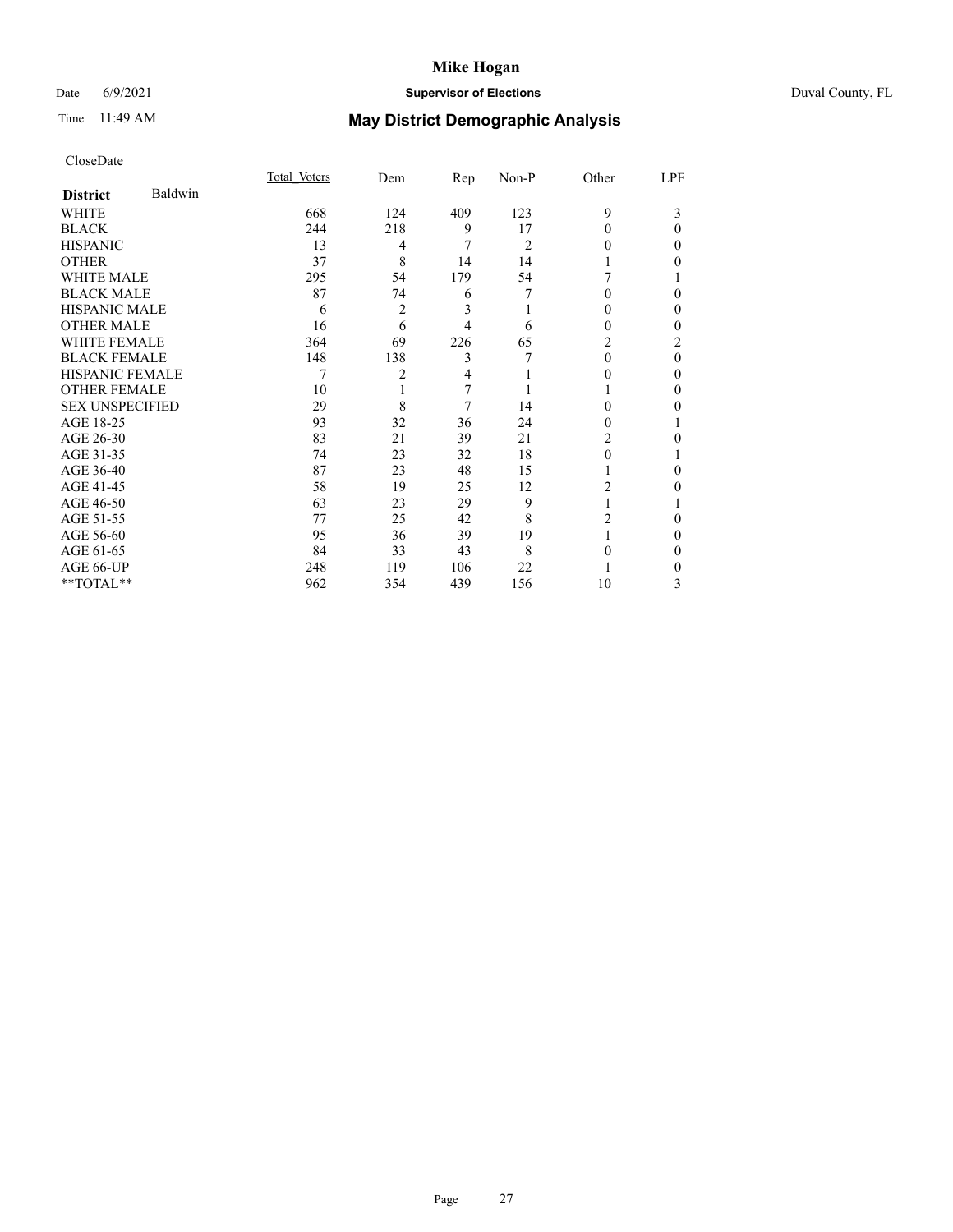## Date 6/9/2021 **Supervisor of Elections** Duval County, FL

# Time 11:49 AM **May District Demographic Analysis**

|                                       | Total Voters | Dem   | Rep   | Non-P | Other          | LPF            |
|---------------------------------------|--------------|-------|-------|-------|----------------|----------------|
| Jacksonville Beach<br><b>District</b> |              |       |       |       |                |                |
| WHITE                                 | 17,680       | 4,238 | 9,264 | 3,788 | 288            | 102            |
| <b>BLACK</b>                          | 544          | 396   | 36    | 106   | 4              | 2              |
| <b>HISPANIC</b>                       | 498          | 163   | 183   | 135   | 15             | $\overline{2}$ |
| <b>OTHER</b>                          | 1,132        | 286   | 401   | 408   | 28             | 9              |
| <b>WHITE MALE</b>                     | 8,615        | 1,693 | 4,683 | 2,026 | 138            | 75             |
| <b>BLACK MALE</b>                     | 247          | 162   | 17    | 63    | 4              | 1              |
| <b>HISPANIC MALE</b>                  | 209          | 54    | 85    | 67    | $\overline{2}$ | 1              |
| <b>OTHER MALE</b>                     | 441          | 103   | 169   | 152   | 13             | $\overline{4}$ |
| WHITE FEMALE                          | 8,896        | 2,512 | 4,492 | 1,716 | 150            | 26             |
| <b>BLACK FEMALE</b>                   | 289          | 228   | 18    | 42    | $\mathbf{0}$   | 1              |
| <b>HISPANIC FEMALE</b>                | 281          | 107   | 96    | 64    | 13             | 1              |
| <b>OTHER FEMALE</b>                   | 464          | 138   | 177   | 136   | 10             | 3              |
| <b>SEX UNSPECIFIED</b>                | 411          | 86    | 147   | 170   | 5              | 3              |
| AGE 18-25                             | 1,785        | 461   | 763   | 486   | 60             | 15             |
| AGE 26-30                             | 2,041        | 472   | 906   | 604   | 40             | 19             |
| AGE 31-35                             | 1,981        | 456   | 865   | 609   | 35             | 16             |
| AGE 36-40                             | 1,684        | 425   | 723   | 488   | 30             | 18             |
| AGE 41-45                             | 1,497        | 387   | 657   | 413   | 28             | 12             |
| AGE 46-50                             | 1,417        | 320   | 722   | 339   | 26             | 10             |
| AGE 51-55                             | 1,579        | 329   | 922   | 300   | 20             | 8              |
| AGE 56-60                             | 1,847        | 425   | 1,047 | 331   | 36             | $\,8\,$        |
| AGE 61-65                             | 1,760        | 493   | 976   | 271   | 18             | $\overline{c}$ |
| AGE 66-UP                             | 4,263        | 1,315 | 2,303 | 596   | 42             | 7              |
| **TOTAL**                             | 19,854       | 5,083 | 9,884 | 4,437 | 335            | 115            |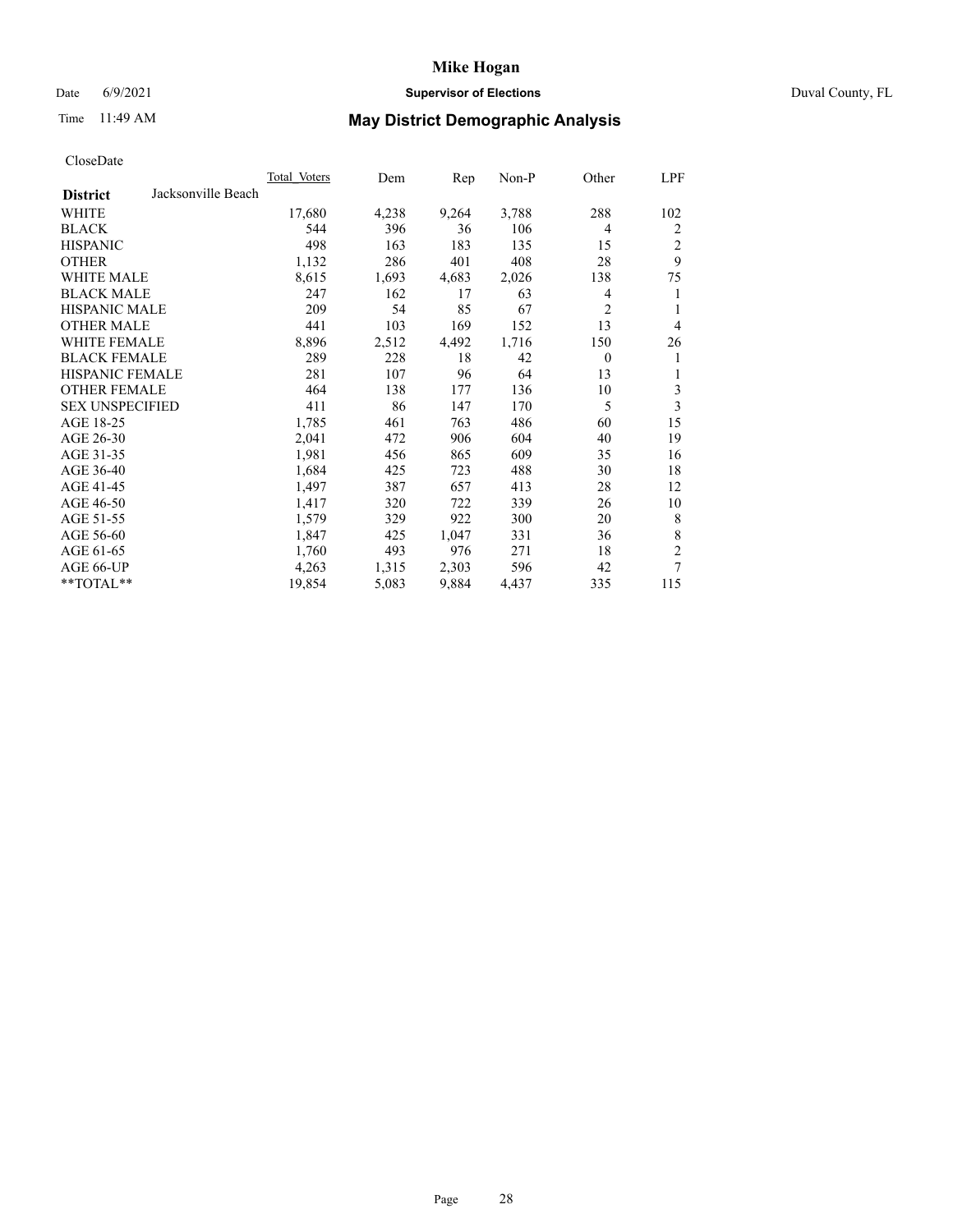## Date 6/9/2021 **Supervisor of Elections** Duval County, FL

# Time 11:49 AM **May District Demographic Analysis**

|                        |               | Total Voters | Dem   | Rep   | Non-P | Other          | LPF            |
|------------------------|---------------|--------------|-------|-------|-------|----------------|----------------|
| <b>District</b>        | Neptune Beach |              |       |       |       |                |                |
| WHITE                  |               | 5,498        | 1,456 | 2,781 | 1,151 | 82             | 28             |
| <b>BLACK</b>           |               | 64           | 32    | 10    | 17    | 5              | $\mathbf{0}$   |
| <b>HISPANIC</b>        |               | 119          | 42    | 46    | 27    | 2              | 2              |
| <b>OTHER</b>           |               | 290          | 72    | 97    | 109   | 6              | 6              |
| WHITE MALE             |               | 2,610        | 507   | 1,428 | 613   | 42             | 20             |
| <b>BLACK MALE</b>      |               | 35           | 17    | 5     | 9     | 4              | $\mathbf{0}$   |
| <b>HISPANIC MALE</b>   |               | 52           | 14    | 22    | 14    | 2              | $\mathbf{0}$   |
| <b>OTHER MALE</b>      |               | 107          | 23    | 36    | 41    | 4              | 3              |
| WHITE FEMALE           |               | 2,825        | 936   | 1,323 | 519   | 39             | 8              |
| <b>BLACK FEMALE</b>    |               | 29           | 15    | 5     | 8     |                | $\mathbf{0}$   |
| <b>HISPANIC FEMALE</b> |               | 64           | 27    | 22    | 13    | 0              | $\overline{2}$ |
| <b>OTHER FEMALE</b>    |               | 120          | 38    | 42    | 36    |                | 3              |
| <b>SEX UNSPECIFIED</b> |               | 128          | 25    | 51    | 50    | $\overline{2}$ | $\theta$       |
| AGE 18-25              |               | 545          | 138   | 219   | 163   | 19             | 6              |
| AGE 26-30              |               | 530          | 154   | 208   | 154   | 11             | 3              |
| AGE 31-35              |               | 554          | 141   | 230   | 165   | 13             | 5              |
| AGE 36-40              |               | 577          | 138   | 263   | 161   | 10             | 5              |
| AGE 41-45              |               | 444          | 120   | 189   | 123   | 7              | 5              |
| AGE 46-50              |               | 498          | 109   | 251   | 127   | 6              | 5              |
| AGE 51-55              |               | 477          | 112   | 259   | 97    | 6              | 3              |
| AGE 56-60              |               | 499          | 111   | 293   | 80    | 13             | $\overline{2}$ |
| AGE 61-65              |               | 573          | 140   | 325   | 104   | 3              |                |
| AGE 66-UP              |               | 1,274        | 439   | 697   | 130   | 7              |                |
| **TOTAL**              |               | 5,971        | 1,602 | 2,934 | 1,304 | 95             | 36             |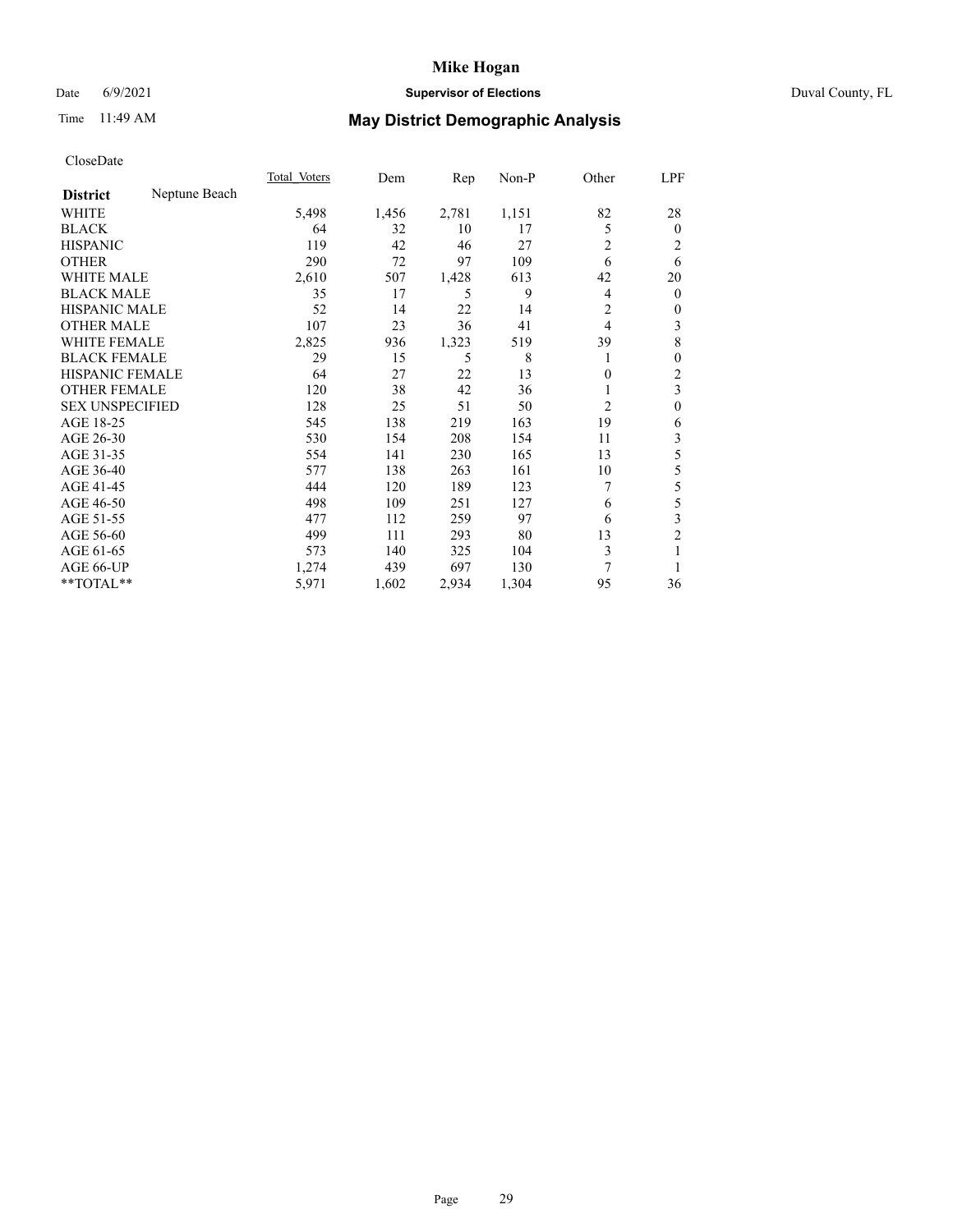## Date 6/9/2021 **Supervisor of Elections** Duval County, FL

# Time 11:49 AM **May District Demographic Analysis**

|                        |                   | Total Voters | Dem    | Rep    | Non-P  | Other | LPF |
|------------------------|-------------------|--------------|--------|--------|--------|-------|-----|
| <b>District</b>        | House District 11 |              |        |        |        |       |     |
| WHITE                  |                   | 57,076       | 12,967 | 30,825 | 12,128 | 851   | 305 |
| <b>BLACK</b>           |                   | 5,915        | 4,335  | 335    | 1,146  | 86    | 13  |
| <b>HISPANIC</b>        |                   | 2,724        | 938    | 866    | 860    | 45    | 15  |
| <b>OTHER</b>           |                   | 4,905        | 1,286  | 1,717  | 1,787  | 82    | 33  |
| <b>WHITE MALE</b>      |                   | 27,587       | 5,007  | 15,601 | 6,358  | 409   | 212 |
| <b>BLACK MALE</b>      |                   | 2,688        | 1,793  | 189    | 648    | 49    | 9   |
| <b>HISPANIC MALE</b>   |                   | 1,252        | 365    | 432    | 431    | 16    | 8   |
| <b>OTHER MALE</b>      |                   | 1,868        | 444    | 696    | 683    | 29    | 16  |
| WHITE FEMALE           |                   | 28,911       | 7,836  | 14,933 | 5,615  | 435   | 92  |
| <b>BLACK FEMALE</b>    |                   | 3,136        | 2,475  | 144    | 477    | 37    | 3   |
| <b>HISPANIC FEMALE</b> |                   | 1,416        | 552    | 417    | 413    | 28    | 6   |
| <b>OTHER FEMALE</b>    |                   | 2,127        | 640    | 780    | 662    | 34    | 11  |
| <b>SEX UNSPECIFIED</b> |                   | 1,632        | 414    | 551    | 631    | 27    | 9   |
| AGE 18-25              |                   | 6,801        | 1,935  | 2,601  | 2,032  | 183   | 50  |
| AGE 26-30              |                   | 6,469        | 1,765  | 2,529  | 1,979  | 132   | 64  |
| AGE 31-35              |                   | 6,570        | 1,752  | 2,658  | 1,985  | 118   | 57  |
| AGE 36-40              |                   | 6,276        | 1,719  | 2,534  | 1,857  | 103   | 63  |
| AGE 41-45              |                   | 5,496        | 1,525  | 2,310  | 1,543  | 82    | 36  |
| AGE 46-50              |                   | 5,596        | 1,487  | 2,694  | 1,300  | 85    | 30  |
| AGE 51-55              |                   | 5,747        | 1,440  | 3,100  | 1,107  | 79    | 21  |
| AGE 56-60              |                   | 6,508        | 1,584  | 3,688  | 1,129  | 91    | 16  |
| AGE 61-65              |                   | 6,242        | 1,765  | 3,397  | 991    | 79    | 10  |
| AGE 66-UP              |                   | 14,915       | 4,554  | 8,232  | 1,998  | 112   | 19  |
| $*$ TOTAL $*$          |                   | 70,620       | 19,526 | 33,743 | 15,921 | 1,064 | 366 |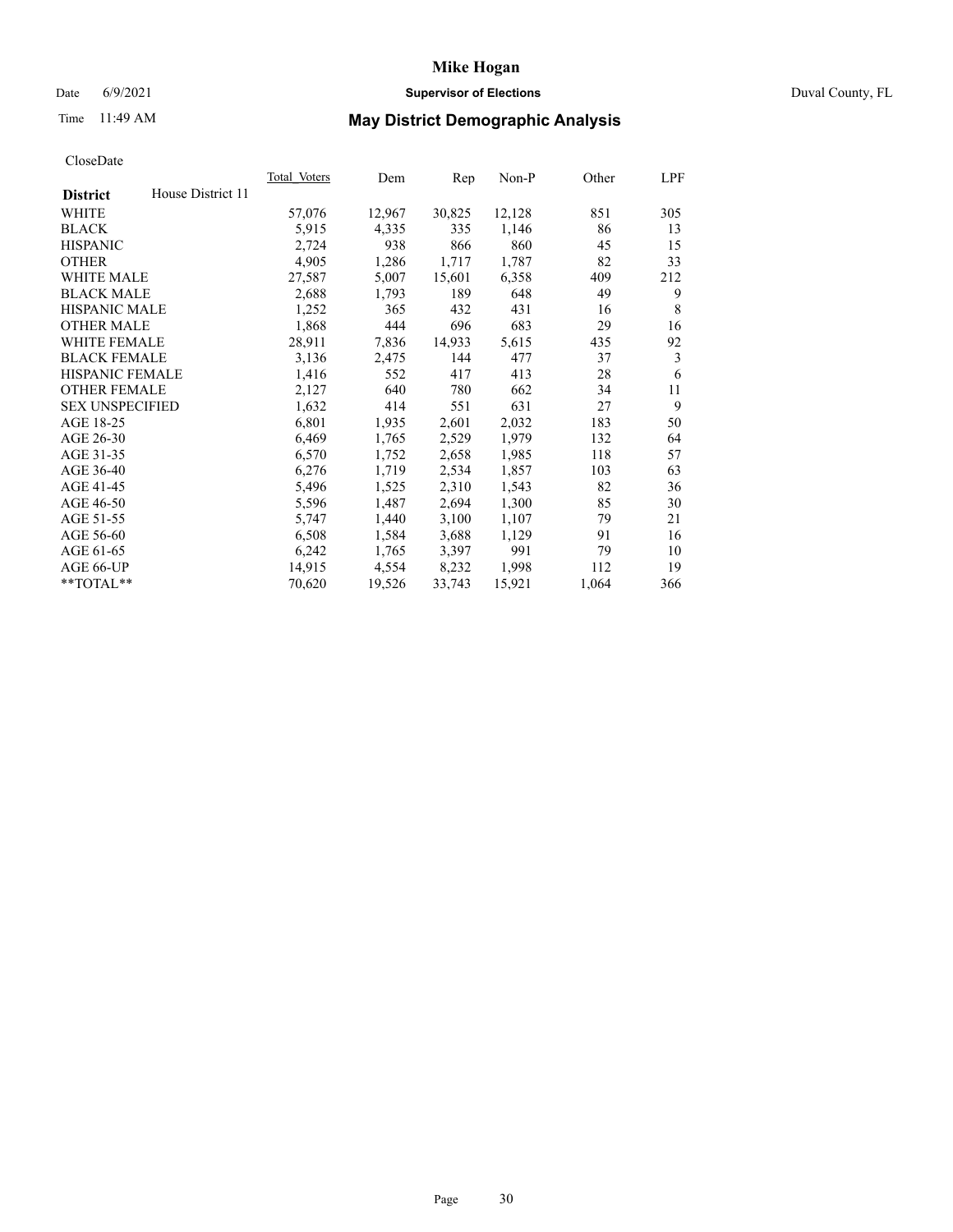### Date 6/9/2021 **Supervisor of Elections Supervisor of Elections** Duval County, FL

# Time 11:49 AM **May District Demographic Analysis**

|                        |                   | <b>Total Voters</b> | Dem    | Rep    | $Non-P$ | Other | LPF |
|------------------------|-------------------|---------------------|--------|--------|---------|-------|-----|
| <b>District</b>        | House District 12 |                     |        |        |         |       |     |
| WHITE                  |                   | 75,196              | 16,610 | 40,088 | 16,819  | 1,220 | 459 |
| <b>BLACK</b>           |                   | 16,853              | 12,640 | 790    | 3,189   | 211   | 23  |
| <b>HISPANIC</b>        |                   | 8,864               | 3,308  | 2,270  | 3,134   | 125   | 27  |
| <b>OTHER</b>           |                   | 14,913              | 4,338  | 4,427  | 5,903   | 195   | 50  |
| <b>WHITE MALE</b>      |                   | 35,563              | 6,356  | 19,857 | 8,461   | 575   | 314 |
| <b>BLACK MALE</b>      |                   | 7,256               | 5,007  | 459    | 1,664   | 109   | 17  |
| <b>HISPANIC MALE</b>   |                   | 3,921               | 1,269  | 1,112  | 1,459   | 65    | 16  |
| <b>OTHER MALE</b>      |                   | 5,995               | 1,619  | 1,868  | 2,401   | 80    | 27  |
| WHITE FEMALE           |                   | 38,723              | 10,047 | 19,816 | 8,090   | 631   | 139 |
| <b>BLACK FEMALE</b>    |                   | 9,301               | 7,427  | 316    | 1,452   | 100   | 6   |
| HISPANIC FEMALE        |                   | 4,733               | 1,964  | 1,114  | 1,588   | 58    | 9   |
| <b>OTHER FEMALE</b>    |                   | 6,862               | 2,219  | 2,111  | 2,421   | 94    | 17  |
| <b>SEX UNSPECIFIED</b> |                   | 3,470               | 988    | 922    | 1,507   | 39    | 14  |
| AGE 18-25              |                   | 13,819              | 4,891  | 4,122  | 4,353   | 369   | 84  |
| AGE 26-30              |                   | 12,003              | 3,895  | 3,847  | 3,887   | 267   | 107 |
| AGE 31-35              |                   | 11,439              | 3,728  | 3,810  | 3,603   | 209   | 89  |
| AGE 36-40              |                   | 10,445              | 3,220  | 3,669  | 3,300   | 172   | 84  |
| AGE 41-45              |                   | 9,047               | 2,895  | 3,264  | 2,711   | 118   | 59  |
| AGE 46-50              |                   | 9,141               | 2,829  | 3,833  | 2,287   | 141   | 51  |
| AGE 51-55              |                   | 9,430               | 2,867  | 4,366  | 2,066   | 99    | 32  |
| AGE 56-60              |                   | 10,242              | 2,943  | 5,115  | 2,054   | 115   | 15  |
| AGE 61-65              |                   | 9,195               | 2,906  | 4,501  | 1,671   | 96    | 21  |
| AGE 66-UP              |                   | 21,065              | 6,722  | 11,048 | 3,113   | 165   | 17  |
| $*$ $TOTAL**$          |                   | 115,826             | 36,896 | 47,575 | 29,045  | 1,751 | 559 |
|                        |                   |                     |        |        |         |       |     |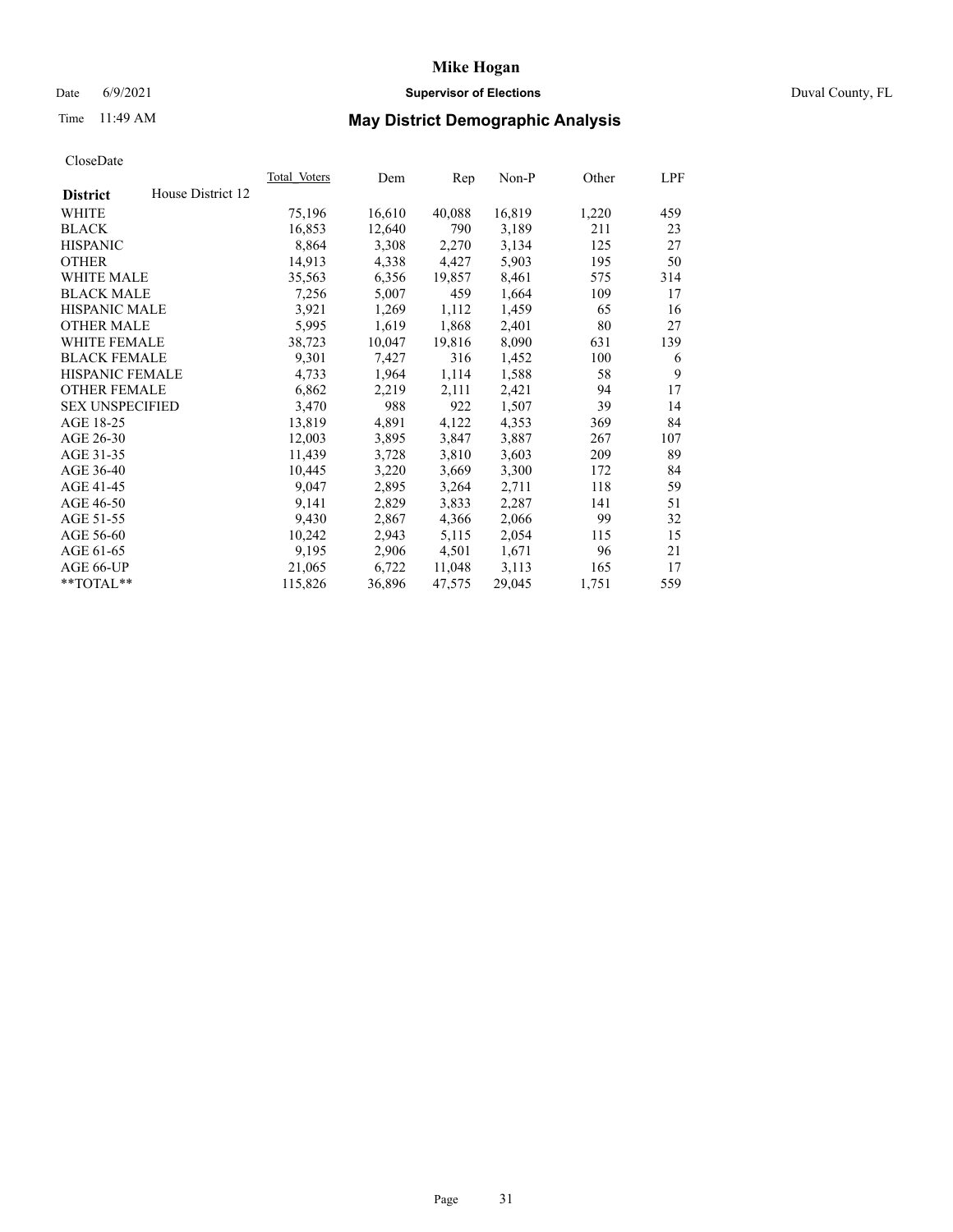### Date 6/9/2021 **Supervisor of Elections Supervisor of Elections** Duval County, FL

# Time 11:49 AM **May District Demographic Analysis**

|                                      | Total Voters | Dem    | Rep    | $Non-P$ | Other | LPF             |
|--------------------------------------|--------------|--------|--------|---------|-------|-----------------|
| House District 13<br><b>District</b> |              |        |        |         |       |                 |
| WHITE                                | 39,217       | 10,982 | 18,780 | 8,574   | 647   | 234             |
| <b>BLACK</b>                         | 51,792       | 42,669 | 1,662  | 7,022   | 387   | 52              |
| <b>HISPANIC</b>                      | 5,706        | 2,351  | 1,248  | 2,006   | 79    | 22              |
| <b>OTHER</b>                         | 8,852        | 3,516  | 1,679  | 3,512   | 111   | 34              |
| <b>WHITE MALE</b>                    | 18,424       | 4,408  | 9,301  | 4,278   | 279   | 158             |
| <b>BLACK MALE</b>                    | 20,838       | 16,291 | 843    | 3,469   | 204   | 31              |
| <b>HISPANIC MALE</b>                 | 2,488        | 948    | 613    | 883     | 32    | 12              |
| <b>OTHER MALE</b>                    | 3,152        | 1,148  | 697    | 1,246   | 44    | 17              |
| <b>WHITE FEMALE</b>                  | 20,223       | 6,420  | 9,232  | 4,135   | 362   | 74              |
| <b>BLACK FEMALE</b>                  | 29,905       | 25,600 | 784    | 3,324   | 177   | 20              |
| HISPANIC FEMALE                      | 3,067        | 1,338  | 605    | 1,067   | 47    | 10              |
| <b>OTHER FEMALE</b>                  | 3,774        | 1,747  | 753    | 1,214   | 47    | 13              |
| <b>SEX UNSPECIFIED</b>               | 3,694        | 1,617  | 541    | 1,497   | 32    | $7\phantom{.0}$ |
| AGE 18-25                            | 12,190       | 6,333  | 1,760  | 3,818   | 231   | 48              |
| AGE 26-30                            | 10,536       | 5,614  | 1,685  | 3,029   | 151   | 57              |
| AGE 31-35                            | 10,890       | 5,948  | 1,857  | 2,845   | 170   | 70              |
| AGE 36-40                            | 9,390        | 5,132  | 1,752  | 2,347   | 112   | 47              |
| AGE 41-45                            | 7,975        | 4,400  | 1,600  | 1,835   | 111   | 29              |
| AGE 46-50                            | 7,995        | 4,399  | 1,851  | 1,608   | 106   | 31              |
| AGE 51-55                            | 8,204        | 4,649  | 2,103  | 1,352   | 83    | 17              |
| AGE 56-60                            | 9,398        | 5,434  | 2,508  | 1,347   | 93    | 16              |
| AGE 61-65                            | 9,086        | 5,450  | 2,432  | 1,114   | 77    | 13              |
| AGE 66-UP                            | 19,903       | 12,159 | 5,821  | 1,819   | 90    | 14              |
| **TOTAL**                            | 105,567      | 59,518 | 23,369 | 21,114  | 1,224 | 342             |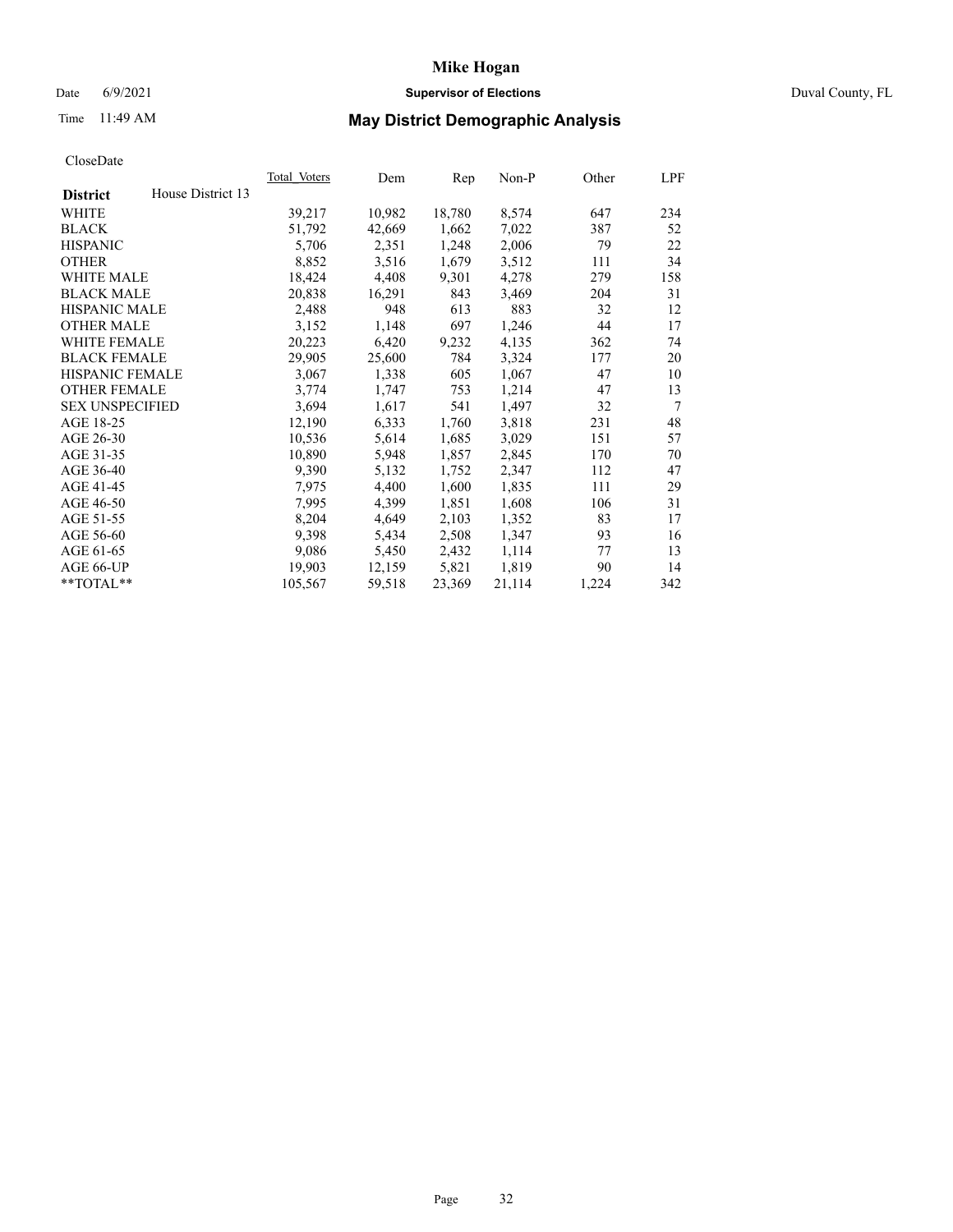### Date 6/9/2021 **Supervisor of Elections Supervisor of Elections** Duval County, FL

# Time 11:49 AM **May District Demographic Analysis**

|                        |                   | <b>Total Voters</b> | Dem    | Rep    | $Non-P$ | Other | LPF |
|------------------------|-------------------|---------------------|--------|--------|---------|-------|-----|
| <b>District</b>        | House District 14 |                     |        |        |         |       |     |
| WHITE                  |                   | 42,582              | 10,171 | 22,475 | 8,944   | 703   | 289 |
| <b>BLACK</b>           |                   | 63,163              | 52,953 | 1,827  | 7,894   | 449   | 40  |
| <b>HISPANIC</b>        |                   | 4,585               | 1,921  | 944    | 1,639   | 68    | 13  |
| <b>OTHER</b>           |                   | 8,108               | 3,185  | 1,660  | 3,119   | 108   | 36  |
| WHITE MALE             |                   | 19,862              | 4,068  | 10,884 | 4,395   | 325   | 190 |
| <b>BLACK MALE</b>      |                   | 25,199              | 20,017 | 960    | 3,949   | 248   | 25  |
| <b>HISPANIC MALE</b>   |                   | 2,093               | 767    | 518    | 771     | 29    | 8   |
| <b>OTHER MALE</b>      |                   | 2,895               | 1,046  | 674    | 1,114   | 40    | 21  |
| WHITE FEMALE           |                   | 22,192              | 5,976  | 11,335 | 4,410   | 374   | 97  |
| <b>BLACK FEMALE</b>    |                   | 36,903              | 32,114 | 841    | 3,736   | 197   | 15  |
| HISPANIC FEMALE        |                   | 2,382               | 1,102  | 407    | 830     | 38    | 5   |
| <b>OTHER FEMALE</b>    |                   | 3,448               | 1,535  | 746    | 1,111   | 47    | 9   |
| <b>SEX UNSPECIFIED</b> |                   | 3,464               | 1,605  | 541    | 1,280   | 30    | 8   |
| AGE 18-25              |                   | 14,054              | 7,448  | 2,126  | 4,147   | 282   | 51  |
| AGE 26-30              |                   | 11,510              | 6,069  | 2,037  | 3,155   | 170   | 79  |
| AGE 31-35              |                   | 11,645              | 6,345  | 2,120  | 2,932   | 172   | 76  |
| AGE 36-40              |                   | 10,659              | 6,060  | 2,078  | 2,345   | 122   | 54  |
| AGE 41-45              |                   | 9,522               | 5,580  | 1,870  | 1,919   | 117   | 36  |
| AGE 46-50              |                   | 9,881               | 5,799  | 2,211  | 1,730   | 110   | 31  |
| AGE 51-55              |                   | 9,815               | 5,708  | 2,548  | 1,440   | 105   | 14  |
| AGE 56-60              |                   | 10,353              | 6,036  | 2,895  | 1,320   | 89    | 13  |
| AGE 61-65              |                   | 9,573               | 5,716  | 2,740  | 1,042   | 66    | 9   |
| AGE 66-UP              |                   | 21,426              | 13,469 | 6,281  | 1,566   | 95    | 15  |
| $*$ $TOTAL**$          |                   | 118,438             | 68,230 | 26,906 | 21,596  | 1,328 | 378 |
|                        |                   |                     |        |        |         |       |     |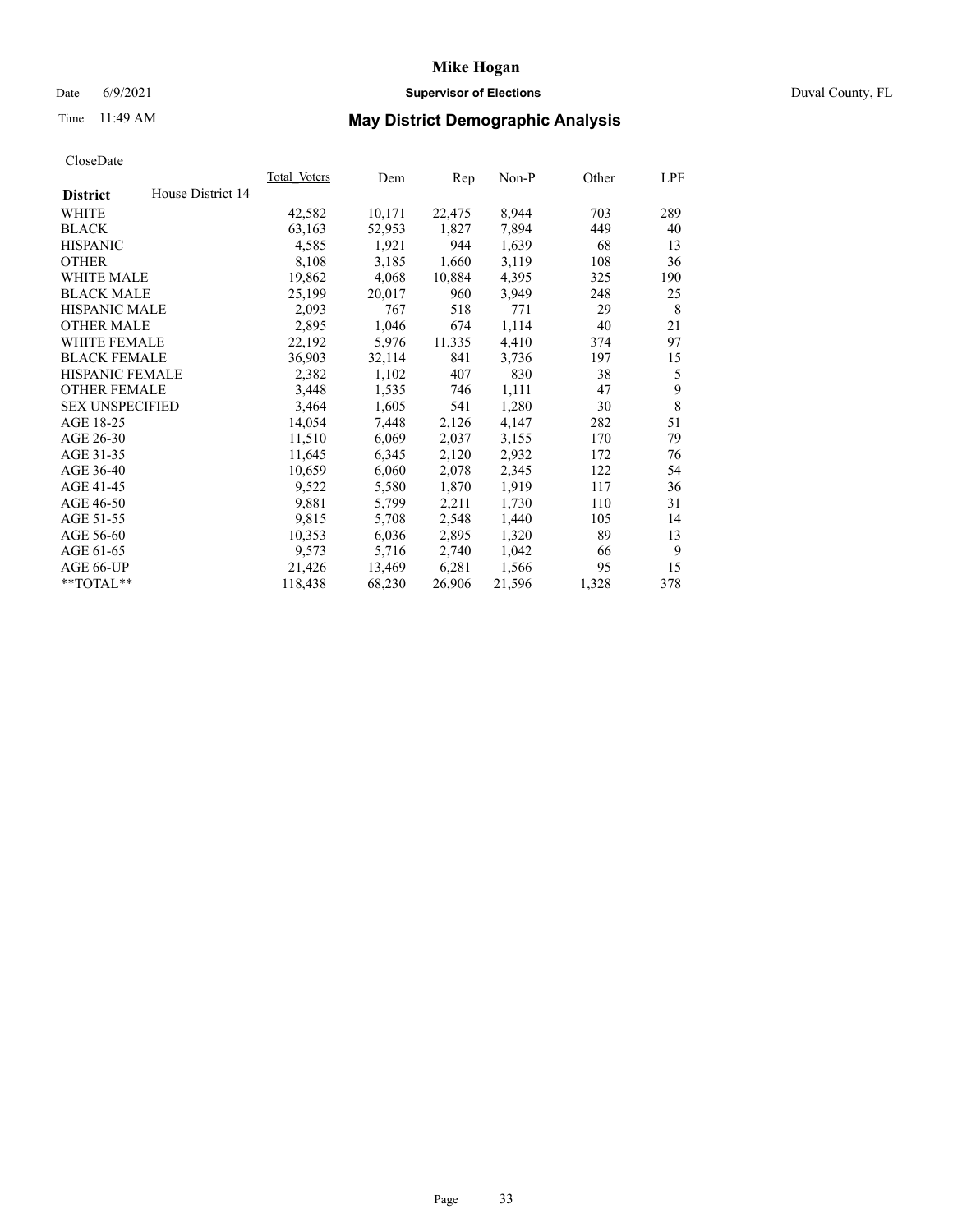### Date 6/9/2021 **Supervisor of Elections Supervisor of Elections** Duval County, FL

# Time 11:49 AM **May District Demographic Analysis**

|                        |                   | <b>Total Voters</b> | Dem    | Rep    | $Non-P$ | Other | LPF |
|------------------------|-------------------|---------------------|--------|--------|---------|-------|-----|
| <b>District</b>        | House District 15 |                     |        |        |         |       |     |
| WHITE                  |                   | 65,976              | 15,171 | 36,854 | 12,597  | 973   | 381 |
| <b>BLACK</b>           |                   | 32,326              | 25,278 | 1,268  | 5,367   | 381   | 32  |
| <b>HISPANIC</b>        |                   | 7,446               | 2,942  | 1,664  | 2,705   | 107   | 28  |
| <b>OTHER</b>           |                   | 10,041              | 3,150  | 2,942  | 3,734   | 182   | 33  |
| <b>WHITE MALE</b>      |                   | 30,918              | 5,960  | 18,038 | 6,208   | 453   | 259 |
| <b>BLACK MALE</b>      |                   | 13,211              | 9,610  | 704    | 2,673   | 206   | 18  |
| <b>HISPANIC MALE</b>   |                   | 3,412               | 1,237  | 873    | 1,238   | 51    | 13  |
| <b>OTHER MALE</b>      |                   | 3,769               | 1,080  | 1,233  | 1,381   | 59    | 16  |
| <b>WHITE FEMALE</b>    |                   | 34,296              | 9,062  | 18,410 | 6,193   | 511   | 120 |
| <b>BLACK FEMALE</b>    |                   | 18,557              | 15,249 | 539    | 2,584   | 171   | 14  |
| HISPANIC FEMALE        |                   | 3,883               | 1,638  | 763    | 1,416   | 53    | 13  |
| <b>OTHER FEMALE</b>    |                   | 4,661               | 1,638  | 1,382  | 1,539   | 92    | 10  |
| <b>SEX UNSPECIFIED</b> |                   | 3,080               | 1,067  | 786    | 1,169   | 47    | 11  |
| AGE 18-25              |                   | 12,689              | 5,105  | 3,234  | 3,959   | 320   | 71  |
| AGE 26-30              |                   | 11,382              | 4,487  | 3,137  | 3,419   | 256   | 83  |
| AGE 31-35              |                   | 11,541              | 4,757  | 3,265  | 3,250   | 192   | 77  |
| AGE 36-40              |                   | 10,397              | 4,372  | 3,064  | 2,711   | 174   | 76  |
| AGE 41-45              |                   | 9,313               | 4,002  | 2,852  | 2,259   | 145   | 55  |
| AGE 46-50              |                   | 9,342               | 3,911  | 3,394  | 1,881   | 128   | 28  |
| AGE 51-55              |                   | 9,787               | 4,032  | 3,858  | 1,761   | 106   | 30  |
| AGE 56-60              |                   | 10,465              | 4,103  | 4,689  | 1,571   | 81    | 21  |
| AGE 61-65              |                   | 9,713               | 3,867  | 4,478  | 1,268   | 84    | 16  |
| AGE 66-UP              |                   | 21,160              | 7,905  | 10,757 | 2,324   | 157   | 17  |
| $*$ $TOTAL**$          |                   | 115,789             | 46,541 | 42,728 | 24,403  | 1,643 | 474 |
|                        |                   |                     |        |        |         |       |     |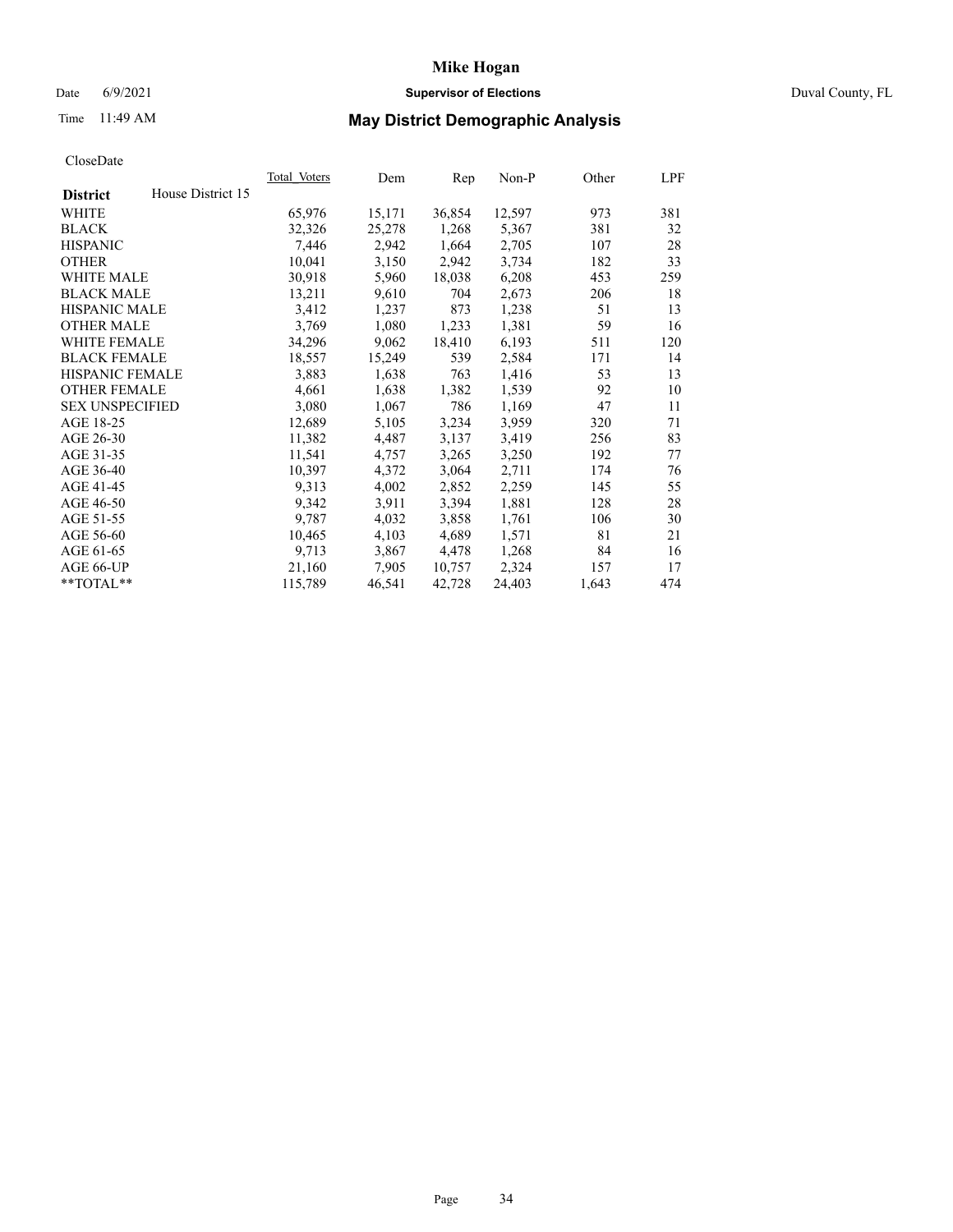## Date 6/9/2021 **Supervisor of Elections** Duval County, FL

# Time 11:49 AM **May District Demographic Analysis**

|                        |                   | Total Voters | Dem    | Rep    | Non-P  | Other | LPF |
|------------------------|-------------------|--------------|--------|--------|--------|-------|-----|
| <b>District</b>        | House District 16 |              |        |        |        |       |     |
| WHITE                  |                   | 94,828       | 22,384 | 51,287 | 19,128 | 1,473 | 556 |
| <b>BLACK</b>           |                   | 16,308       | 12,018 | 739    | 3,283  | 243   | 25  |
| <b>HISPANIC</b>        |                   | 8,977        | 3,198  | 2,520  | 3,103  | 122   | 34  |
| <b>OTHER</b>           |                   | 13,846       | 4,330  | 3,914  | 5,323  | 222   | 57  |
| <b>WHITE MALE</b>      |                   | 44,127       | 8,661  | 24,787 | 9,672  | 637   | 370 |
| <b>BLACK MALE</b>      |                   | 6,870        | 4,622  | 408    | 1,707  | 126   | 7   |
| <b>HISPANIC MALE</b>   |                   | 4,060        | 1,305  | 1,238  | 1,448  | 46    | 23  |
| <b>OTHER MALE</b>      |                   | 5,569        | 1,545  | 1,700  | 2,212  | 81    | 31  |
| <b>WHITE FEMALE</b>    |                   | 49,826       | 13,510 | 26,078 | 9,230  | 827   | 181 |
| <b>BLACK FEMALE</b>    |                   | 9,216        | 7,237  | 322    | 1,524  | 115   | 18  |
| <b>HISPANIC FEMALE</b> |                   | 4,750        | 1,830  | 1,245  | 1,590  | 74    | 11  |
| <b>OTHER FEMALE</b>    |                   | 6,412        | 2,330  | 1,769  | 2,179  | 114   | 20  |
| <b>SEX UNSPECIFIED</b> |                   | 3,129        | 890    | 913    | 1,275  | 40    | 11  |
| AGE 18-25              |                   | 14,433       | 4,704  | 4,938  | 4,265  | 425   | 101 |
| AGE 26-30              |                   | 13,010       | 4,346  | 4,340  | 3,914  | 295   | 115 |
| AGE 31-35              |                   | 12,647       | 4,285  | 4,331  | 3,672  | 223   | 136 |
| AGE 36-40              |                   | 11,294       | 3,632  | 4,066  | 3,337  | 164   | 95  |
| AGE 41-45              |                   | 10,051       | 3,153  | 3,773  | 2,911  | 149   | 65  |
| AGE 46-50              |                   | 10,351       | 3,073  | 4,451  | 2,622  | 145   | 60  |
| AGE 51-55              |                   | 10,774       | 3,031  | 5,183  | 2,380  | 153   | 27  |
| AGE 56-60              |                   | 11,619       | 3,306  | 5,978  | 2,169  | 146   | 20  |
| AGE 61-65              |                   | 10,879       | 3,297  | 5,713  | 1,743  | 107   | 19  |
| AGE 66-UP              |                   | 28,900       | 9,103  | 15,687 | 3,823  | 253   | 34  |
| $*$ TOTAL $*$          |                   | 133,959      | 41,930 | 58,460 | 30,837 | 2,060 | 672 |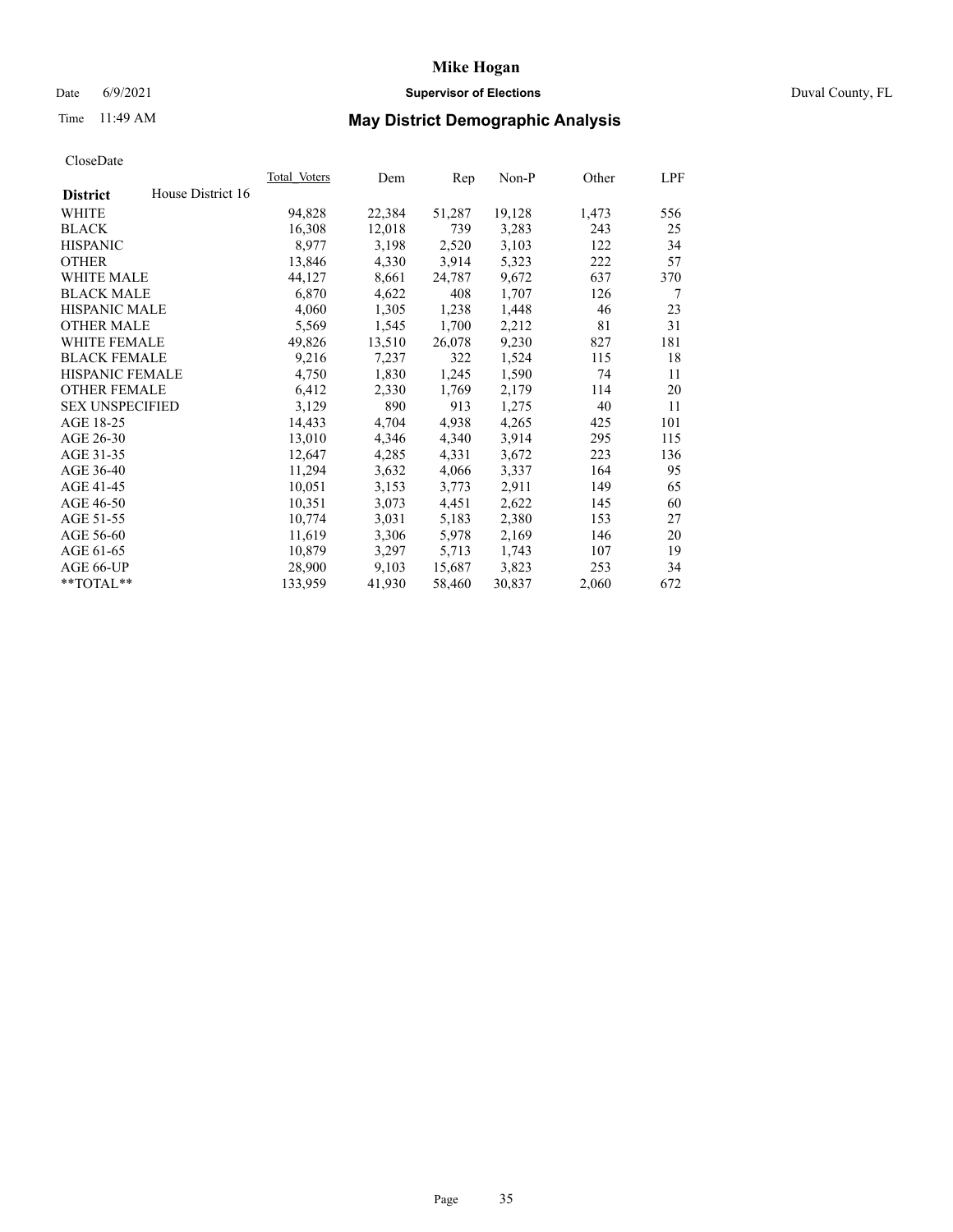## Date 6/9/2021 **Supervisor of Elections** Duval County, FL

# Time 11:49 AM **May District Demographic Analysis**

|                                        | Total Voters | Dem    | Rep    | Non-P  | Other | LPF |
|----------------------------------------|--------------|--------|--------|--------|-------|-----|
| School Board Dist 1<br><b>District</b> |              |        |        |        |       |     |
| WHITE                                  | 55,126       | 11,403 | 31,454 | 11,149 | 816   | 304 |
| <b>BLACK</b>                           | 24,570       | 18,928 | 1,052  | 4,263  | 291   | 36  |
| <b>HISPANIC</b>                        | 6,704        | 2,555  | 1,702  | 2,355  | 78    | 14  |
| <b>OTHER</b>                           | 8,936        | 2,748  | 2,625  | 3,411  | 111   | 41  |
| <b>WHITE MALE</b>                      | 26,214       | 4,489  | 15,452 | 5,701  | 375   | 197 |
| <b>BLACK MALE</b>                      | 10,287       | 7,374  | 564    | 2,172  | 152   | 25  |
| <b>HISPANIC MALE</b>                   | 2,995        | 1,041  | 853    | 1,056  | 37    | 8   |
| <b>OTHER MALE</b>                      | 3,385        | 932    | 1,116  | 1,277  | 35    | 25  |
| <b>WHITE FEMALE</b>                    | 28,249       | 6,773  | 15,654 | 5,285  | 434   | 103 |
| <b>BLACK FEMALE</b>                    | 13,799       | 11,214 | 470    | 1,968  | 136   | 11  |
| <b>HISPANIC FEMALE</b>                 | 3,550        | 1,448  | 817    | 1,239  | 40    | 6   |
| <b>OTHER FEMALE</b>                    | 4,028        | 1,424  | 1,189  | 1,340  | 62    | 13  |
| <b>SEX UNSPECIFIED</b>                 | 2,827        | 938    | 718    | 1,139  | 25    | 7   |
| AGE 18-25                              | 10,855       | 4,197  | 2,981  | 3,375  | 251   | 51  |
| AGE 26-30                              | 9,014        | 3,479  | 2,483  | 2,799  | 185   | 68  |
| AGE 31-35                              | 9,632        | 3,632  | 2,968  | 2,809  | 150   | 73  |
| AGE 36-40                              | 8,682        | 3,209  | 2,779  | 2,503  | 124   | 67  |
| AGE 41-45                              | 7,665        | 2,979  | 2,548  | 1,984  | 107   | 47  |
| AGE 46-50                              | 7,758        | 3,001  | 2,971  | 1,640  | 112   | 34  |
| AGE 51-55                              | 8,085        | 3,012  | 3,436  | 1,526  | 95    | 16  |
| AGE 56-60                              | 8,725        | 3,096  | 4,117  | 1,407  | 95    | 10  |
| AGE 61-65                              | 7,715        | 2,826  | 3,690  | 1,114  | 75    | 10  |
| AGE 66-UP                              | 17,205       | 6,203  | 8,860  | 2,021  | 102   | 19  |
| $*$ TOTAL $*$                          | 95,336       | 35,634 | 36,833 | 21,178 | 1,296 | 395 |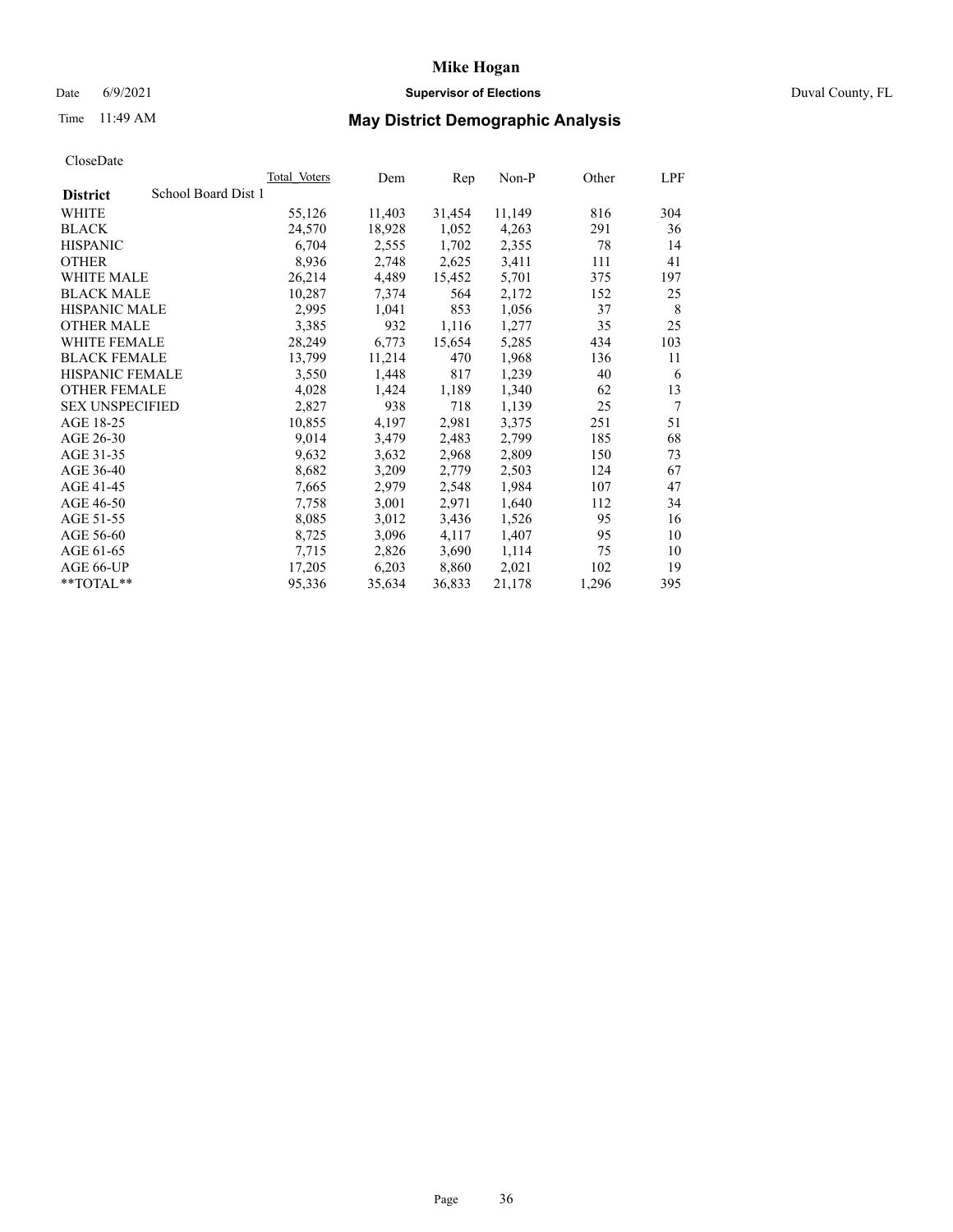### Date 6/9/2021 **Supervisor of Elections Supervisor of Elections** Duval County, FL

# Time 11:49 AM **May District Demographic Analysis**

|                                        | Total Voters | Dem    | Rep    | $Non-P$ | Other | LPF |
|----------------------------------------|--------------|--------|--------|---------|-------|-----|
| School Board Dist 2<br><b>District</b> |              |        |        |         |       |     |
| WHITE                                  | 77,848       | 17,920 | 41,020 | 17,278  | 1,194 | 436 |
| <b>BLACK</b>                           | 7,406        | 5,398  | 431    | 1,481   | 85    | 11  |
| <b>HISPANIC</b>                        | 4,883        | 1,714  | 1,469  | 1,591   | 89    | 20  |
| <b>OTHER</b>                           | 9,766        | 2,638  | 3,235  | 3,708   | 140   | 45  |
| <b>WHITE MALE</b>                      | 37,153       | 6,763  | 20,651 | 8,862   | 565   | 312 |
| <b>BLACK MALE</b>                      | 3,434        | 2,276  | 261    | 840     | 50    | 7   |
| <b>HISPANIC MALE</b>                   | 2,157        | 636    | 694    | 777     | 39    | 11  |
| <b>OTHER MALE</b>                      | 3,845        | 959    | 1,312  | 1,494   | 57    | 23  |
| <b>WHITE FEMALE</b>                    | 39,880       | 10,974 | 19,988 | 8,182   | 616   | 120 |
| <b>BLACK FEMALE</b>                    | 3,869        | 3,053  | 163    | 615     | 35    | 3   |
| HISPANIC FEMALE                        | 2,619        | 1,046  | 747    | 771     | 49    | 6   |
| <b>OTHER FEMALE</b>                    | 4,480        | 1,340  | 1,557  | 1,506   | 62    | 15  |
| <b>SEX UNSPECIFIED</b>                 | 2,462        | 623    | 782    | 1,007   | 35    | 15  |
| AGE 18-25                              | 10,090       | 2,993  | 3,662  | 3,075   | 289   | 71  |
| AGE 26-30                              | 9,372        | 2,587  | 3,589  | 2,927   | 177   | 92  |
| AGE 31-35                              | 9,308        | 2,571  | 3,571  | 2,928   | 161   | 77  |
| AGE 36-40                              | 9,014        | 2,414  | 3,588  | 2,778   | 149   | 85  |
| AGE 41-45                              | 7,881        | 2,158  | 3,211  | 2,360   | 106   | 46  |
| AGE 46-50                              | 7,919        | 2,057  | 3,702  | 1,996   | 120   | 44  |
| AGE 51-55                              | 8,019        | 1,988  | 4,245  | 1,653   | 96    | 37  |
| AGE 56-60                              | 9,021        | 2,214  | 4,896  | 1,760   | 128   | 23  |
| AGE 61-65                              | 8,526        | 2,432  | 4,467  | 1,501   | 107   | 19  |
| AGE 66-UP                              | 20,753       | 6,256  | 11,224 | 3,080   | 175   | 18  |
| **TOTAL**                              | 99,903       | 27,670 | 46,155 | 24,058  | 1,508 | 512 |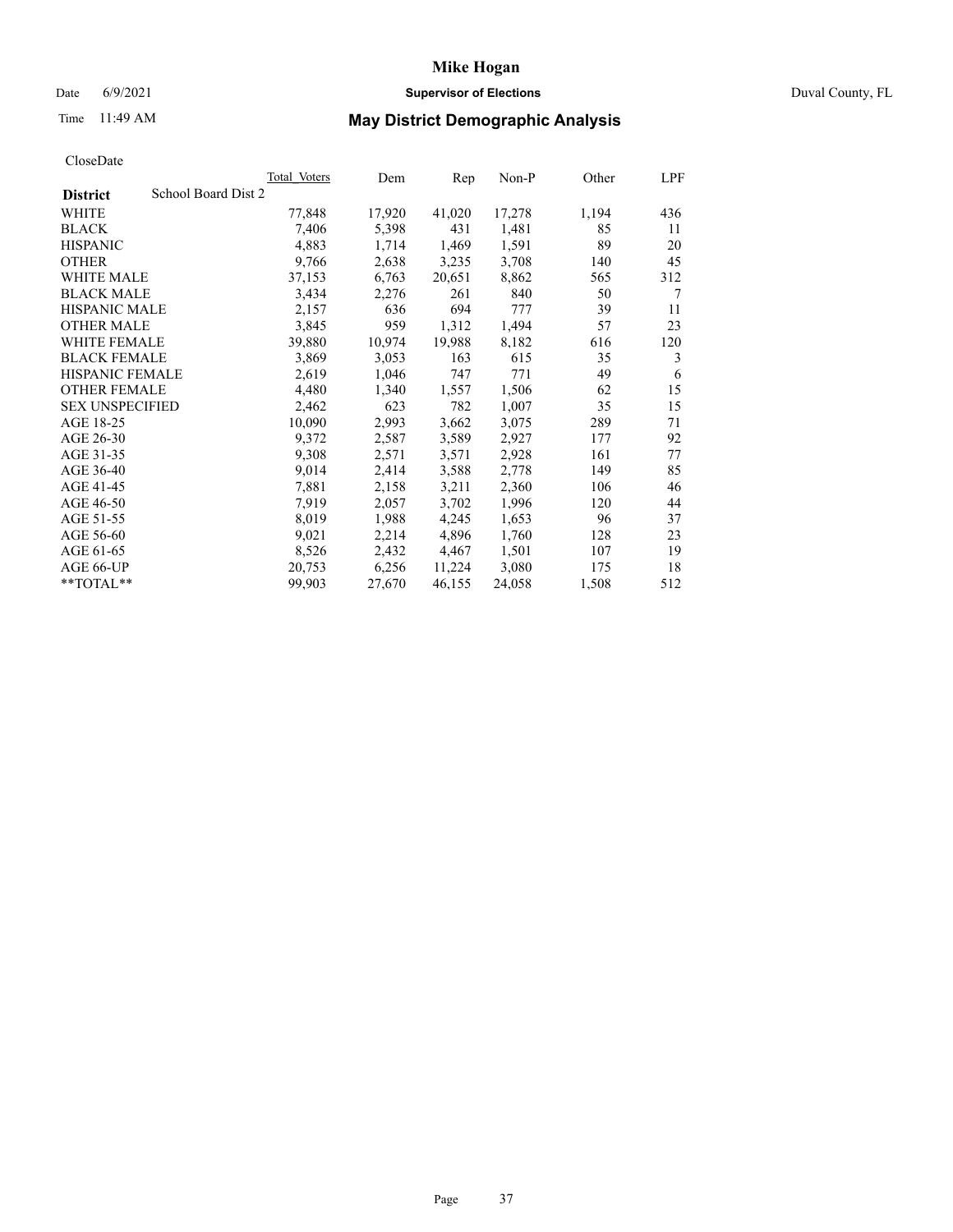### Date 6/9/2021 **Supervisor of Elections Supervisor of Elections** Duval County, FL

# Time 11:49 AM **May District Demographic Analysis**

| Total Voters | Dem                 | Rep    | Non-P  | Other | LPF |
|--------------|---------------------|--------|--------|-------|-----|
|              |                     |        |        |       |     |
| 55,148       | 14,730              | 27,679 | 11,564 | 831   | 344 |
| 15,090       | 11,469              | 625    | 2,809  | 168   | 19  |
| 6,922        | 2,706               | 1,609  | 2,488  | 96    | 23  |
| 9,363        | 2,929               | 2,532  | 3,746  | 125   | 31  |
| 25,644       | 5,798               | 13,422 | 5,819  | 378   | 227 |
| 6,167        | 4,325               | 329    | 1,412  | 89    | 12  |
| 3,088        | 1,088               | 815    | 1,130  | 43    | 12  |
| 3,686        | 1,045               | 1,090  | 1,485  | 53    | 13  |
| 28,821       | 8,750               | 13,964 | 5,546  | 449   | 112 |
| 8,658        | 6,950               | 287    | 1,338  | 76    | 7   |
| 3,655        | 1,548               | 754    | 1,291  | 51    | 11  |
| 4,123        | 1,478               | 1,132  | 1,443  | 58    | 12  |
| 2,680        | 852                 | 652    | 1,142  | 23    | 11  |
| 9,393        | 3,615               | 2,471  | 2,994  | 255   | 58  |
| 9,208        | 3,366               | 2,613  | 2,957  | 196   | 76  |
| 8,737        | 3,303               | 2,552  | 2,651  | 157   | 74  |
| 7,467        | 2,752               | 2,305  | 2,238  | 111   | 61  |
| 6,306        | 2,300               | 2,051  | 1,813  | 95    | 47  |
| 6,418        | 2,274               | 2,390  | 1,635  | 85    | 34  |
| 6,683        | 2,335               | 2,786  | 1,480  | 59    | 23  |
| 7,536        | 2,635               | 3,374  | 1,422  | 90    | 15  |
| 7,274        | 2,629               | 3,359  | 1,206  | 68    | 12  |
| 17,501       | 6,625               | 8,544  | 2,211  | 104   | 17  |
| 86,523       | 31,834              | 32,445 | 20,607 | 1,220 | 417 |
|              | School Board Dist 3 |        |        |       |     |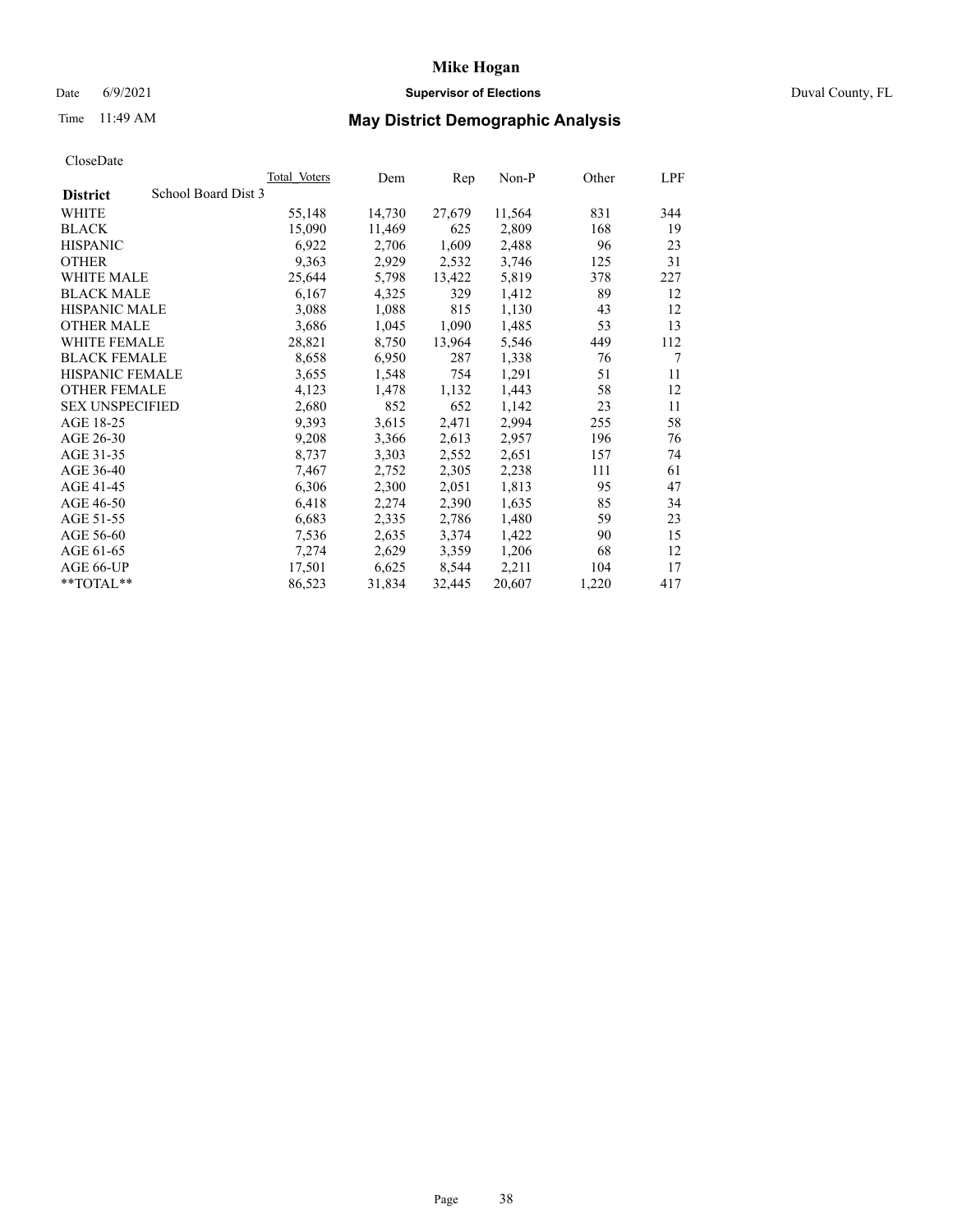## Date 6/9/2021 **Supervisor of Elections** Duval County, FL

# Time 11:49 AM **May District Demographic Analysis**

|                                        | <b>Total Voters</b> | Dem    | Rep    | $Non-P$ | Other | LPF |
|----------------------------------------|---------------------|--------|--------|---------|-------|-----|
| School Board Dist 4<br><b>District</b> |                     |        |        |         |       |     |
| WHITE                                  | 24,267              | 5,696  | 12,864 | 5,131   | 422   | 154 |
| <b>BLACK</b>                           | 55,198              | 46,728 | 1,526  | 6,537   | 367   | 40  |
| <b>HISPANIC</b>                        | 2,511               | 1,076  | 507    | 882     | 34    | 12  |
| <b>OTHER</b>                           | 5,730               | 2,554  | 842    | 2,226   | 83    | 25  |
| WHITE MALE                             | 11,661              | 2,337  | 6,426  | 2,596   | 199   | 103 |
| <b>BLACK MALE</b>                      | 22,211              | 17,875 | 815    | 3,291   | 207   | 23  |
| <b>HISPANIC MALE</b>                   | 1,151               | 437    | 279    | 413     | 15    | 7   |
| <b>OTHER MALE</b>                      | 1,981               | 843    | 331    | 762     | 34    | 11  |
| <b>WHITE FEMALE</b>                    | 12,282              | 3,288  | 6,279  | 2,442   | 222   | 51  |
| <b>BLACK FEMALE</b>                    | 32,043              | 28,128 | 693    | 3,051   | 155   | 16  |
| HISPANIC FEMALE                        | 1,302               | 612    | 218    | 448     | 19    | 5   |
| <b>OTHER FEMALE</b>                    | 2,372               | 1,227  | 377    | 724     | 32    | 12  |
| <b>SEX UNSPECIFIED</b>                 | 2,703               | 1,307  | 321    | 1,049   | 23    | 3   |
| AGE 18-25                              | 10,483              | 6,006  | 1,290  | 2,981   | 165   | 41  |
| AGE 26-30                              | 8,115               | 4,666  | 1,180  | 2,132   | 90    | 47  |
| AGE 31-35                              | 8,292               | 5,014  | 1,175  | 1,940   | 115   | 48  |
| AGE 36-40                              | 7,878               | 4,898  | 1,263  | 1,607   | 85    | 25  |
| AGE 41-45                              | 7,042               | 4,502  | 1,128  | 1,305   | 90    | 17  |
| AGE 46-50                              | 7,310               | 4,607  | 1,408  | 1,197   | 83    | 15  |
| AGE 51-55                              | 7,444               | 4,796  | 1,588  | 963     | 85    | 12  |
| AGE 56-60                              | 7,768               | 5,100  | 1,695  | 898     | 68    | 7   |
| AGE 61-65                              | 7,651               | 5,298  | 1,565  | 723     | 54    | 11  |
| AGE 66-UP                              | 15,723              | 11,167 | 3,447  | 1,030   | 71    | 8   |
| $*$ $TOTAL**$                          | 87,706              | 56,054 | 15,739 | 14,776  | 906   | 231 |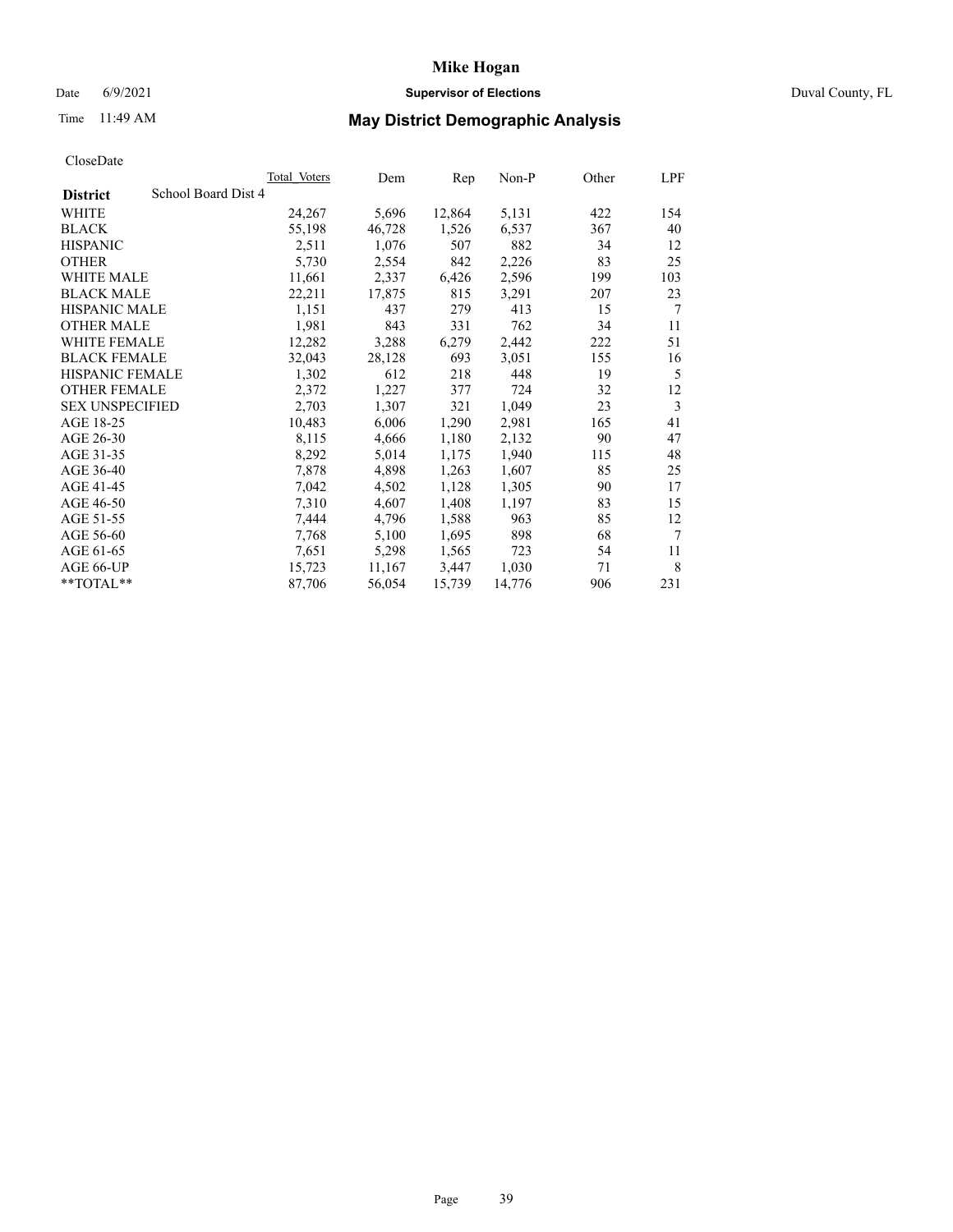### Date 6/9/2021 **Supervisor of Elections Supervisor of Elections** Duval County, FL

# Time 11:49 AM **May District Demographic Analysis**

|                                        | <b>Total Voters</b> | Dem    | Rep    | $Non-P$ | Other | LPF            |
|----------------------------------------|---------------------|--------|--------|---------|-------|----------------|
| School Board Dist 5<br><b>District</b> |                     |        |        |         |       |                |
| WHITE                                  | 23,988              | 6,281  | 11,668 | 5,454   | 412   | 173            |
| <b>BLACK</b>                           | 49,027              | 40,743 | 1,452  | 6,427   | 370   | 35             |
| <b>HISPANIC</b>                        | 4,009               | 1,693  | 706    | 1,540   | 58    | 12             |
| <b>OTHER</b>                           | 6,723               | 2,611  | 1,401  | 2,605   | 84    | 22             |
| <b>WHITE MALE</b>                      | 11,087              | 2,465  | 5,737  | 2,569   | 196   | 120            |
| <b>BLACK MALE</b>                      | 19,258              | 15,178 | 721    | 3,147   | 192   | 20             |
| <b>HISPANIC MALE</b>                   | 1,781               | 665    | 376    | 704     | 28    | 8              |
| <b>OTHER MALE</b>                      | 2,434               | 863    | 589    | 943     | 28    | 11             |
| WHITE FEMALE                           | 12,586              | 3,728  | 5,807  | 2,787   | 212   | 52             |
| <b>BLACK FEMALE</b>                    | 28,853              | 24,843 | 703    | 3,120   | 172   | 15             |
| HISPANIC FEMALE                        | 2,121               | 977    | 317    | 796     | 27    | $\overline{4}$ |
| <b>OTHER FEMALE</b>                    | 2,985               | 1,309  | 662    | 969     | 39    | 6              |
| <b>SEX UNSPECIFIED</b>                 | 2,642               | 1,300  | 315    | 991     | 30    | 6              |
| AGE 18-25                              | 10,022              | 5,476  | 1,132  | 3,190   | 186   | 38             |
| AGE 26-30                              | 8,589               | 4,858  | 1,144  | 2,405   | 128   | 54             |
| AGE 31-35                              | 8,459               | 5,061  | 1,062  | 2,165   | 128   | 43             |
| AGE 36-40                              | 7,340               | 4,474  | 1,048  | 1,696   | 96    | 26             |
| AGE 41-45                              | 6,442               | 3,951  | 1,045  | 1,343   | 80    | 23             |
| AGE 46-50                              | 6,596               | 4,100  | 1,194  | 1,212   | 73    | 17             |
| AGE 51-55                              | 6,491               | 4,060  | 1,342  | 1,019   | 57    | 13             |
| AGE 56-60                              | 7,315               | 4,613  | 1,676  | 957     | 57    | 12             |
| AGE 61-65                              | 6,838               | 4,299  | 1,673  | 816     | 46    | $\overline{4}$ |
| AGE 66-UP                              | 15,655              | 10,436 | 3,911  | 1,223   | 73    | 12             |
| **TOTAL**                              | 83,747              | 51,328 | 15,227 | 16,026  | 924   | 242            |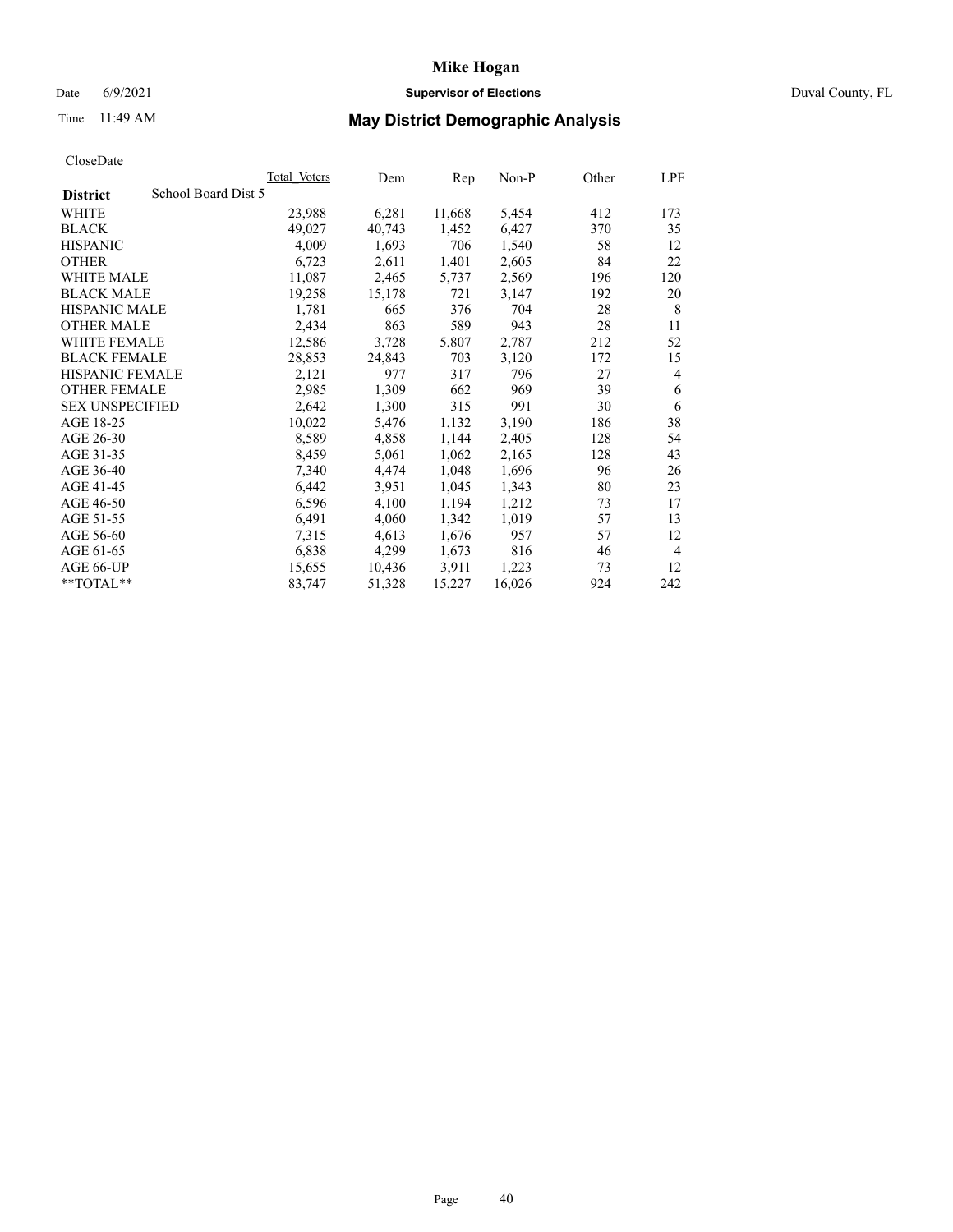### Date 6/9/2021 **Supervisor of Elections Supervisor of Elections** Duval County, FL

# Time 11:49 AM **May District Demographic Analysis**

|                                        | Total Voters | Dem    | Rep    | $Non-P$ | Other | LPF |
|----------------------------------------|--------------|--------|--------|---------|-------|-----|
| School Board Dist 6<br><b>District</b> |              |        |        |         |       |     |
| WHITE                                  | 60,028       | 14,592 | 32,935 | 11,261  | 889   | 351 |
| <b>BLACK</b>                           | 22,325       | 17,363 | 923    | 3,757   | 260   | 22  |
| <b>HISPANIC</b>                        | 5,700        | 2,272  | 1,346  | 1,972   | 88    | 22  |
| <b>OTHER</b>                           | 7,865        | 2,454  | 2,307  | 2,919   | 157   | 28  |
| <b>WHITE MALE</b>                      | 28,081       | 5,807  | 16,054 | 5,576   | 410   | 234 |
| <b>BLACK MALE</b>                      | 9,297        | 6,736  | 530    | 1,875   | 142   | 14  |
| <b>HISPANIC MALE</b>                   | 2,635        | 964    | 711    | 914     | 37    | 9   |
| <b>OTHER MALE</b>                      | 2,956        | 854    | 968    | 1,068   | 51    | 15  |
| WHITE FEMALE                           | 31,260       | 8,644  | 16,510 | 5,520   | 471   | 115 |
| <b>BLACK FEMALE</b>                    | 12,641       | 10,348 | 372    | 1,795   | 118   | 8   |
| HISPANIC FEMALE                        | 2,952        | 1,259  | 611    | 1,021   | 50    | 11  |
| <b>OTHER FEMALE</b>                    | 3,578        | 1,246  | 1,063  | 1,184   | 79    | 6   |
| <b>SEX UNSPECIFIED</b>                 | 2,516        | 823    | 692    | 954     | 36    | 11  |
| AGE 18-25                              | 10,118       | 3,883  | 2,798  | 3,104   | 276   | 57  |
| AGE 26-30                              | 9,324        | 3,529  | 2,776  | 2,728   | 223   | 68  |
| AGE 31-35                              | 9,753        | 3,803  | 3,012  | 2,692   | 173   | 73  |
| AGE 36-40                              | 8,736        | 3,505  | 2,742  | 2,272   | 139   | 78  |
| AGE 41-45                              | 7,686        | 3,102  | 2,521  | 1,893   | 122   | 48  |
| AGE 46-50                              | 7,654        | 2,990  | 2,980  | 1,542   | 111   | 31  |
| AGE 51-55                              | 8,047        | 3,127  | 3,362  | 1,443   | 92    | 23  |
| AGE 56-60                              | 8,666        | 3,201  | 4,099  | 1,290   | 59    | 17  |
| AGE 61-65                              | 8,049        | 3,068  | 3,877  | 1,018   | 71    | 15  |
| AGE 66-UP                              | 17,885       | 6,473  | 9,344  | 1,927   | 128   | 13  |
| **TOTAL**                              | 95,918       | 36,681 | 37,511 | 19,909  | 1,394 | 423 |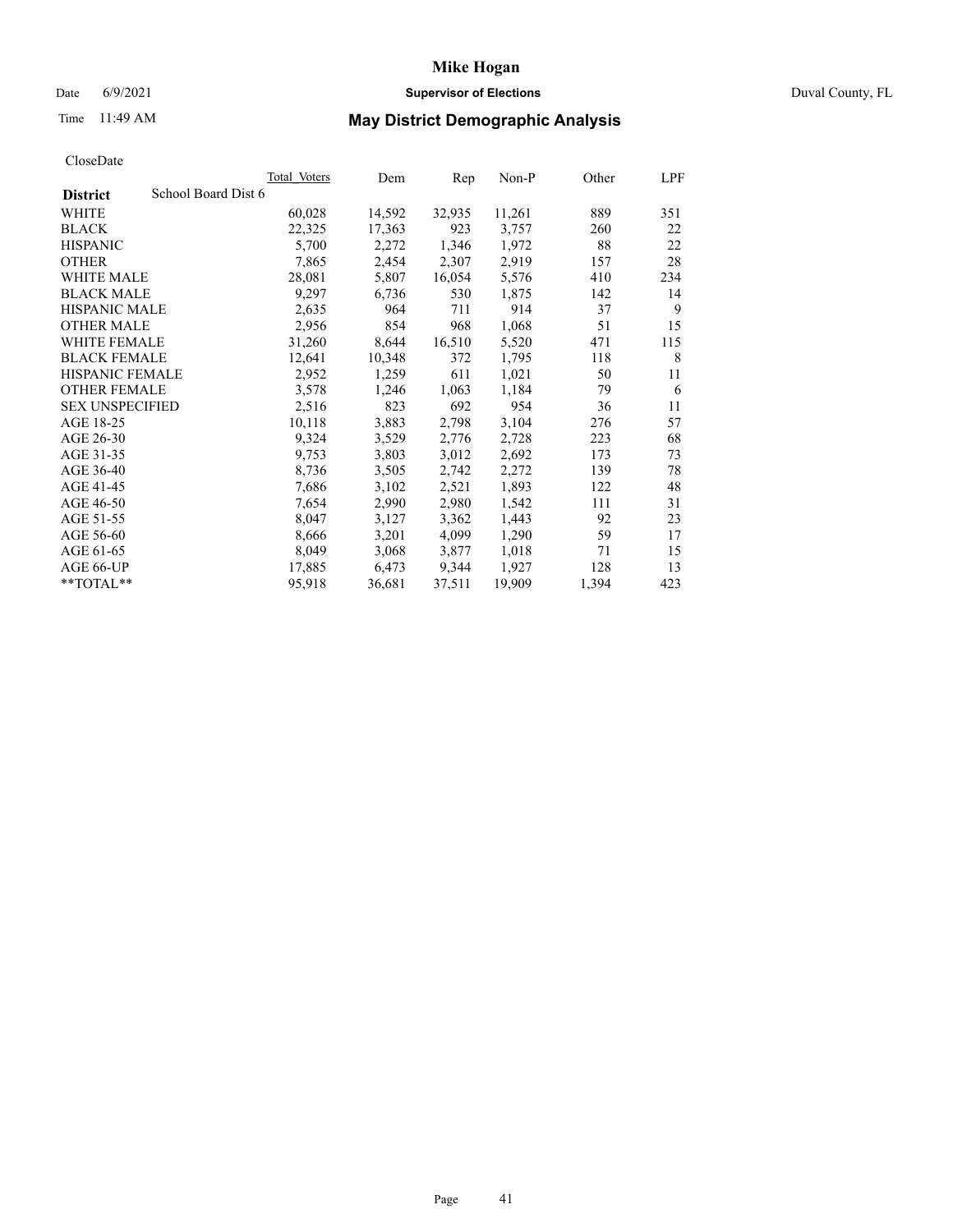## Date 6/9/2021 **Supervisor of Elections** Duval County, FL

# Time 11:49 AM **May District Demographic Analysis**

|                        | Total Voters        | Dem    | Rep    | Non-P  | Other | LPF |
|------------------------|---------------------|--------|--------|--------|-------|-----|
| <b>District</b>        | School Board Dist 7 |        |        |        |       |     |
| WHITE                  | 78,470              | 17,663 | 42,689 | 16,353 | 1,303 | 462 |
| <b>BLACK</b>           | 12,741              | 9,264  | 612    | 2,627  | 216   | 22  |
| <b>HISPANIC</b>        | 7,573               | 2,642  | 2,173  | 2,619  | 103   | 36  |
| <b>OTHER</b>           | 12,282              | 3,871  | 3,397  | 4,763  | 200   | 51  |
| <b>WHITE MALE</b>      | 36,641              | 6,801  | 20,726 | 8,249  | 555   | 310 |
| <b>BLACK MALE</b>      | 5,408               | 3,576  | 343    | 1,373  | 110   | 6   |
| <b>HISPANIC MALE</b>   | 3,419               | 1,060  | 1,058  | 1,236  | 40    | 25  |
| <b>OTHER MALE</b>      | 4,961               | 1,386  | 1,462  | 2,008  | 75    | 30  |
| <b>WHITE FEMALE</b>    | 41,093              | 10,694 | 21,602 | 7,911  | 736   | 150 |
| <b>BLACK FEMALE</b>    | 7,155               | 5,566  | 258    | 1,210  | 105   | 16  |
| <b>HISPANIC FEMALE</b> | 4,032               | 1,534  | 1,087  | 1,338  | 62    | 11  |
| <b>OTHER FEMALE</b>    | 5,718               | 2,085  | 1,561  | 1,960  | 96    | 16  |
| <b>SEX UNSPECIFIED</b> | 2,639               | 738    | 774    | 1,077  | 43    | 7   |
| AGE 18-25              | 13,025              | 4,246  | 4,447  | 3,855  | 388   | 89  |
| AGE 26-30              | 11,288              | 3,691  | 3,790  | 3,435  | 272   | 100 |
| AGE 31-35              | 10,551              | 3,431  | 3,701  | 3,102  | 200   | 117 |
| AGE 36-40              | 9,344               | 2,883  | 3,438  | 2,803  | 143   | 77  |
| AGE 41-45              | 8,382               | 2,563  | 3,165  | 2,480  | 122   | 52  |
| AGE 46-50              | 8,651               | 2,469  | 3,789  | 2,206  | 131   | 56  |
| AGE 51-55              | 8,988               | 2,409  | 4,399  | 2,022  | 141   | 17  |
| AGE 56-60              | 9,554               | 2,547  | 5,016  | 1,856  | 118   | 17  |
| AGE 61-65              | 8,635               | 2,449  | 4,630  | 1,451  | 88    | 17  |
| AGE 66-UP              | 22,647              | 6,752  | 12,496 | 3,151  | 219   | 29  |
| $*$ TOTAL $*$          | 111,066             | 33,440 | 48,871 | 26,362 | 1,822 | 571 |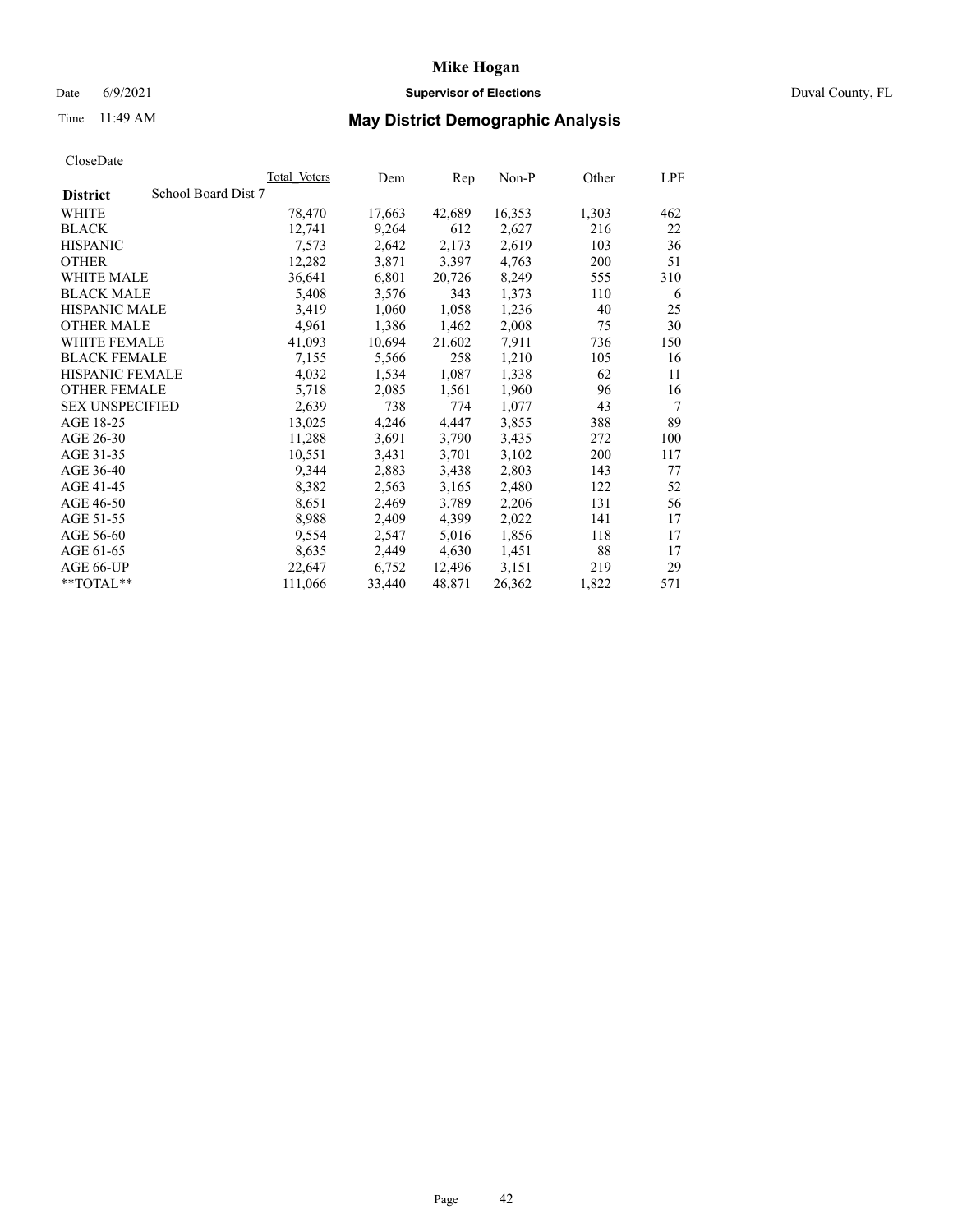### Date 6/9/2021 **Supervisor of Elections Supervisor of Elections** Duval County, FL

# Time 11:49 AM **May District Demographic Analysis**

|                        |                       | <b>Total Voters</b> | Dem     | Rep     | $Non-P$ | Other | LPF   |
|------------------------|-----------------------|---------------------|---------|---------|---------|-------|-------|
| <b>District</b>        | Florida Senate Dist 4 |                     |         |         |         |       |       |
| WHITE                  |                       | 232,752             | 51,015  | 128,485 | 48,343  | 3,585 | 1,324 |
| <b>BLACK</b>           |                       | 43,424              | 32,644  | 2,039   | 8,109   | 580   | 52    |
| <b>HISPANIC</b>        |                       | 19,870              | 7,079   | 5,630   | 6,796   | 294   | 71    |
| <b>OTHER</b>           |                       | 32,698              | 9,527   | 10,018  | 12,528  | 487   | 138   |
| <b>WHITE MALE</b>      |                       | 110,363             | 19,676  | 63,470  | 24,671  | 1,654 | 892   |
| <b>BLACK MALE</b>      |                       | 18,848              | 13,027  | 1,173   | 4,308   | 309   | 31    |
| <b>HISPANIC MALE</b>   |                       | 9,025               | 2,808   | 2,794   | 3,247   | 132   | 44    |
| <b>OTHER MALE</b>      |                       | 12,979              | 3,469   | 4,177   | 5,078   | 182   | 73    |
| <b>WHITE FEMALE</b>    |                       | 119,985             | 30,844  | 63,785  | 23,031  | 1,903 | 422   |
| <b>BLACK FEMALE</b>    |                       | 23,951              | 19,179  | 841     | 3,645   | 266   | 20    |
| HISPANIC FEMALE        |                       | 10,450              | 4,127   | 2,745   | 3,397   | 158   | 23    |
| <b>OTHER FEMALE</b>    |                       | 14,961              | 4,930   | 4,678   | 5,074   | 230   | 49    |
| <b>SEX UNSPECIFIED</b> |                       | 8,178               | 2,205   | 2,509   | 3,321   | 112   | 31    |
| AGE 18-25              |                       | 35,919              | 11,592  | 12,328  | 10,789  | 987   | 223   |
| AGE 26-30              |                       | 31,134              | 9,575   | 11,036  | 9,557   | 683   | 283   |
| AGE 31-35              |                       | 31,041              | 9,640   | 11,345  | 9,235   | 545   | 276   |
| AGE 36-40              |                       | 28,925              | 8,800   | 10,843  | 8,606   | 431   | 245   |
| AGE 41-45              |                       | 25,753              | 8,061   | 9,922   | 7,235   | 369   | 166   |
| AGE 46-50              |                       | 26,506              | 8,009   | 11,676  | 6,289   | 391   | 141   |
| AGE 51-55              |                       | 27,425              | 7,857   | 13,517  | 5,623   | 353   | 75    |
| AGE 56-60              |                       | 29,514              | 8,214   | 15,544  | 5,344   | 355   | 57    |
| AGE 61-65              |                       | 26,983              | 8,130   | 14,187  | 4,332   | 285   | 49    |
| AGE 66-UP              |                       | 65,543              | 20,387  | 35,774  | 8,765   | 547   | 70    |
| **TOTAL**              |                       | 328,744             | 100,265 | 146,172 | 75,776  | 4,946 | 1,585 |
|                        |                       |                     |         |         |         |       |       |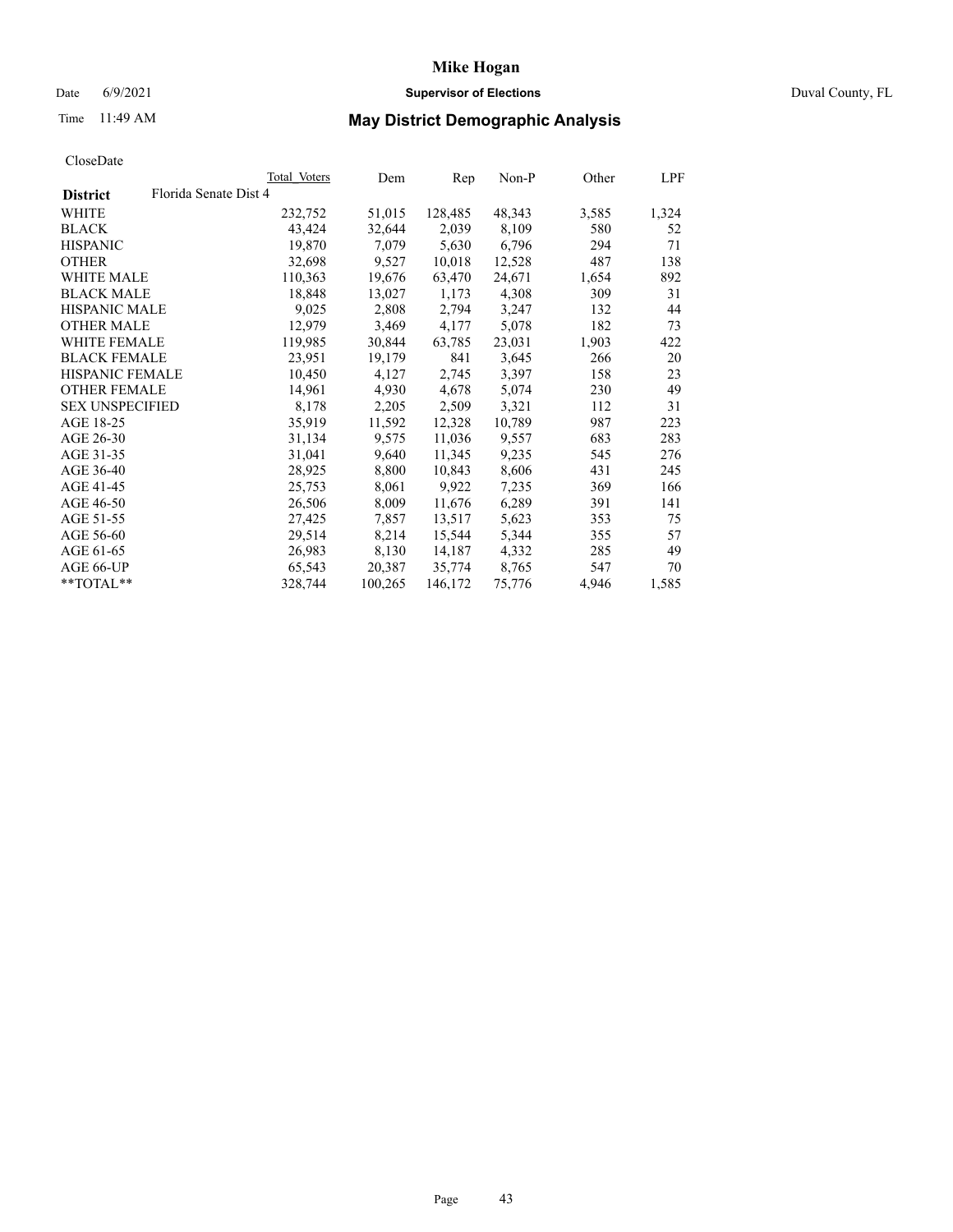## Date 6/9/2021 **Supervisor of Elections** Duval County, FL

# Time 11:49 AM **May District Demographic Analysis**

|                        |                       | Total Voters | Dem     | Rep    | Non-P  | Other | LPF   |
|------------------------|-----------------------|--------------|---------|--------|--------|-------|-------|
| <b>District</b>        | Florida Senate Dist 6 |              |         |        |        |       |       |
| WHITE                  |                       | 142,123      | 37,270  | 71,824 | 29,847 | 2,282 | 900   |
| <b>BLACK</b>           |                       | 142,933      | 117,249 | 4,582  | 19,792 | 1,177 | 133   |
| <b>HISPANIC</b>        |                       | 18,432       | 7,579   | 3,882  | 6,651  | 252   | 68    |
| <b>OTHER</b>           |                       | 27,967       | 10,278  | 6,321  | 10,850 | 413   | 105   |
| <b>WHITE MALE</b>      |                       | 66,118       | 14,784  | 34,998 | 14,701 | 1,024 | 611   |
| <b>BLACK MALE</b>      |                       | 57,214       | 44,313  | 2,390  | 9,802  | 633   | 76    |
| <b>HISPANIC MALE</b>   |                       | 8,201        | 3,083   | 1,992  | 2,983  | 107   | 36    |
| <b>OTHER MALE</b>      |                       | 10,269       | 3,413   | 2,691  | 3,959  | 151   | 55    |
| <b>WHITE FEMALE</b>    |                       | 74,186       | 22,007  | 36,019 | 14,642 | 1,237 | 281   |
| <b>BLACK FEMALE</b>    |                       | 83,067       | 70,923  | 2,105  | 9,452  | 531   | 56    |
| HISPANIC FEMALE        |                       | 9,781        | 4,297   | 1,806  | 3,507  | 140   | 31    |
| <b>OTHER FEMALE</b>    |                       | 12,323       | 5,179   | 2,863  | 4,052  | 198   | 31    |
| <b>SEX UNSPECIFIED</b> |                       | 10,291       | 4,376   | 1,745  | 4,038  | 103   | 29    |
| AGE 18-25              |                       | 38,067       | 18,824  | 6,453  | 11,785 | 823   | 182   |
| AGE 26-30              |                       | 33,776       | 16,601  | 6,539  | 9,826  | 588   | 222   |
| AGE 31-35              |                       | 33,691       | 17,175  | 6,696  | 9,052  | 539   | 229   |
| AGE 36-40              |                       | 29,536       | 15,335  | 6,320  | 7,291  | 416   | 174   |
| AGE 41-45              |                       | 25,651       | 13,494  | 5,747  | 5,943  | 353   | 114   |
| AGE 46-50              |                       | 25,800       | 13,489  | 6,758  | 5,139  | 324   | 90    |
| AGE 51-55              |                       | 26,332       | 13,870  | 7,641  | 4,483  | 272   | 66    |
| AGE 56-60              |                       | 29,071       | 15,192  | 9,329  | 4,246  | 260   | 44    |
| AGE 61-65              |                       | 27,705       | 14,871  | 9,074  | 3,497  | 224   | 39    |
| AGE 66-UP              |                       | 61,826       | 33,525  | 22,052 | 5,878  | 325   | 46    |
| $*$ TOTAL $*$          |                       | 331,455      | 172,376 | 86,609 | 67,140 | 4,124 | 1,206 |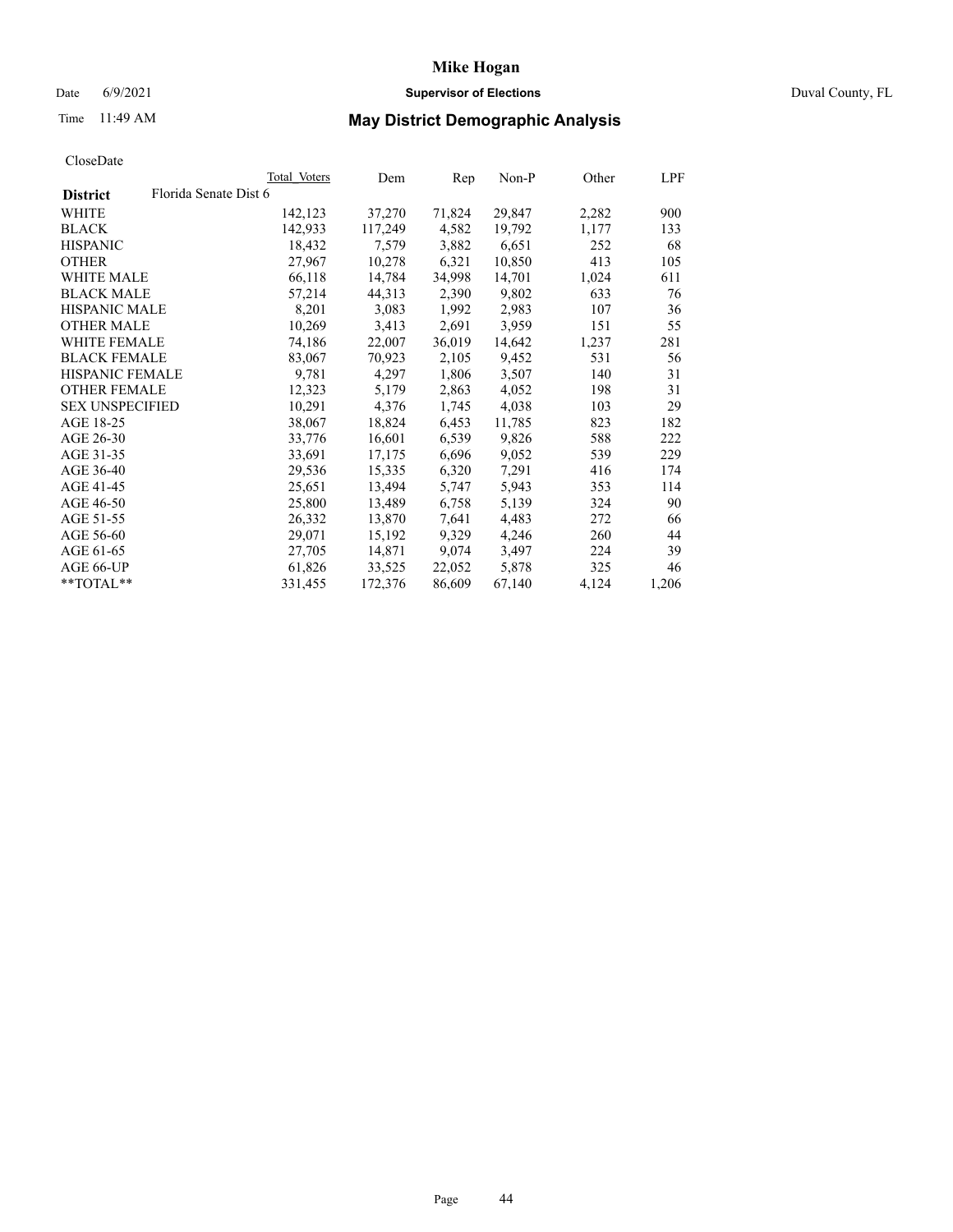## Date 6/9/2021 **Supervisor of Elections** Duval County, FL

# Time 11:49 AM **May District Demographic Analysis**

|                        | Total Voters          | Dem | <u>Rep</u> | Non-P | Other | LPF      |
|------------------------|-----------------------|-----|------------|-------|-------|----------|
| <b>District</b>        | Florida Senate Dist 9 |     |            |       |       |          |
| WHITE                  | 0                     | 0   | 0          | 0     | 0     | $\theta$ |
| <b>BLACK</b>           |                       |     | 0          |       |       |          |
| <b>HISPANIC</b>        |                       |     | 0          |       |       | 0        |
| <b>OTHER</b>           |                       |     |            |       |       |          |
| WHITE MALE             |                       |     |            |       |       |          |
| <b>BLACK MALE</b>      |                       |     |            |       |       |          |
| <b>HISPANIC MALE</b>   |                       |     |            |       |       |          |
| <b>OTHER MALE</b>      |                       |     |            |       |       |          |
| WHITE FEMALE           |                       |     |            |       |       |          |
| <b>BLACK FEMALE</b>    |                       |     | 0          |       |       |          |
| <b>HISPANIC FEMALE</b> |                       |     |            |       |       |          |
| <b>OTHER FEMALE</b>    |                       |     |            |       |       |          |
| <b>SEX UNSPECIFIED</b> |                       |     |            |       |       |          |
| AGE 18-25              |                       |     |            |       |       |          |
| AGE 26-30              |                       |     |            |       |       |          |
| AGE 31-35              |                       |     |            |       |       |          |
| AGE 36-40              |                       |     | 0          |       |       | 0        |
| AGE 41-45              |                       |     |            |       |       |          |
| AGE 46-50              |                       |     |            |       |       |          |
| AGE 51-55              |                       |     |            |       |       |          |
| AGE 56-60              |                       |     |            |       |       |          |
| AGE 61-65              |                       |     |            |       |       |          |
| AGE 66-UP              |                       |     |            |       |       |          |
| **TOTAL**              |                       |     | 0          |       | 0     | $\theta$ |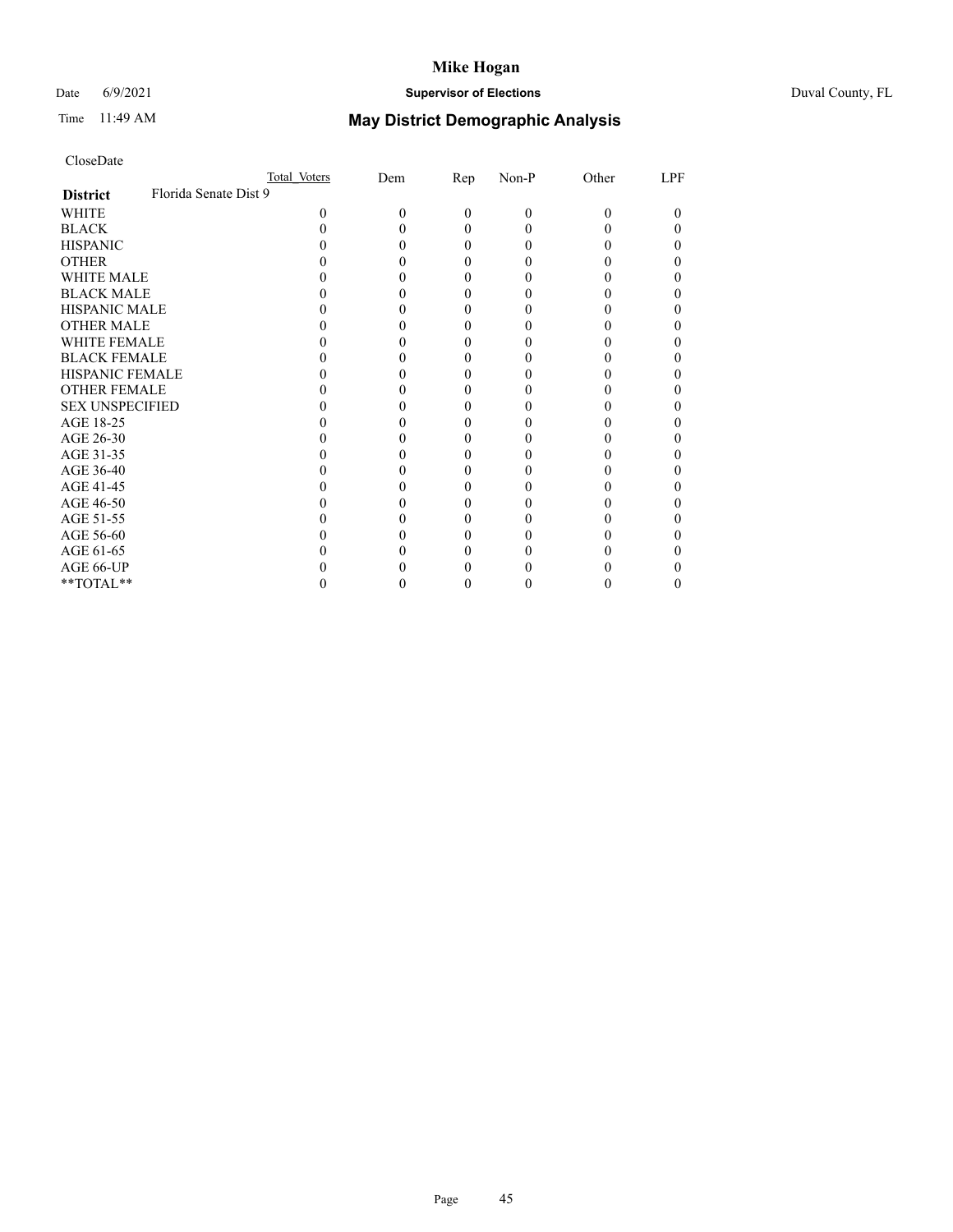## Date 6/9/2021 **Supervisor of Elections Supervisor of Elections** Duval County, FL

| CloseDate |  |
|-----------|--|
|-----------|--|

|                                                  | Total Voters | Dem   | Rep   | Non-P | Other          | LPF            |
|--------------------------------------------------|--------------|-------|-------|-------|----------------|----------------|
| Jacksonville Beach District 1<br><b>District</b> |              |       |       |       |                |                |
| WHITE                                            | 5,312        | 1,328 | 2,627 | 1,233 | 94             | 30             |
| <b>BLACK</b>                                     | 370          | 280   | 16    | 72    | 1              | 1              |
| <b>HISPANIC</b>                                  | 196          | 67    | 70    | 55    | $\overline{4}$ | $\overline{0}$ |
| <b>OTHER</b>                                     | 373          | 89    | 121   | 148   | 13             | $\overline{c}$ |
| <b>WHITE MALE</b>                                | 2,603        | 533   | 1,334 | 671   | 45             | 20             |
| <b>BLACK MALE</b>                                | 146          | 99    | 6     | 39    | 1              | 1              |
| <b>HISPANIC MALE</b>                             | 92           | 22    | 38    | 32    | $\Omega$       | 0              |
| <b>OTHER MALE</b>                                | 141          | 33    | 47    | 55    | 5              | 1              |
| WHITE FEMALE                                     | 2,664        | 787   | 1,267 | 552   | 49             | 9              |
| <b>BLACK FEMALE</b>                              | 220          | 177   | 10    | 33    | $\theta$       | $\Omega$       |
| <b>HISPANIC FEMALE</b>                           | 100          | 43    | 31    | 22    | 4              | $\overline{0}$ |
| <b>OTHER FEMALE</b>                              | 151          | 43    | 50    | 52    | 6              | 0              |
| <b>SEX UNSPECIFIED</b>                           | 133          | 27    | 51    | 51    | $\overline{2}$ | 2              |
| AGE 18-25                                        | 573          | 175   | 210   | 168   | 15             | 5              |
| AGE 26-30                                        | 807          | 203   | 334   | 250   | 16             | 4              |
| AGE 31-35                                        | 638          | 169   | 246   | 202   | 14             | 7              |
| AGE 36-40                                        | 562          | 152   | 208   | 185   | 11             | 6              |
| AGE 41-45                                        | 444          | 119   | 186   | 125   | 12             | 2              |
| AGE 46-50                                        | 421          | 100   | 205   | 107   | 7              | $\overline{c}$ |
| AGE 51-55                                        | 456          | 111   | 235   | 101   | 7              | $\overline{2}$ |
| AGE 56-60                                        | 551          | 143   | 288   | 108   | 10             | 2              |
| AGE 61-65                                        | 485          | 163   | 238   | 79    | 5              | $\theta$       |
| AGE 66-UP                                        | 1,314        | 429   | 684   | 183   | 15             | 3              |
| **TOTAL**                                        | 6,251        | 1,764 | 2,834 | 1,508 | 112            | 33             |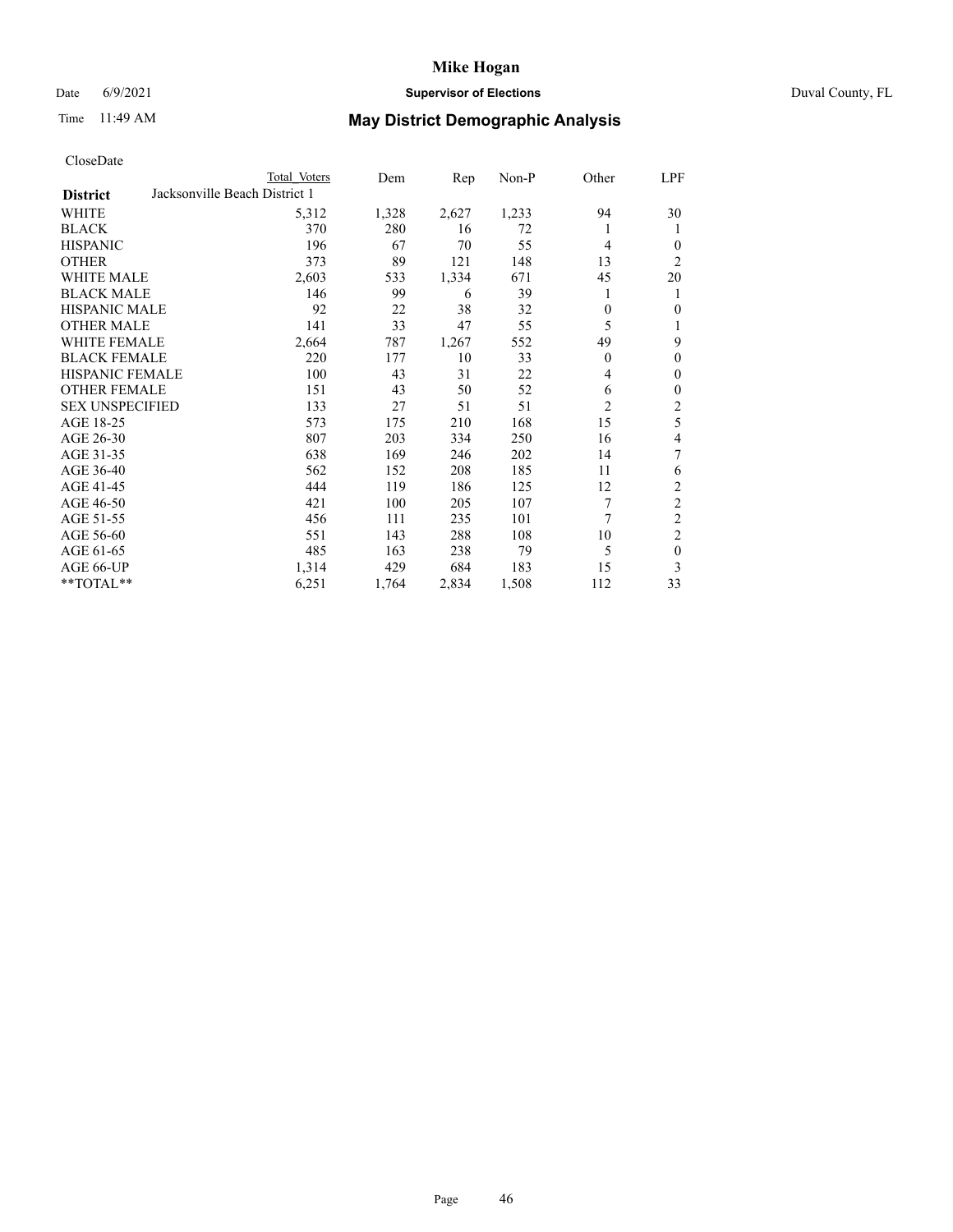## Date 6/9/2021 **Supervisor of Elections Supervisor of Elections** Duval County, FL

| CloseDate |  |
|-----------|--|
|-----------|--|

|                                                  | Total Voters | Dem   | Rep   | Non-P | Other          | LPF              |
|--------------------------------------------------|--------------|-------|-------|-------|----------------|------------------|
| Jacksonville Beach District 2<br><b>District</b> |              |       |       |       |                |                  |
| WHITE                                            | 6,504        | 1,540 | 3,485 | 1,327 | 115            | 37               |
| <b>BLACK</b>                                     | 108          | 77    | 9     | 20    |                | 1                |
| <b>HISPANIC</b>                                  | 144          | 54    | 49    | 38    | 3              | $\theta$         |
| <b>OTHER</b>                                     | 416          | 114   | 156   | 135   | 7              | $\overline{4}$   |
| <b>WHITE MALE</b>                                | 3,100        | 594   | 1,753 | 680   | 49             | 24               |
| <b>BLACK MALE</b>                                | 62           | 43    | 5     | 13    |                | $\mathbf{0}$     |
| <b>HISPANIC MALE</b>                             | 50           | 17    | 16    | 17    | 0              | $\mathbf{0}$     |
| <b>OTHER MALE</b>                                | 164          | 41    | 71    | 48    | $\overline{2}$ | $\overline{2}$   |
| <b>WHITE FEMALE</b>                              | 3,338        | 929   | 1,704 | 626   | 66             | 13               |
| <b>BLACK FEMALE</b>                              | 44           | 33    | 4     | 6     | 0              | 1                |
| <b>HISPANIC FEMALE</b>                           | 90           | 37    | 32    | 18    | 3              | $\theta$         |
| <b>OTHER FEMALE</b>                              | 181          | 57    | 70    | 49    | 3              | 2                |
| <b>SEX UNSPECIFIED</b>                           | 143          | 34    | 44    | 63    | $\overline{2}$ | $\boldsymbol{0}$ |
| AGE 18-25                                        | 625          | 144   | 281   | 172   | 23             | 5                |
| AGE 26-30                                        | 588          | 128   | 279   | 160   | 11             | 10               |
| AGE 31-35                                        | 663          | 135   | 309   | 200   | 14             | 5                |
| AGE 36-40                                        | 539          | 135   | 242   | 149   | 8              | 5                |
| AGE 41-45                                        | 539          | 141   | 241   | 144   | 9              | 4                |
| AGE 46-50                                        | 530          | 110   | 280   | 122   | 14             | 4                |
| AGE 51-55                                        | 595          | 106   | 371   | 106   | 8              | 4                |
| AGE 56-60                                        | 703          | 164   | 399   | 121   | 16             | 3                |
| AGE 61-65                                        | 687          | 184   | 397   | 98    | 7              | 1                |
| AGE 66-UP                                        | 1,703        | 538   | 900   | 248   | 16             |                  |
| **TOTAL**                                        | 7,172        | 1,785 | 3,699 | 1,520 | 126            | 42               |